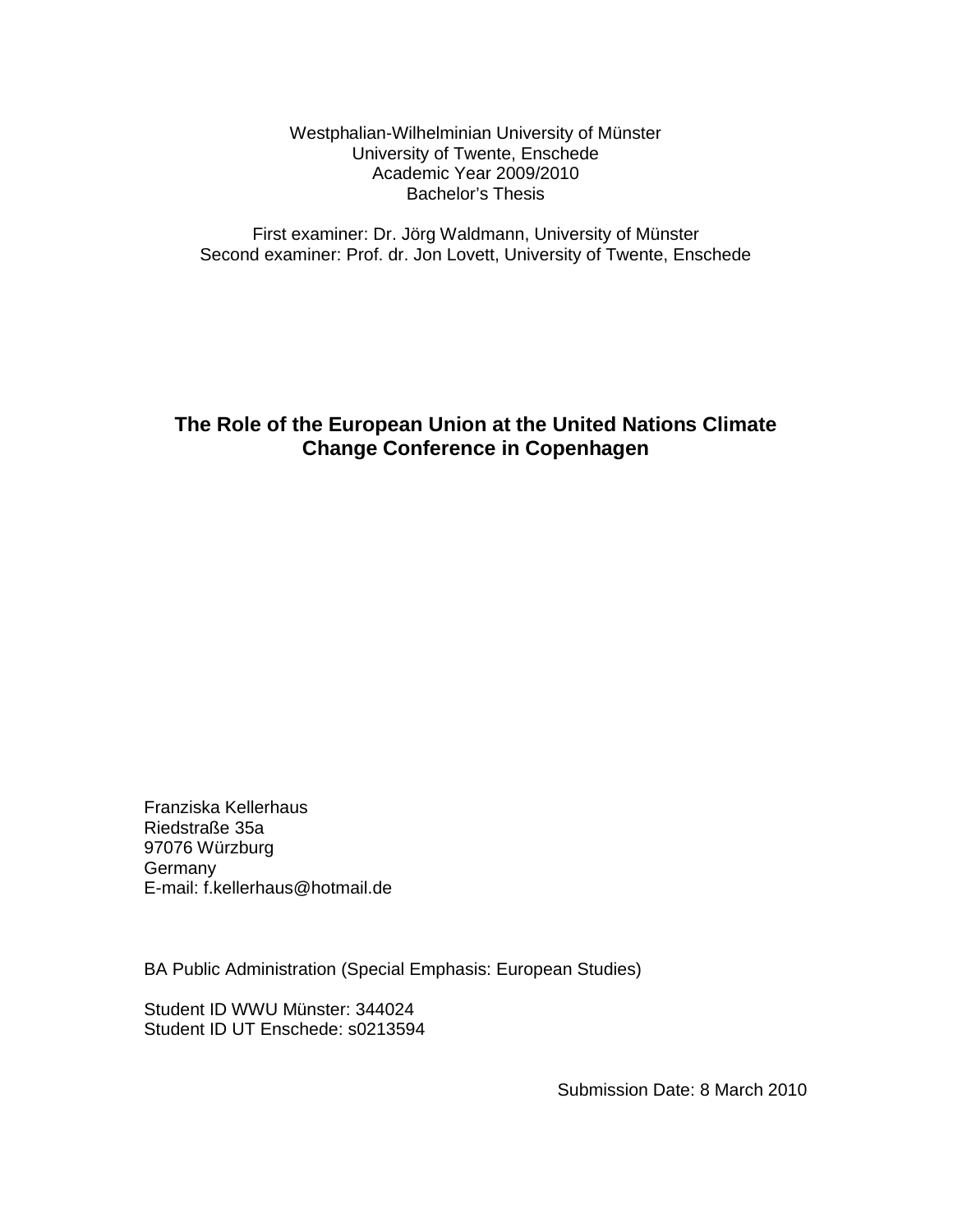# **Declaration**

I declare on oath that I authored the following paper independently and without assistance and that I only used the resources indicated in the paper. All extracts that have been copied from publications analogously or literally are marked as such.

Franziska Kellerhaus Student ID WWU Münster: 344024 Student ID UT Enschede: s0213594

Münster, 8 March 2010 ...........................................................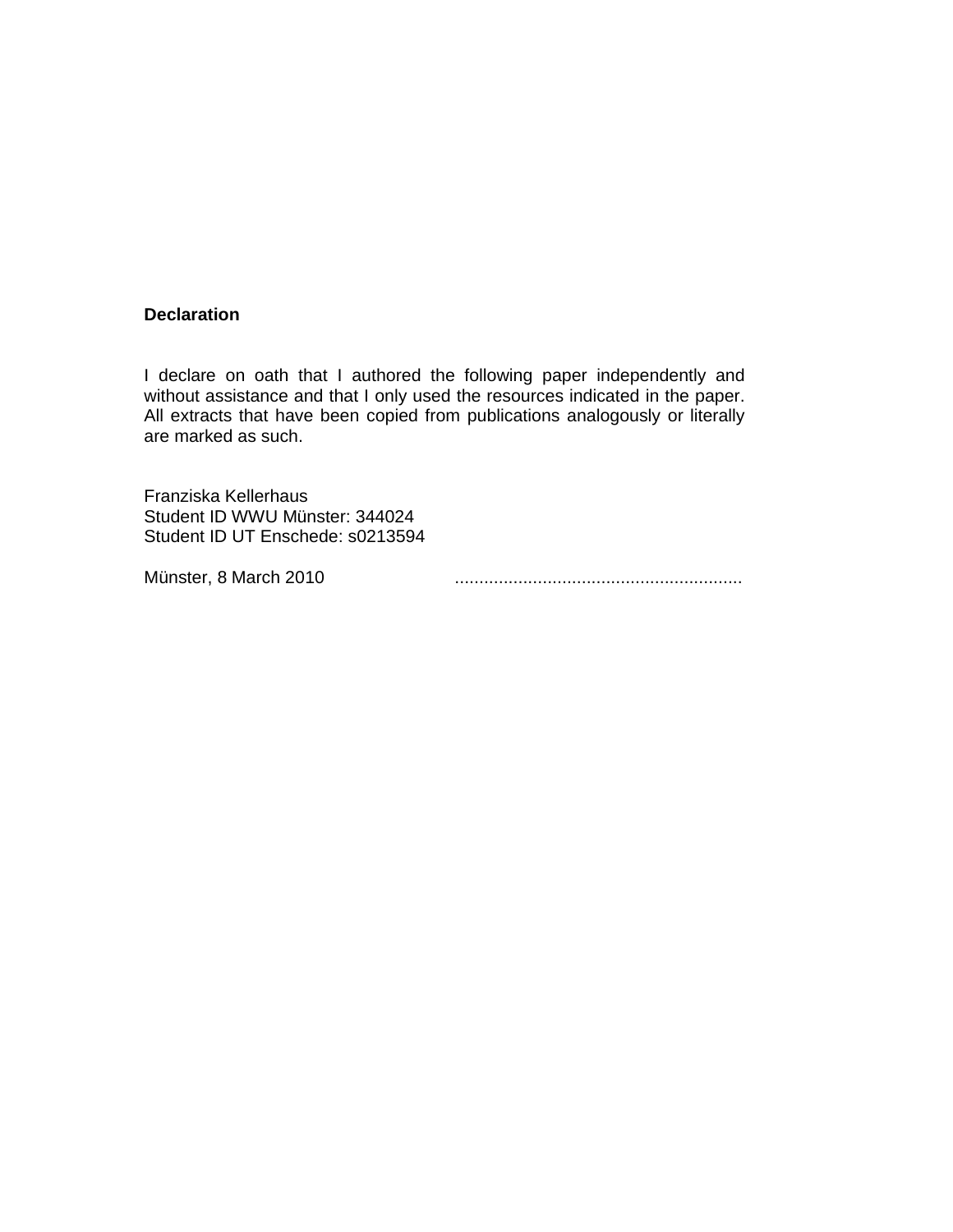**Contents**

| <b>ABSTRACT</b>                                                                    | 4        |
|------------------------------------------------------------------------------------|----------|
|                                                                                    |          |
| <b>ABBREVIATIONS</b>                                                               | 5        |
| <b>1. INTRODUCTION</b>                                                             | 6        |
|                                                                                    |          |
| 2. ACTORNESS OF THE EU IN THE INTERNATIONAL CLIMATE REGIME                         | 7        |
| CRITERIA BY JUPILLE/CAPORASO                                                       | 8        |
| <b>CRITERIA BY VOGLER/BRETHERTON</b><br><b>PRELIMINARY CONCLUSION</b>              | 12<br>14 |
| 3. LEADERSHIP IN THE INTERNATIONAL CLIMATE REGIME                                  | 15       |
| FORMS OF LEADERSHIP BY LINDENTHAL                                                  | 16       |
| <b>CONCEPTUALISATION OF LEADERSHIP INDICATORS</b>                                  | 19       |
| EU LEADERSHIP IN PAST CLIMATE CHANGE NEGOTIATIONS<br><b>PRELIMINARY CONCLUSION</b> | 21<br>23 |
| <b>4. COP 15 IN COPENHAGEN</b>                                                     | 24       |
| <b>ISSUES AND NEGOTIATING PARTIES</b>                                              | 24       |
| <b>EU NEGOTIATING MANDATE</b><br><b>OUTCOME</b>                                    | 26<br>28 |
|                                                                                    |          |
| 5. THE EU AT THE CLIMATE CHANGE CONFERENCE IN COPENHAGEN                           | 30       |
| <b>ACTORNESS OF THE EU</b>                                                         | 31       |
| ROLE PLAYED BY THE EU<br><b>CONCLUSION</b>                                         | 32<br>37 |
| <b>6. FINAL CONCLUSION</b>                                                         | 38       |
|                                                                                    |          |
| <b>REFERENCES</b>                                                                  | 40       |
|                                                                                    |          |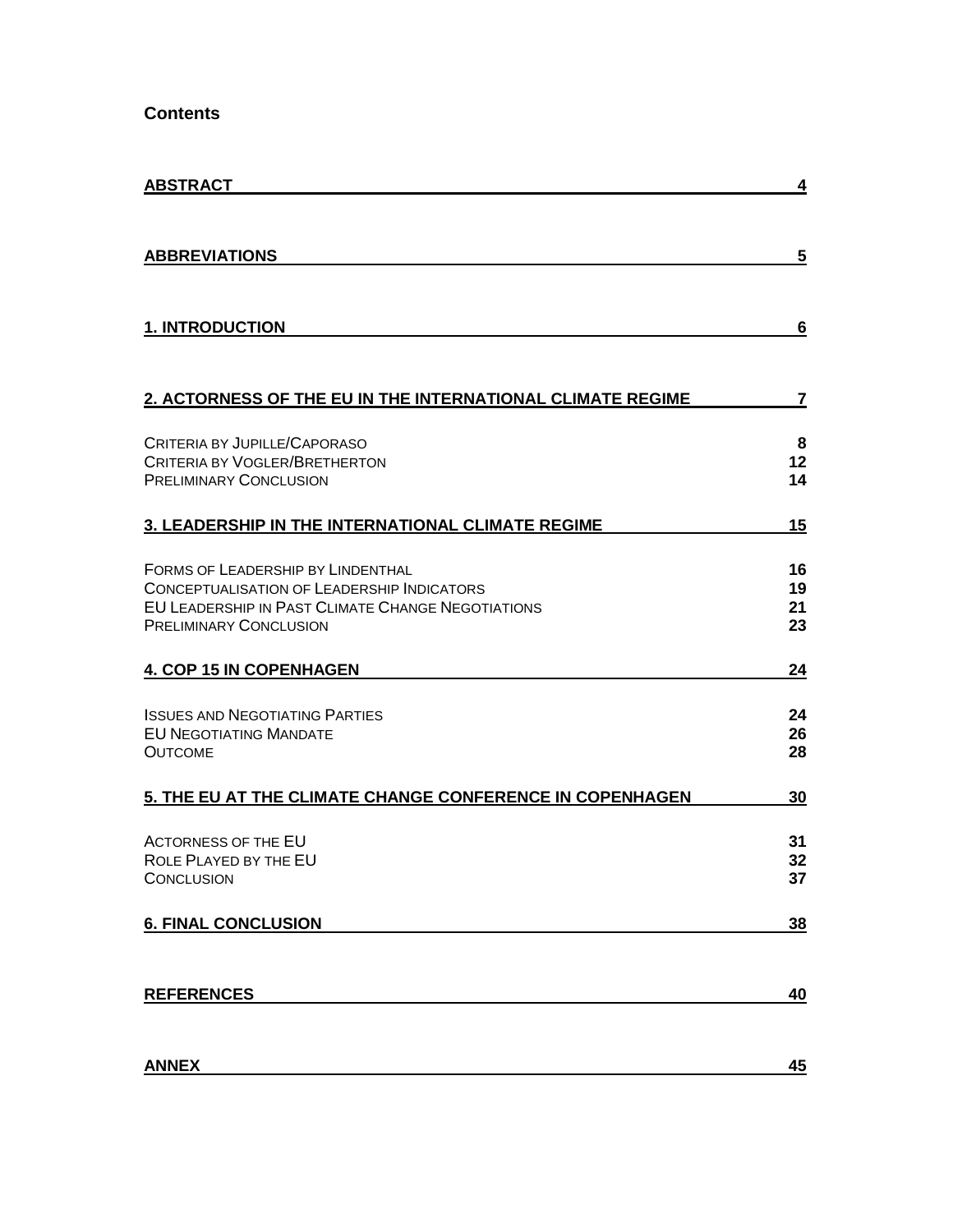# **Abstract**

Climate change is a global and urgent problem affecting all countries around the globe. The European Union has been actively engaging in the international efforts to combat climate change and even sought to take on a leading role in the international climate regime. The ultimate aim of this thesis is thus to assess the role played by the EU at the UN climate change conference, held in Copenhagen in December 2009. Yet the EU is not a state nor an orthodox international organisation. Therefore the thesis first of all assesses the status of the EU in global politics, by means of criteria elaborated by Jupille/Caporaso and Vogler/Bretherton. Subsequently the Union's role in past climate negotiations is being regarded. For the assessment of the EU's role indicators have been conceptualised that closely resemble the leadership approach developed by Lindenthal. Having clarified the EU's actorness and role in past negotiation processes the thesis turns to the conference in Copenhagen. The EU's actorness to participate at the conference is proved before ultimately its role at the climate summit is being assessed. Thereby the conclusion is reached that the Union failed to take on a leading role in the international negotiations in Copenhagen.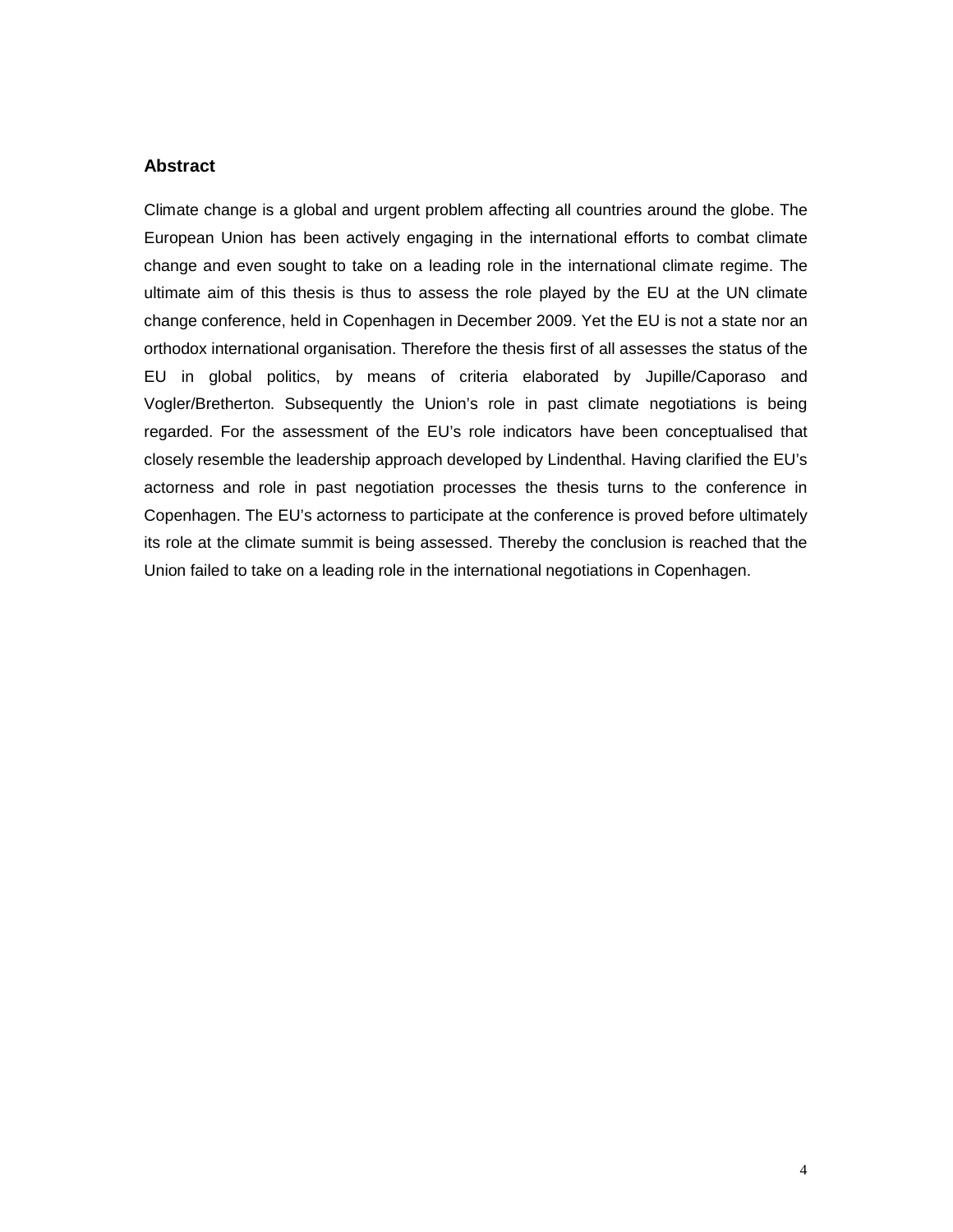# **Abbreviations**

| <b>COP</b>    | Conference of the Parties                                |
|---------------|----------------------------------------------------------|
| ЕC            | <b>European Communities</b>                              |
| EEB           | European Environmental Bureau                            |
| <b>ETS</b>    | <b>Emission Trading Scheme</b>                           |
| EU            | European Union                                           |
| $G-77$        | The Group of 77                                          |
| <b>GHG</b>    | Greenhouse Gas                                           |
| <b>IPCC</b>   | Intergovernmental Panel on Climate Change                |
| <b>LDCs</b>   | <b>Least Developed Countries</b>                         |
| <b>REIO</b>   | Regional Economic Integration Organisation               |
| <b>UN</b>     | <b>United Nations</b>                                    |
| <b>UNCED</b>  | United Nations Conference on Environment and Development |
| <b>UNCTAD</b> | United Nations Conference on Trade and Development       |
| <b>UNFCCC</b> | United Nations Framework Convention on Climate Change    |
| <b>WTO</b>    | <b>World Trade Organisation</b>                          |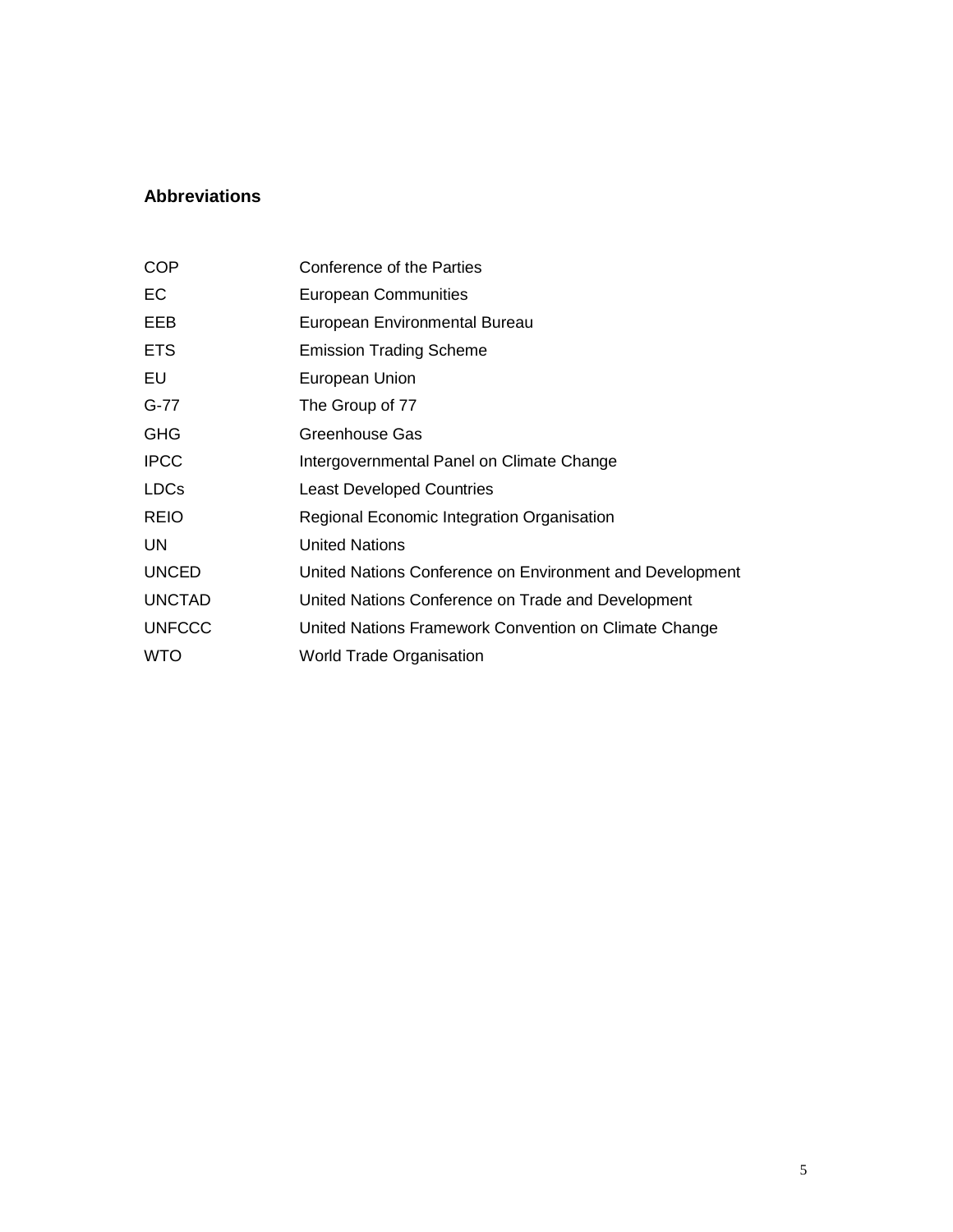# **1. Introduction**

"Floods, drought, increased diseases are all the early signs of climate change. If we don't act NOW, the impacts could be devastating." (Greenpeace 2009)

'Hopenhagen' was one of the expressions frequently used by the media to label the expectations towards the United Nations (UN) climate change conference, taking place in Copenhagen from 7 to 18 December 2009. This pun stated the prevalent hope that world leaders, gathered in Copenhagen, would agree on concrete and effective measures for preserving the global climate. Based on the UN Framework Convention on Climate Change (UNFCCC), adopted in Rio de Janeiro in 1992, international leaders had already negotiated the Kyoto Protocol which currently commits the participating industrialised countries to stabilise greenhouse gas (GHG) emissions. As the commitment period of the protocol is about to run out in 2012 a successor was to be negotiated in Copenhagen. Twelve years had passed since the Kyoto Protocol was agreed, so the meeting in Copenhagen, which marked the  $15<sup>th</sup>$  Conference of the Parties (COP), including all countries that are parties to the Convention, was a rare opportunity for global action.

Recognising climate change as an urgent and global problem the international community thus addresses it by cooperation in the institutionalised form of an international regime<sup>1</sup> (Gupta/Grubb 2000: 16). This indicates the interdependence, characterising global climate change, by means of which unilateral state action is not sufficient for effective climate protection. The European Union  $(EU)^2$  has been actively engaging in this regime ever since, and even sought to take on a leading role in the negotiation process for international climate agreements. Constituting an entity of meanwhile 27 member states, the EU yet does not qualify as a state actor in the traditional sense. Thus being the ultimate aim of this thesis to assess the EU's role at the COP15 in Copenhagen, it is first of all necessary to verify the status of the EU as an actor in global politics. This is being done by applying criteria elaborated by Joseph Jupille and James A. Caporaso as well as criteria by John Vogler and Charlotte Bretherton<sup>3</sup> by means of which it will thereafter be possible to argue if the EU qualifies as an actor in the international climate regime. In doing so it is important to emphasise that no legal analysis of the EU's actorness will here be conducted. The assessment is purely based on considerations from a political science perspective.4 With respect to the assessment of EU actorness it is subsequently being investigated if the EU played a leadership role in past international climate negotiations. For this purpose a set of

 $\overline{a}$ 

 $1$  The term regime is in this thesis being used in accordance with the assumptions by Stephen D. Krasner. For more information please refer to Krasner 1982.

<sup>2</sup> Following common usage since the entry into force of the Maastricht Treaty, the term EU will be used throughout this thesis, though technically it is the European Communities (EC), not the EU, that is empowered to sign or ratify international agreements. (Gupta/Grubb 2000:11) With the elimination of the pillar system through the recently ratified Lisbon Treaty the EU succeeds the legal personality of the EC.

 $3$  In the following referred to as Jupille/Caporaso, and Vogler/Bretherton respectively.

<sup>4</sup> For information on a legal assessment of the EU's actorness please refer to Müller-Graff et al. 2006; Cannizzaro 2002; Thieme 2006.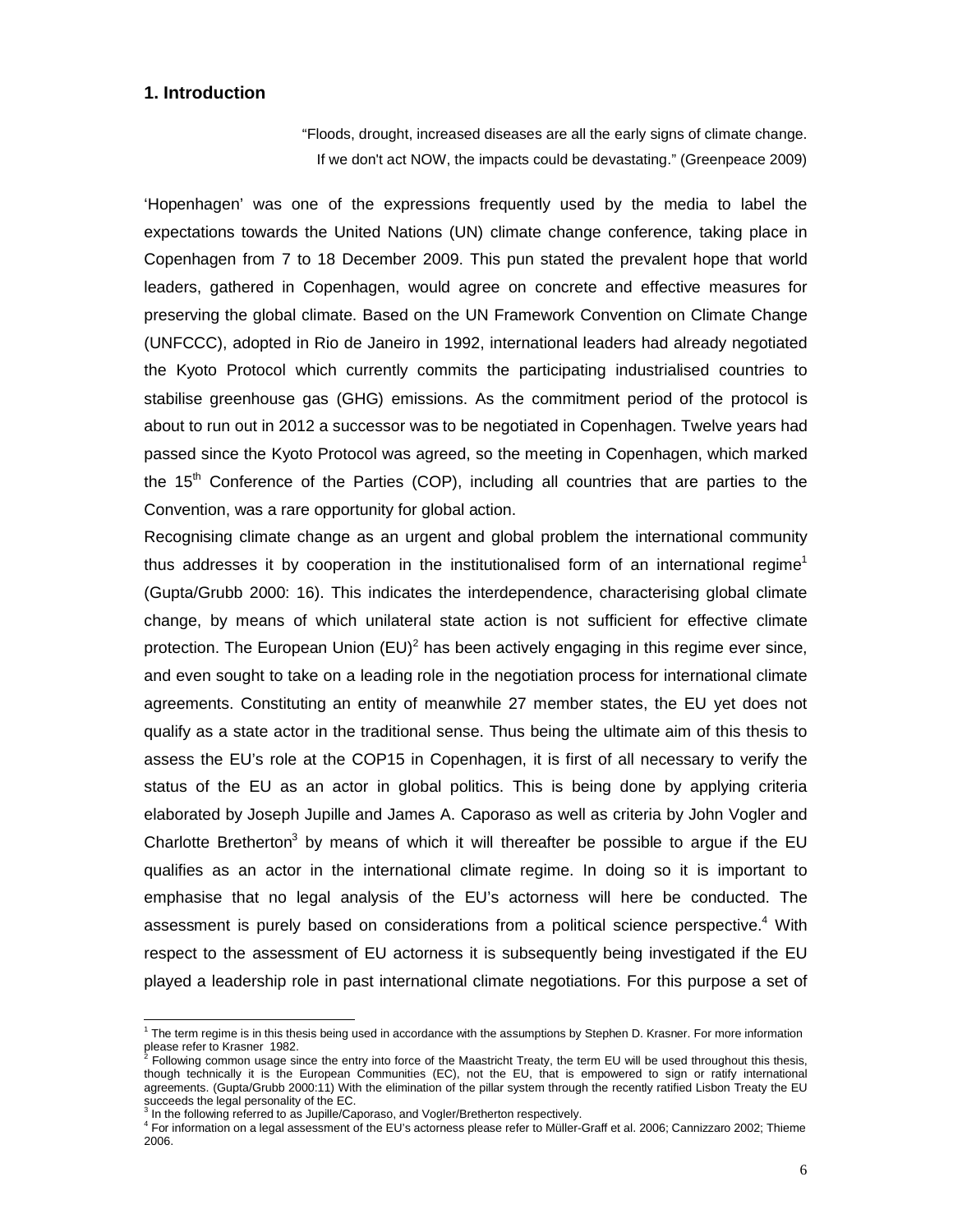criteria has been conceptualised which however closely resembles the leadership approach developed by Alexandra Lindenthal. The analysis will result in a clear statement on possible EU climate leadership. Again, the analysis is based on considerations in the field of political science, though it is also possible to approach the leadership topic from an economic point of view.<sup>5</sup>

Having clarified the EU's actorness and its role in past negotiation processes it will be referred to the recent climate conference in Copenhagen. In this context the major negotiating parties and their position will be presented as well as the crunch issues that have been discussed, before summing up the outcome of the conference. Based on these information an assessment will take place to verify the EU's actorness regarding the Copenhagen conference and to finally rate the Union's role at the climate summit. The thesis at hand thus builds up on three hypotheses stating that (1) the EU is an actor in the international climate regime, (2) the EU exercised a leading role in past climate negotiations, and (3) the Union qualified as an actor for participation at the conference in Copenhagen. Preliminary conclusions deriving from these hypotheses will help to answer the final research question asking if the EU took on a leading role in the climate negotiations in Copenhagen.

In doing so the focus will exclusively be lying on international climate concerns without regarding other facets of environmental policy. Thereby the thesis concentrates on the process of international climate change negotiations and the role of the EU in this process without giving scientific details on the issue of global warming; an anthropogenic climate change is assumed to be taking place. It is further recognised that the Lisbon Treaty entered into force on 1 December 2009, modifying the legal framework of the EU. However it is highlighted at this point that respective changes did not yet affect the regime process before and during the conference in Copenhagen.

A couple of months after the conference in Copenhagen the dust has settled and it is time to evaluate the negotiations and its outcomes. This means that elaborate analyses of the conference are expected to be published within the next months. Yet for now the information contained in this paper is mainly predicated on instant media coverage and press releases concerning the climate summit.

### **2. Actorness of the EU in the International Climate Regime**

l

Realist approaches to international relations have focused almost exclusively upon the role of states as actors in 'high politics' (Vogler/Bretherton 2006: 3), mainly referring to foreign and security policy but also economic matters. "The ability to use force was the determinant

<sup>&</sup>lt;sup>5</sup> For information on an economic analysis of leadership in the international climate regime please refer to Porter/Van der Linde 1995; Sinn 2008; Hoel 1992.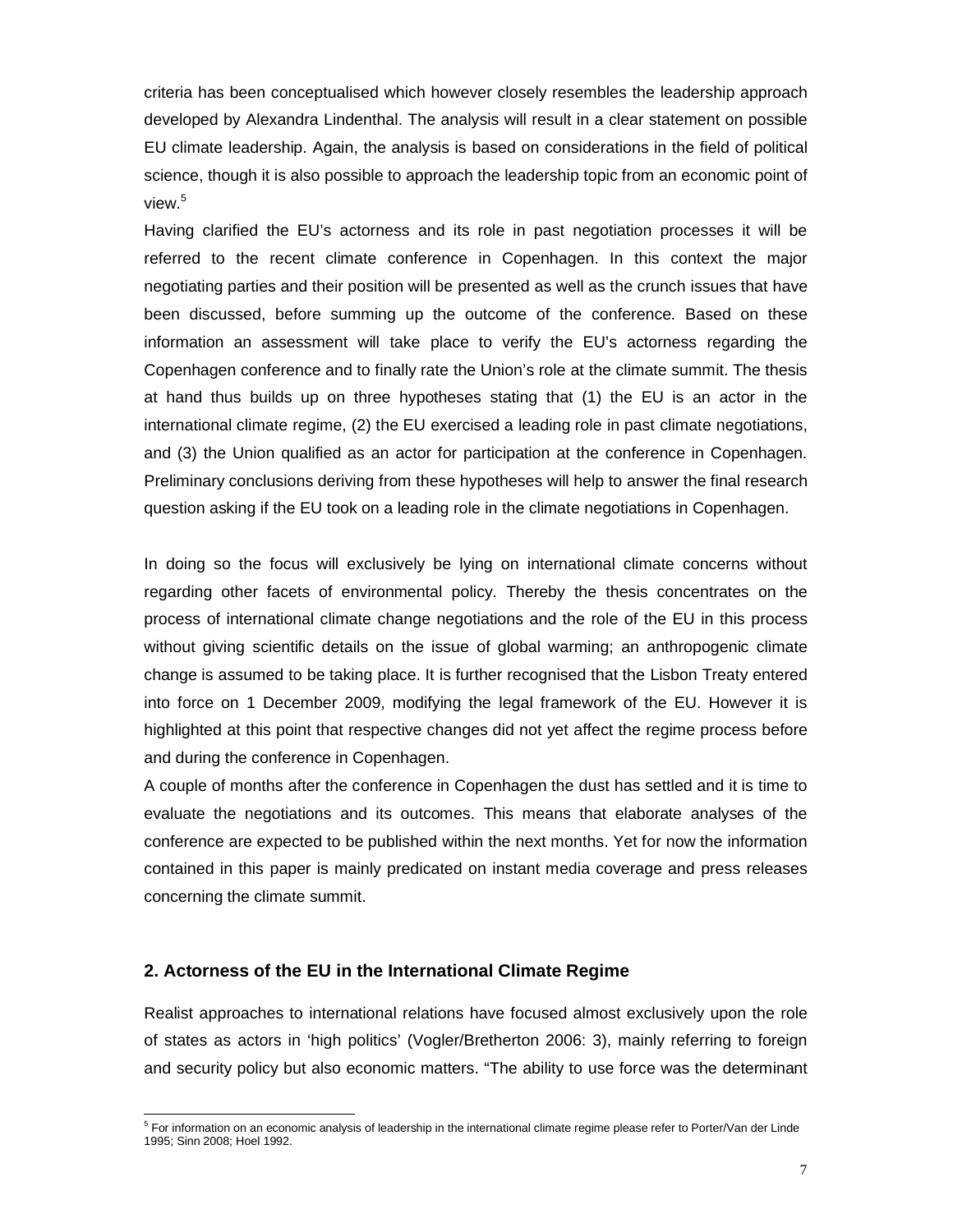of great-power status" (ibid.). Therefore the potential of the largely civilian EU to be a political actor in its own right have been neglected. From a realist perspective, environment, or climate politics respectively, are thus being regarded as less important policy fields or 'low politics'*.* Reconfirmed by the public attention and the significance of the high-ranking climate change conference in Copenhagen it is yet evident that climate matters have become more important in the last decades than its attributive relevance. According to Vogler/Bretherton "once we accept the significance of climate politics as a key arena of contemporary international relations, perhaps even achieving the status of high politics, we are forced to consider the EU itself as an actor" (ibid.).

To assess the status of the EU as an actor, the guise of the EU itself needs to be clarified first as its precise nature in global politics still remains elusive. It is neither a state nor an orthodox international organisation (ibid.: 1). The complexity of the problem becomes apparent when looking at the EU's involvement in global affairs or the membership in international organisations respectively. As in most international organisations, membership at the UN is confined to states. Therefore all EU states are individual members whereas the EU itself is granted only observer status (ibid.: 3). Conceptualizing an organisation like the EU is challenging as there are no precedents, and the template of statehood is evidently inappropriate (ibid.: 2). With regard to its protean nature in external relations, Jupille/Caporaso describe the EU as an 'evolving entity'. An entity that is "composed of numerous issue areas and policy networks, neither a full-blown polity nor a system of sovereign states" (Jupille/Caporaso 1998: 214). Impeding the categorisation of the EU is the fact that the EU's involvement in international affairs "varies over time and across issues" (ibid.: 213). Therefore conclusions about the EU's actorness, independent from the individual actorness of its member states, can only be made within the scope of a respective policy field. For the here relevant field of climate politics it is argued that the EU is a non-state actor in the international climate regime. This hypothesis will be tested in the following paragraphs by applying the criteria elaborated by Jupille/Caporaso and Vogler/Bretherton. Following the authors' handling, the term of actorness will be used to describe the EU's capacity to act in international politics. To give substance to the argumentation and verification of the respective criteria, exemplary evidence will be drawn from past climate negotiation processes.

### *Criteria by Jupille/Caporaso*

Jupille/Caporaso developed four criteria to assess the EU's and other entities' capacities to act in international politics. The criteria are *recognition, authority, autonomy* and *cohesion* (ibid.: 214)*.*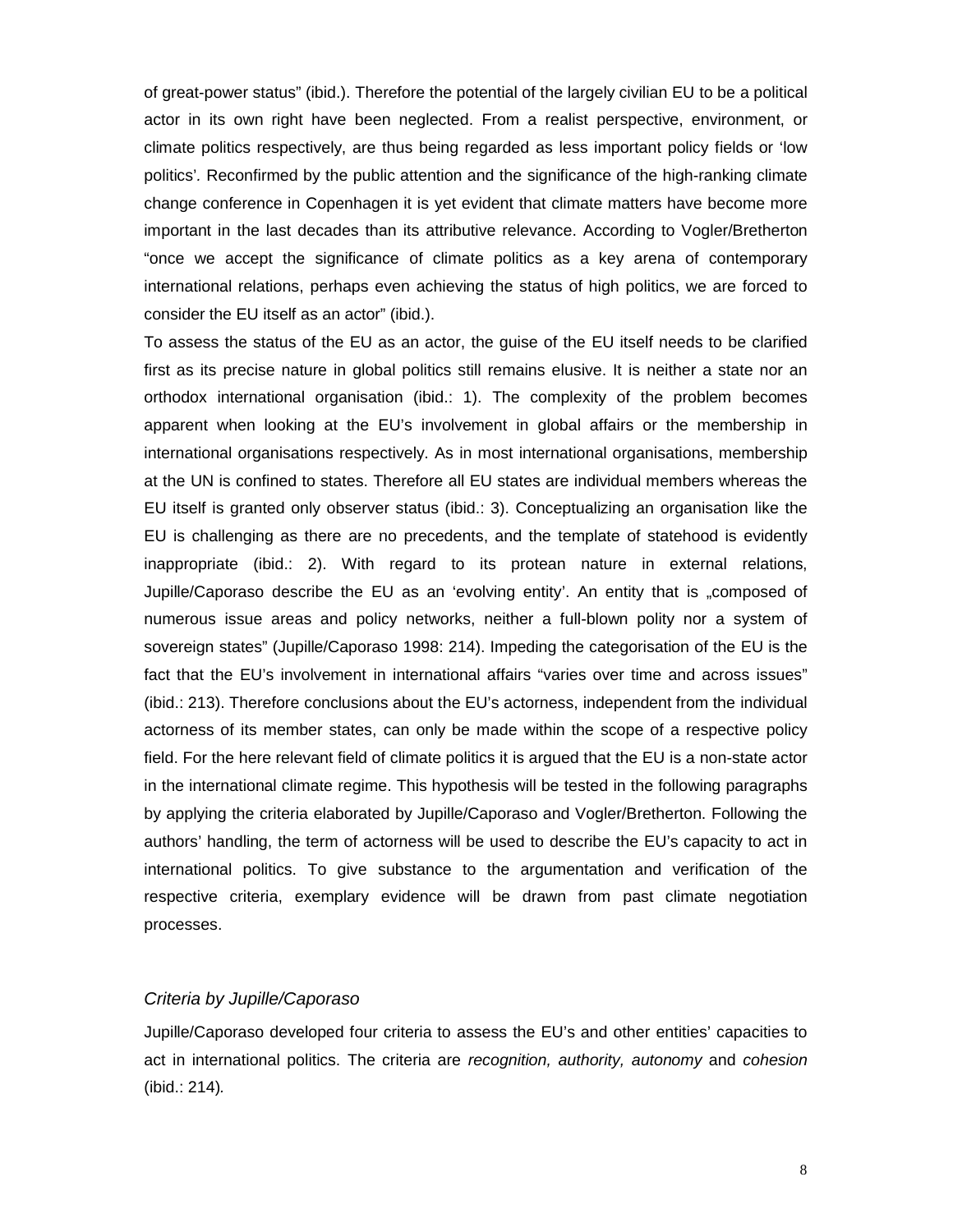Recognition is understood as the "acceptance of and interaction with the entity by others" (ibid.). According to the authors this criterion presents a minimum condition for actorness that "adds little substantive understanding of any given entity, but simply registers it on the analytical radar" (ibid.: 215). Thus, third parties that decide to interact with the EU implicitly confer recognition upon it (ibid.). Taking into account the EU's participation and involvement in the climate negotiation processes leading up to the ratification of the UNFCCC and the Kyoto Protocol, the criterion of external recognition can hence be regarded as given for the EU in international climate politics. In environmental conventions the EU appears in the special guise of a Regional Economic Integration Organisation (REIO), a category within which the EU is the only extant example (Vogler/Bretherton 2006: 4). This status, which is stipulated in the UNFCCC, had been established to allow the concurrent participation of the EU alongside its member states; yet the EU does not have a separate vote (ibid.). As a party to the Climate Convention, the EU also participated in the COPs that followed the UN Conference on Environment and Development (UNCED) in Rio. The EU's recognition is being strengthened by the fact that the Union committed itself to GHG emissions reductions in the Kyoto Protocol in consideration of an EU internal burden-sharing. This means that the EU is regarded as a 'bubble' and so needs to assure that the sum of all national GHG emissions meets the EU commitments of the Protocol. This implies that some member states committed themselves to high emissions reductions whereas other EU states are allowed to produce even more GHG emissions (Waldmann 2007: 265). The establishment of the EU as a 'bubble' in the wording of the Protocol demonstrates its acceptance as a non-state contracting party.

The second factor to prove the actorness of the EU is its authority to act externally, particularly meaning the EU's legal competence in a given subject matter. "Because the EU is a creation of the member states, its authority […] derives from these states" (Jupille/Caporaso 1998: 216). For the participation in early environment conferences the EU built its legal authority to act on different provisions. A series of judgments by the European Court of Justice in the 1970s had established a linkage between the Union's internal and external powers. The Court ruled that where external cooperation is necessary to attain the objectives laid out in the treaty, the EU has an implied power to conclude agreements with third states (ibid.: 217; Lindenthal 2009: 18). The Single European Act and the following Maastricht Treaty then gave the EU express authority to conclude environmental agreements with third states. The treaties established the protection and the improvement of the quality of the environment as basic principles of the Union. It is provided, as regards environment issues, that the EU and the member states shall, "within their respective spheres of competence, […] cooperate with third countries and with the competent international organisations" (EU 2006).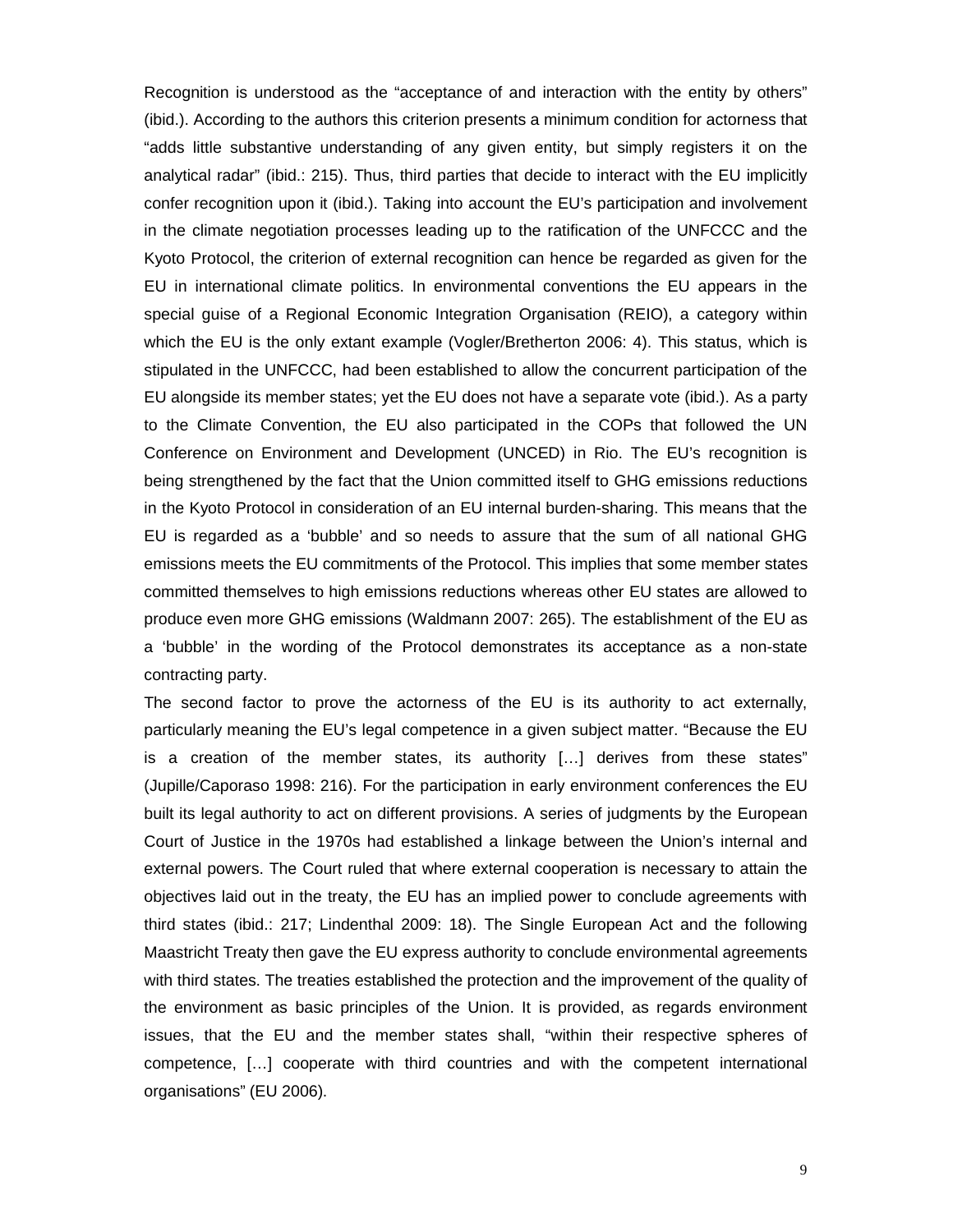Yet, the competences over the subject-matter of environment are shared between the EU institutions and its member states what consequently requires close cooperation when an external agreement is being negotiated (Craig/Búrca 2008: 100). International agreements made where there is shared competence are mixed agreements, to which both the EU and the member states are contracting parties. "Mixed agreements form an integral part of community law and are binding on both the institutions of the [Union] and the Member States" (ibid.: 198). As the competences, depending on the relevant issue area, may vary between intergovernmental and supranational within the negotiation process, the EU's authority to act may oftentimes be difficult to comprehend for third parties involved. By means of binding arrangements such as a joint negotiating position and the implementation of an EU internal burden-sharing agreement, the authority of the EU can however be strengthened (Waldmann 2007: 266). This is completed by a simultaneous deposition of the ratifications of respective climate agreements by all EU member states. Hence, the EU's authority to act externally is not entirely flawless. However, the EU and its member states have established procedures with binding force by means of which the EU is authorised to act on behalf of its member states in international climate negotiations.

A third component of actorness, that is closely linked to the argumentation of authority, is autonomy. Autonomy is conceived in the sense of institutional distinctiveness and, to some extent, independence of the EU from its member states (Jupille/Caporaso 1998: 217). Jupille/Caporaso thus argue that the EU, to be an actor, should have a "distinctive institutional apparatus, even if it is grounded in, or intermingles with, domestic political institutions" (ibid.). As regards independence the EU institutions should "make a difference, compared to the baseline expectations of a decentralised state system working on the basis of power and interest" (ibid.). Looking at but one institutional example, namely the Council of Ministers, the complexity of the EU institutions becomes apparent: The Council itself is comprised of ministers from national governments. The institutional structure of parts of the EU is thus barely removed from the member states. Despite the lead management by the Council Presidency at international climate conferences, there are also always national representatives taking part in informal negotiations of the conference for instance (Waldmann 2007: 266). With regard to mixed agreements, that include all of the EU's external environmental agreements, the EU thus hardly has any flexibility to react to changes or propositions by third parties, coming up in the negotiation process. As neither the EU nor its member states enjoy full competence, often questions have to be decided on the spot as new issues arise. This causes the EU members and institutions to engage in a "negotiationwithin-a-negotiation" (Jupille/Caporaso 1998: 218) in order to decide on how to proceed regarding the point in question.

However, the EU can make up for some autonomy if the member states manage to agree to a binding position within the EU institutions that is above the least common denominator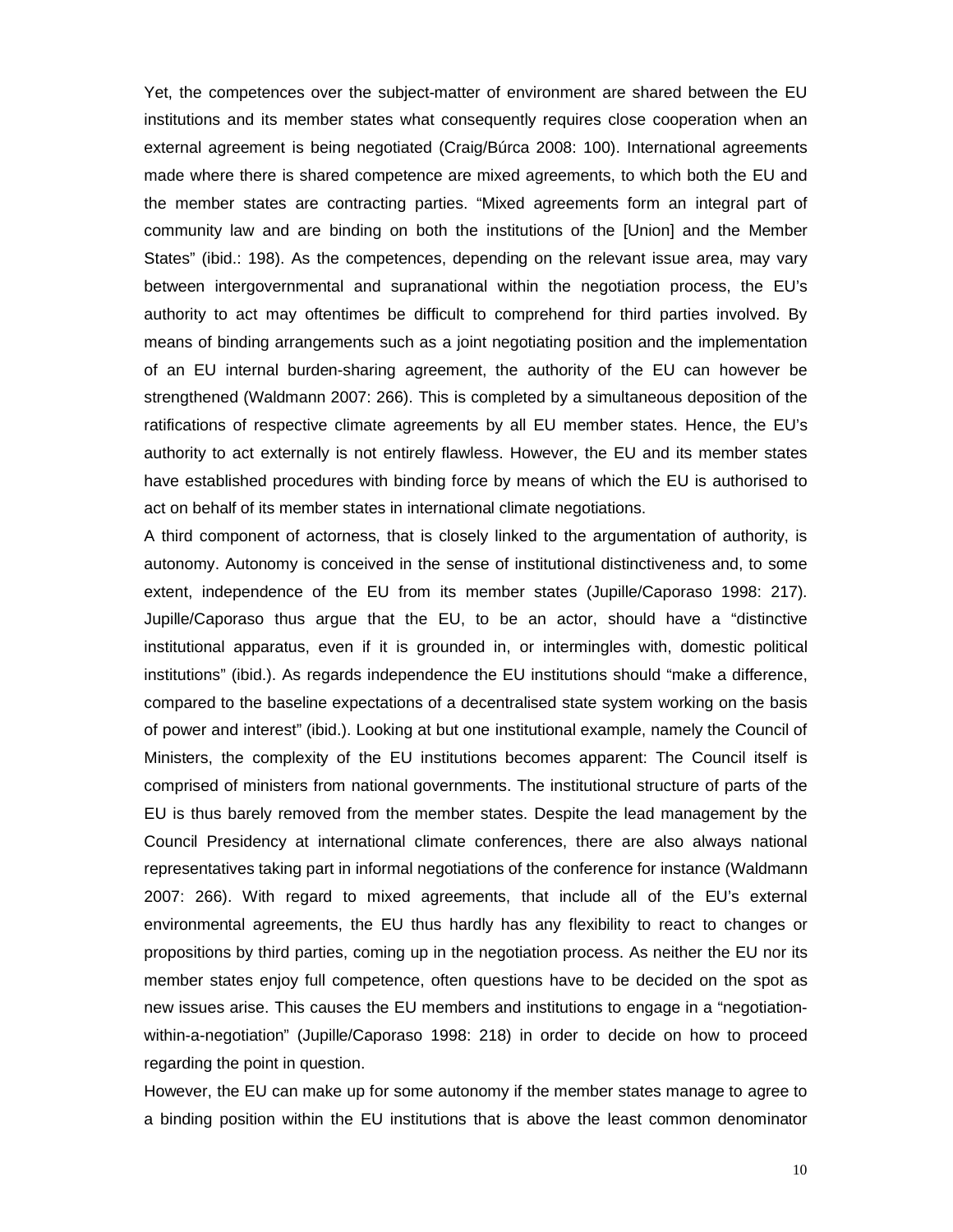(Waldmann 2007: 266). This is the case when the EU member states jointly formulate a more ambitious agreement, or negotiating mandate respectively, that would not be up for debate by sole and isolated action of the national states. Thus, the internal decision-making and communication processes as well as the willingness for EU internal package deals, prevalently demonstrated by the European institutions, significantly influence the EU's performance in global politics. For Wettestad the ability of the EU to reach agreements above the least common denominator is due to the strong 'instrumental leadership' exercised by the European Commission (ibid.; Wettestad 2005: 11). The Commission is able to push to open up spaces for supranational actions where national decision-making is not sufficiently goaloriented. He argues that the "Commission's entrepreneurial role is most prominent when there is domestic uncertainty and disagreement—implying that the Member States' positions in these cases tend to be less fixed or strong and the field more open for supranational entrepreneurs" (Wettestad 2005: 11). According to Jupille/Caporaso, what matters, as regards the criterion of autonomy, is whether the EU has causal importance that is more than the sum of its constituent parts (Jupille/Caporaso 1998: 217). With the stated ability of the EU institutions to reach an internal agreement above the least common denominator, the EU has thus just met the criterion of autonomy to a sufficient degree.

The fourth criterion for assessing the EU's capacity to act in global politics is cohesion. By this the authors understand the "degree to which an entity is able to formulate and articulate internally consistent policy preferences" (ibid.: 214). As cohesion is a vague concept, Jupille/Caporaso identify four separate dimensions of the term, to clarify its range in content. These are *value, tactical, procedural, and output cohesion*. Value cohesion simply refers to the similarity or compatibility of basic goals (ibid.: 219). As the treaties of the Union commit the EU institutions and the member states to sustainable development and climate protection, the EU shows a high degree of value cohesion. Despite this common ground of values, in a complex international organisation that is the EU, at times member states set their priorities differently. If these differences in goals can be made to fit with one another through issue linkages and side payments, tactical cohesion is taking place. Measures to achieve such a consensus usually result in package deals (ibid.; Waldmann 2007: 266ff.). In contrast, procedural cohesion implies some consensus on the rules and procedures used to process relevant issues where conflict exists (Jupille/Caporaso 1998: 219). For the EU, decisions in the field of international climate politics, that go beyond the scope of EU internal environment policies, generally need to be adopted unanimously by all 27 member states. According to Waldmann, procedural cohesion is thus less decisive for climate politics as the EU decision making itself does not force the EU deciders to agree on compromises due to unanimity rule (Waldmann 2007: 267). Finally output cohesion is said to exist if member states succeed in formulating policies, regardless of the level of substantive and procedural agreement (Jupille/Caporaso 1998: 220). An example for this may be the EU internal burden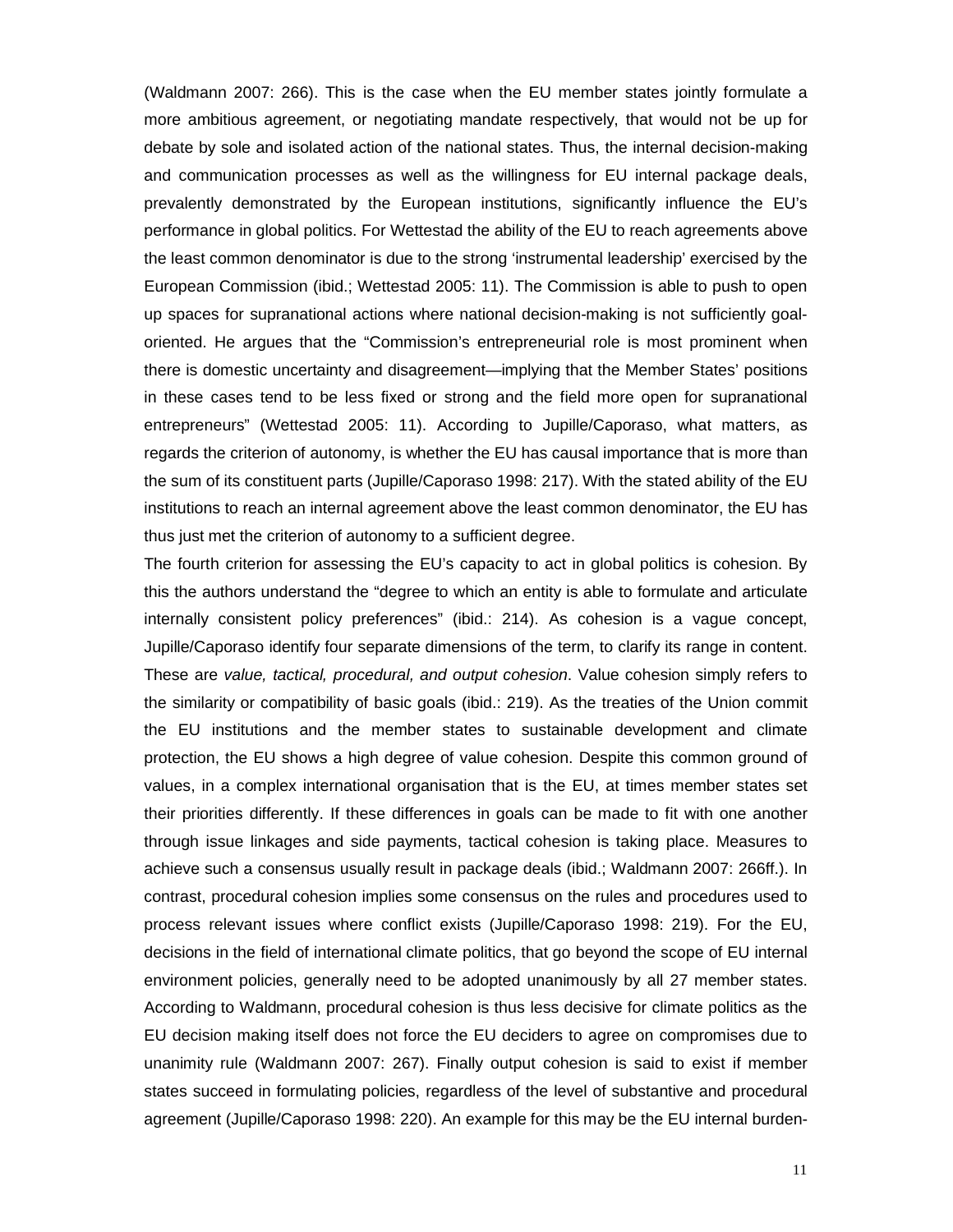sharing agreement. For the purpose of achieving ambitious emissions reductions on global level the EU agreed on a binding internal arrangement in the course of the Kyoto negotiations. This arrangement established the EU's proposed commitment for the Protocol without clarifying the implementation in terms of each member state's nominal emissions reduction, or their contribution to achieving this target. The ability to devise collective positions, apart from the level of agreement, is an indicator of output cohesion (ibid.). The EU thus satisfies this dimension of cohesion. Without implying a complete harmony of interests yet all four forms of cohesion together are met by the EU, symbolizing a broad foundation of common goals and values.

# *Criteria by Vogler/Bretherton*

Vogler/Bretherton developed a different conceptualisation, to assess the EU's actorness in international climate politics, based upon the criteria of *presence, opportunity,* and *capability.* The two approaches by Jupille/Caporaso and Vogler/Bretherton are not mutually exclusive but rather complementary. According to the latter actorness goes further and is also "critically dependent upon the expectations and constructions of other international actors" (Vogler/Bretherton 2006: 5). Thereby the authors point out the interconnection of presence, opportunity, and capability.

Vogler/Bretherton broadly follow the argumentation of Allen and Smith by defining presence as the ability to "exert influence to shape the perceptions and expectations of others" (ibid.; Allen/Smith 1990: 21). This indicates that presence does not denote purposive external action but is rather a consequence of the external impact of EU internal policies; it is a state of being rather than doing (Vogler/Bretherton 2006: 5). Inevitably, presence is enhanced by the success of European policies, or diminished by failure of the same respectively, including public disunity. Regarding the EU's presence in international climate politics, the Union did not have an auspicious start when looking at the failure of the carbon taxation initiative of the early 1990s. Yet the results achieved since the signature of the Kyoto Protocol have been more encouraging. The centrepiece of the EU's approach is its own Emission Trading Scheme (ETS) that has been operational in its first phase since January 2005. The ETS has been created as a means whereby the Union would fulfil its own Kyoto commitments relying upon national allocation of carbon allowances to plants that are then tradable. Firms thus have "the choice of either, cutting their own emissions and saving some of their allocated allowances, which have a market value, or buying allowances in order to maintain existing levels of emissions" (ibid.: 6ff.). Besides the fulfilment of the EU's Kyoto commitments, the ETS was also designed to be an open system. In doing so the scheme opens up chances to numerous presence effects involving the participation of non-EU countries and a potential worldwide involvement. The second phase that commenced in 2008 expanded the scope of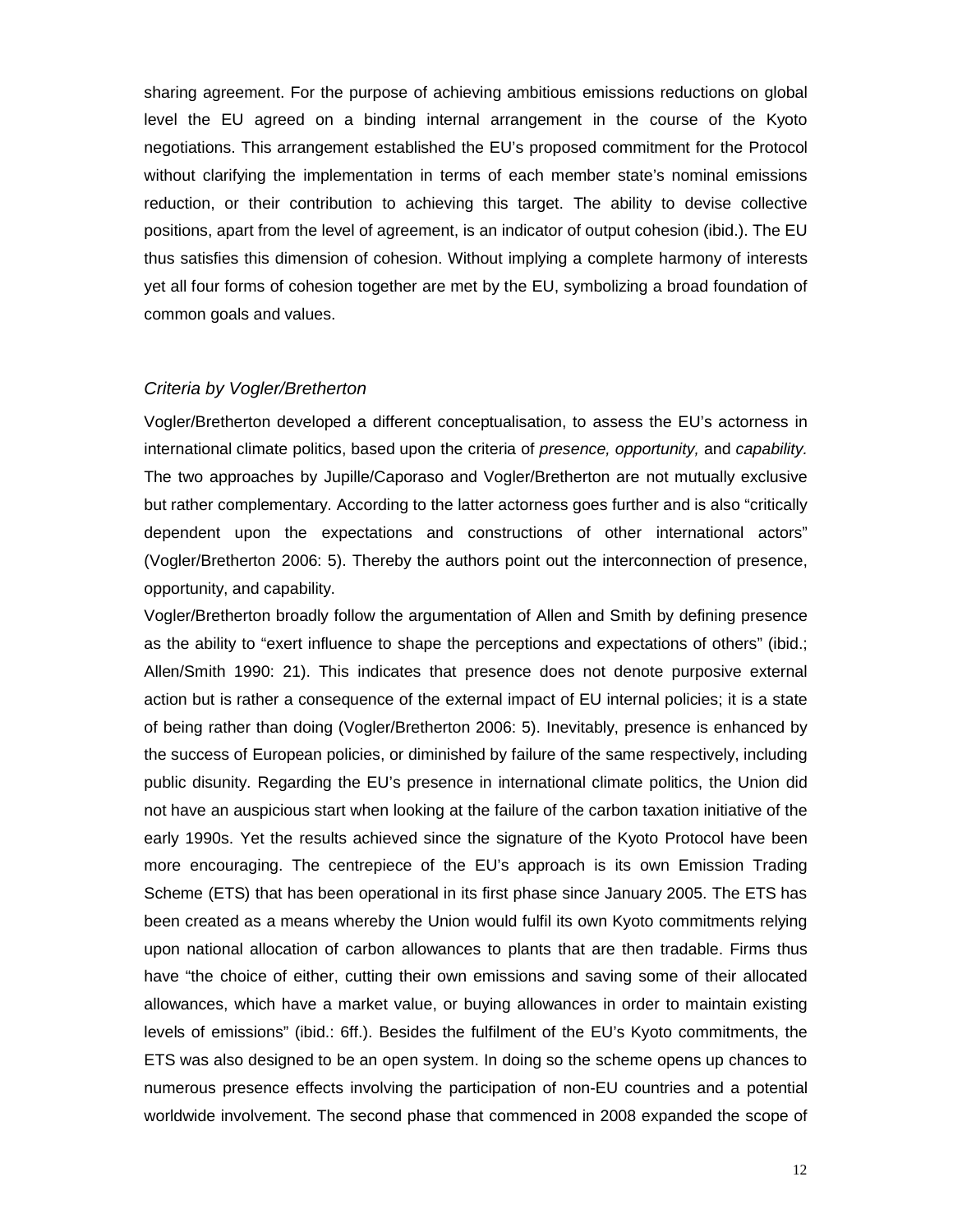the scheme so that three non-EU members Norway, Iceland, and Liechtenstein were able to join. The ETS is the "largest multi-country, multi-sector Greenhouse Gas Emission Trading System world-wide" (EC 2010c) and it is compatible with international emission trading systems that have begun in various parts of the world (Vogler/Bretherton 2006: 7). In the case of climate change, the establishment of the ETS thus augmented the actor capability of the EU. Conversion of all such aspects of presence into actorness, however, requires opportunity (ibid.).

Opportunity refers to the "external environment of ideas and events that enable or constrain purposive action" (ibid.: 5). After the early years of European integration had been dominated, politically, by the bipolar international structure and, economically, by US preponderance, the end of the Cold War had enormous overall significance for the development of the EU's external role. The routine Soviet objection to EU participation ended, the EU established further relationships with other countries, and the potential influence of the EU became global (ibid.: 8). In the environment politics the US had long time been progressive in the field with a growing intellectual capital. Despite the American influence and its innovations, the "idea of US environmental leadership […] has ceased to be credible" (ibid.: 9). At the UNCED, popularly called Rio Earth Summit, the US administration under Bush senior announced that the American way of life was not up for negotiations, blocking the way for ambitious commitments to emissions reductions. The US' distancing from active involvement in climate change management, culminated in its formal denunciation of the Kyoto Protocol, almost precluding the continuation of the entire process. Yet the American withdrawal opened up spaces for strong EU presence in international climate politics. The rejection of the Kyoto Protocol by the United States had undoubtedly provided the EU with a unique opportunity to enforce its economic and environmental presence, and thus strengthened its actorness.

While EU representatives have enthusiastically taken on the role abandoned by the USA, it remains to consider the extent to which the EU possesses the capability to achieve and sustain it. The third criterion therefore "refers to the capability to formulate and implement external policy" (ibid.: 5), both in developing a proactive policy agenda and in responding effectively to external influences. Thus in order to build upon its presence and to use available opportunities, according to Vogler/Bretherton, the Union must possess a number of the prerequisites of actor capability. The authors name the following: shared commitment to a set of overarching values and principles; the ability to formulate coherent and consistent policies; the ability to negotiate effectively with third parties; the capability in the deployment of diplomatic, economic, and other instruments in support of common policies; as well as public and parliamentary support to legitimise its action (ibid.: 10). The first two of these prerequisites are relatively unproblematic. As already elaborated in context with the cohesion criteria of Jupille/Caporaso the treaties provide a broad set of values and principles. The EU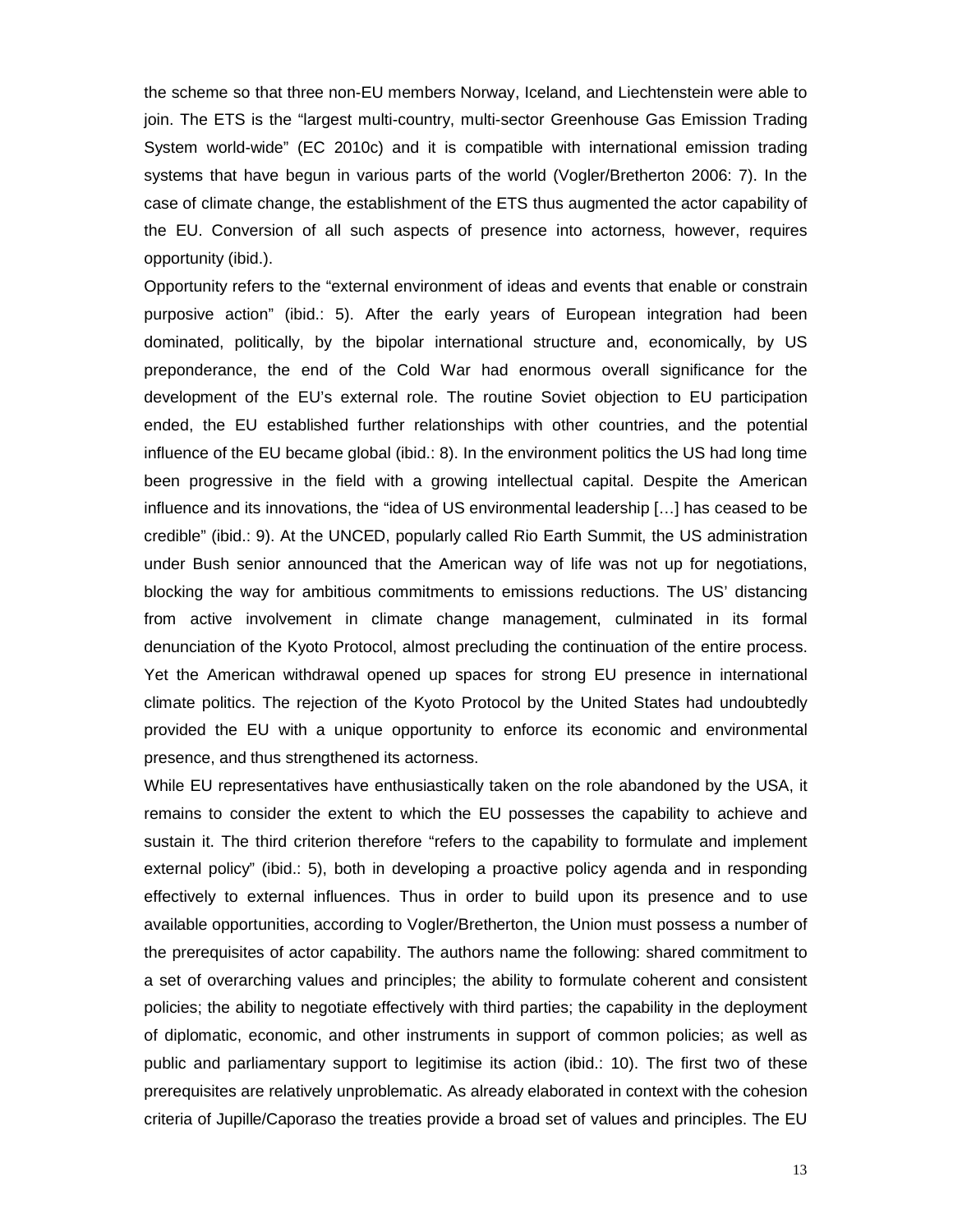and its member states are thus committed to sustainability and climate protection. The Union has also demonstrated its ability to formulate consistent policies by enunciating common emissions reduction targets before Kyoto and afterwards by its determination to achieve the entry into force of the Protocol (ibid.).

The EU's ability to negotiate effectively with third parties in climate politics is weakened by the fact that competences over environmental matters are shared between the EU institutions and the member states. As pointed out before, this hardly makes for flexibility in negotiations. Shared competences thus require great coordination between the EU institutions and the member states. By formulating common positions and by means of the internal burden sharing agreement the EU yet demonstrated some negotiation ability. Despite these weaknesses on a strategic level, the EU provided the ambition that influenced the numerical targets and the final ratification of the Kyoto Protocol (ibid.: 13). Through an intense and coordinated effort, diplomatic missions were undertaken to put pressure on key countries to ensure the acceptance of the Kyoto Protocol. Most important was EU action in the final phase to ensure the strategically important ratification by the Russian Federation. "Although linkage is officially denied, it is apparent that the Union was prepared to use its power as a trade actor to exchange support for Russian entry into the [World Trade Organisation (WTO)] for Kyoto ratification" (ibid.: 14). The EU thus demonstrated great capability in the deployment of diplomatic, economic, and other instruments in support of its common policies. Finally, public and parliamentary support must underpin the EU's actor capability. After the 'No' of the French and Dutch to the Constitutional Treaty in mid-2005 and the initial Irish rejection of the Lisbon Treaty in 2008, the relationship between the EU and its public have been in serious question (ibid.). However, regarding the EU as an 'evolving entity', actorness can only be attributed within the scope of a respective policy field. Despite the negative attitude of parts of the European people towards contractual changes, climate change policy enjoys general public support across the EU member states and also the European Parliament has been generally supportive.

### *Preliminary Conclusion*

Following the preceding argumentation the EU qualifies as an actor with regard to the approaches elaborated by Jupille/Caporaso and Vogler/Bretherton. Reflecting the different criteria, it is yet evident that the actorness of the Union is not always clear-cut but has to be viewed in context with the dynamics in climate politics and the actions by other actors. The international environment has been beneficial for the EU's emergence as a global actor and in this opportune time the EU has established a set of procedures and practices that allow it to act on global stage. While the approach by Jupille/Caporaso mainly concentrates on institutional settings and specifics of the EU, Vogler/Bretherton regard actorness from a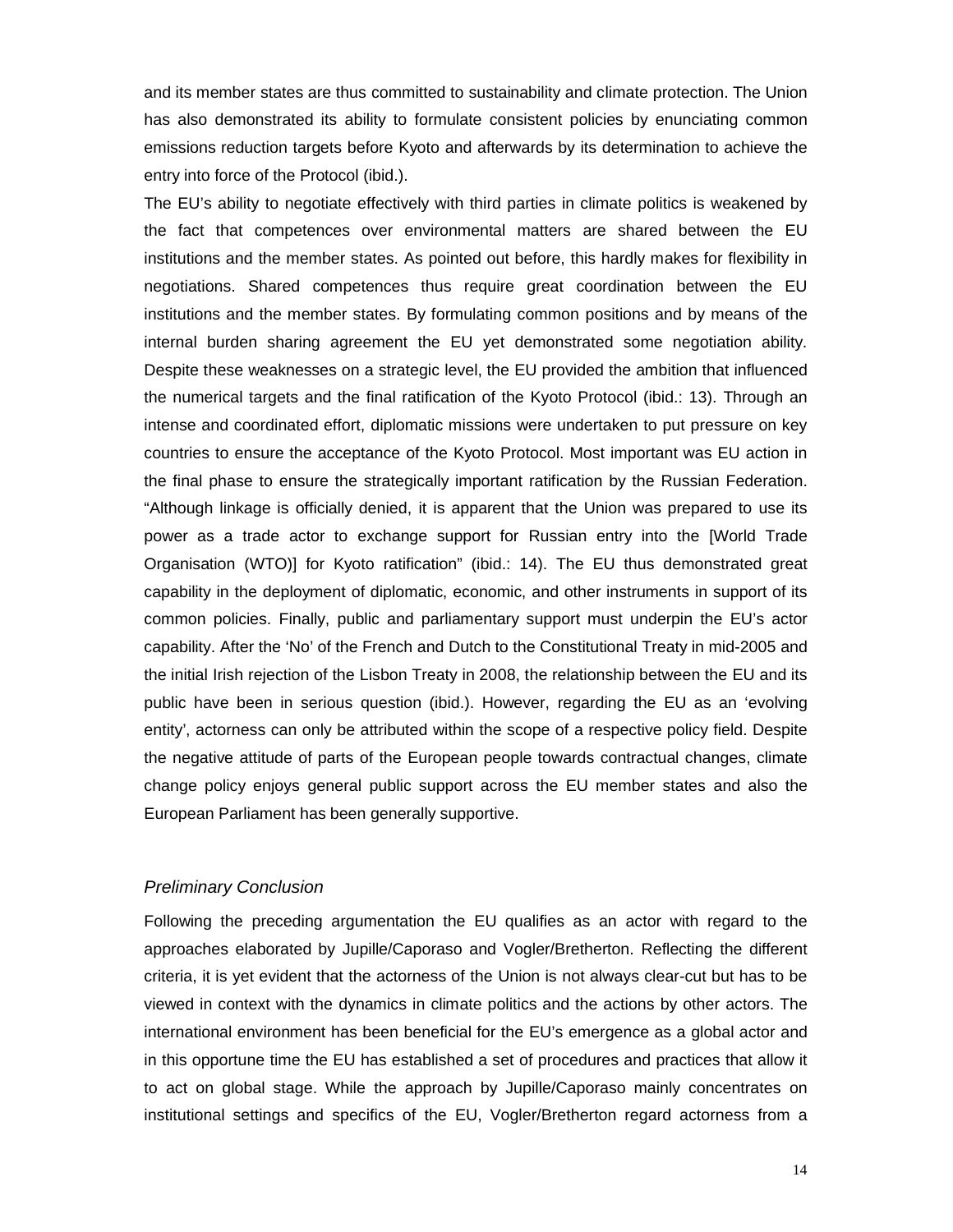different angle by factoring in external influences and the EU's performance on international level. Thereby the EU is being set aside from sovereign state actors as for the fulfilment of the criteria the Union has to prove its actorness in the global political system. In this respect the approach by Vogler/Bretherton has an evaluative tone to it as potential European actorness simultaneously implies the EU to be a proactive and prominent actor.

Yet by combining the two approaches a broad foundation for the stipulation of European actorness is being created. The verification of the different criteria showed that the EU qualifies as an actor in international politics vis-à-vis non-European states. For this reason the hypothesis, stating that the EU is an actor in the international climate regime, has been approved. In the following paragraphs the EU will thus be regarded as an international actor.

#### **3. Leadership in the International Climate Regime**

Accepting the EU as an internationally recognised actor sui generis allows for the discussion what role the EU plays in international politics and in particular in the international climate regime. Since the late 1980s, the EU countries and the EU itself have sought to play a leading role in the development of international actions regarding environmental problems such as climate change. The Union not only considers itself to be a leader, also international scientists and journalists rate the EU as capable of leading the climate change process (Gupta/Grubb 2000: 47). In the early 1990s, when the USA withdrew from active engagement to fight climate change, neglecting its responsibilities, China's economic importance was still too weak to fill the US' position in the field of climate politics. After the collapse of the Soviet Union, also the Russian Federation was unable to take on a leading role in the climate regime. Other industrialised countries such as Japan, Canada, and Australia were unable or simply unwilling to fill the vacancy (Waldmann 2007: 252). As these important actors failed or were unable to promote global climate efforts, the EU aspired to take on this challenge. The Union was willing to proactively engage in the international climate regime and claimed the role of climate leader.

To assess if the EU, beyond its claims and the expectations by others, did actually take on a leading role in the climate regime a clear definition on what constitutes a leader is required. The one generally accepted definition to answer this question yet does not exist. Several scholars have elaborated leadership approaches to rate the performance of actors in international regimes. Oran R. Young was the first to come up with three types of leadership specifically geared to leadership in the context of multilateral negotiations. He identified the forms of *structural, entrepreneurial,* and *intellectual* leadership.<sup>6</sup> Over time other scholars, like Underal, Malnes, and Grubb/Gupta picked up on his approach. The originated theories have in common that they are all influenced by a neorealist approach to international

 $\overline{a}$ 

 $6$  For more information please refer to Gupta/Grubb 2000: 18ff.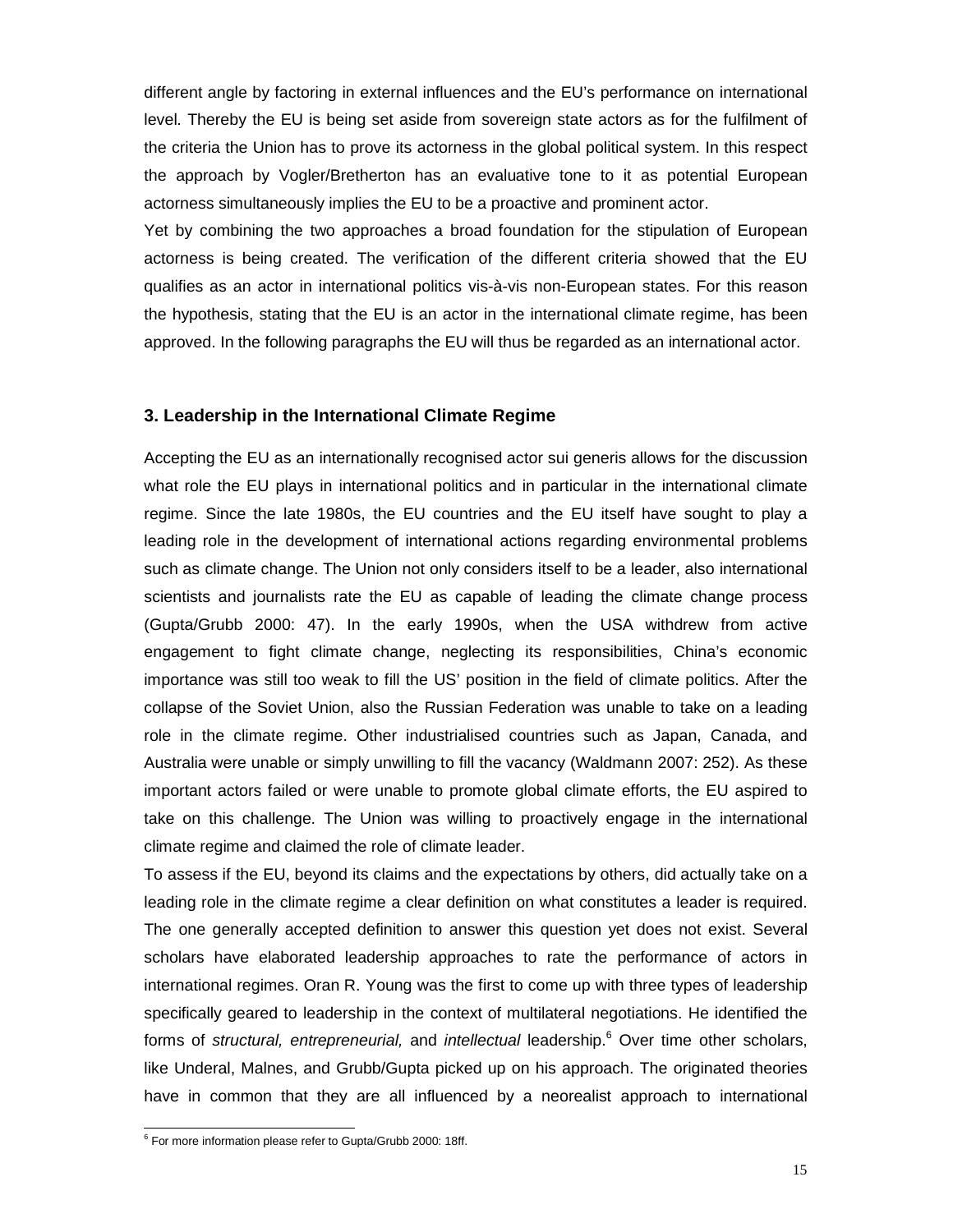relations, resuming the premises of hegemonial stability and thus considering hegemony as a possible version of their elaborated leadership types (Gupta/Grubb 2000: 18). Arguing that the cooperation of states in the climate regime is not conform with the principles of neorealism, Alexandra Lindenthal distances herself from the mentioned approaches and developed her own forms and mechanisms of leadership based on a constructivist perspective. In doing so she highlights that, considering the mutual conditionality of actors and regime structures suggested in the constructivist theory, the approach is well suited to gain insight into how regime actors influence the structures of an international regime<sup>7</sup> (Lindenthal 2009: 25). Therefore she regards leadership as a mean to exercise influence on other international actors as well as on the structure of international regimes (ibid.: 110). From her constructivist point of view a regime leader thus never equals a hegemon but is rather regarded as a Primus inter Pares, with respect to the other international actors (ibid.: 75). This indicates that a leader conducts its actions benevolently without exercising violence or force. Such leadership is needed in any international regime to develop the regime through critical phases and to achieve effective global action (Gupta/Grubb 2000: 4). Following these considerations Lindenthal distinguishes the four forms of self-serving (*eigennützig*), norm-establishing (*normsetzend*), problem-solving (*problemlösend*), and mediating (*vermittelnd*) leadership which, accordingly, characterise different ways to exercise influence (Lindenthal 2009: 120). This theoretical approach suggests itself for the purpose of this thesis and will hence serve for the leadership assessment in the following paragraphs.

### *Forms of Leadership by Lindenthal*

l

As stated above there exists no universal definition of leadership, yet Lindenthal points out the main characteristics of a leader in multilateral negotiations. According to her, a leader identifies global problems and seeks to solve these problems within the framework of international regimes by dint of its material and immaterial resources. In doing so a leader takes on responsibility regarding global challenges and is willing to subordinate its short term interests for the achievement of the greater good. Therefore the leader tries to persuade the other regime members of the urgency to act by its exemplary behaviour, or even rewards if appropriate, without forcing them into reluctant decisions (ibid.: 108ff.). Based on this, Lindenthal elaborated multiple indicators, including interests, resources, power, norms, and communication, in order to specify the four forms of leadership.

Interests and values are generally considered the basis for aspired leadership as they constitute the actors's motivation to engage in a particular policy field. For the achievement of interests in international politics immaterial or material resources are essential. Resources

 $^7$  Lindenthal bases her considerations regarding international regimes on the regime definition by Stephen D. Krasner. See Lindenthal 2009: 27.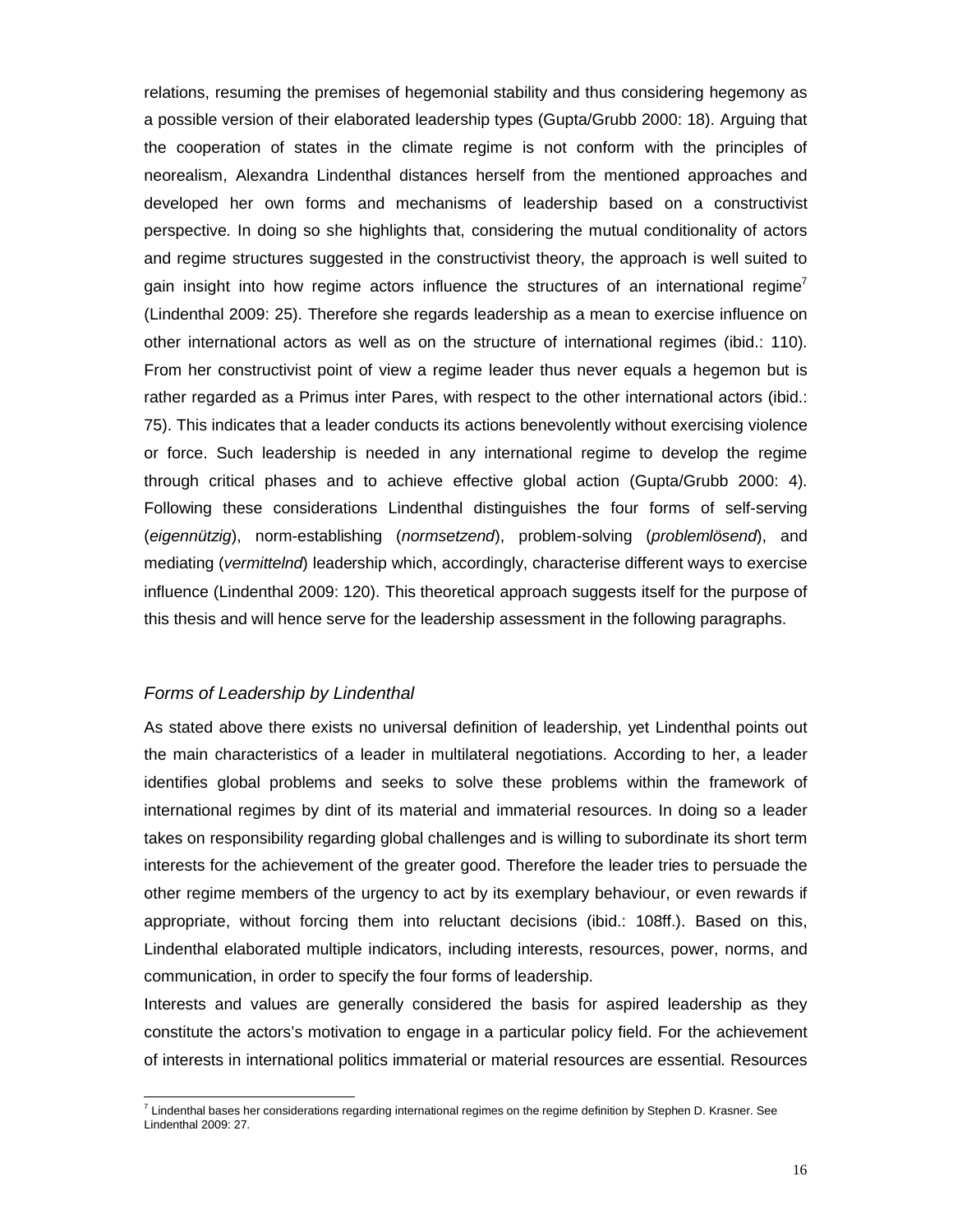in turn form a precondition for power exertion which is needed to exercise influence on other actors. According to Lindenthal a leader either uses forms of moderate hard power or soft power to reach its aims. Basing her approach on constructivist premises, Lindenthal argues that leadership cannot be viewed detached from norms. A leader orientates its actions on norms and by means of its activities a leader changes the attitude and norms of other actors (ibid.: 110). Finally the form of communication marks a leadership indicator. Lindenthal distinguishes between communication that aims at finding a compromise, whereby the involved leader is yet not willing to question its own position, and communication that seeks an agreement, where qualitative arguments are decisive and a leader is open-minded to reflect its own norms and interests if necessary (ibid.: 112ff.).

| Indicators       |                                                                                                                                                                |                                                                                                                                                                                             | Forms and Specifications                                                                                                                           |                                                                                                                                                                                                                           |
|------------------|----------------------------------------------------------------------------------------------------------------------------------------------------------------|---------------------------------------------------------------------------------------------------------------------------------------------------------------------------------------------|----------------------------------------------------------------------------------------------------------------------------------------------------|---------------------------------------------------------------------------------------------------------------------------------------------------------------------------------------------------------------------------|
|                  | Self-serving                                                                                                                                                   | Norm-establishing                                                                                                                                                                           | Problem-solving                                                                                                                                    | Mediating                                                                                                                                                                                                                 |
|                  | Leadership                                                                                                                                                     | Leadership                                                                                                                                                                                  | Leadership                                                                                                                                         | Leadership                                                                                                                                                                                                                |
| <b>Interests</b> | Individual interests<br>influence<br>establishment and<br>formatioin of<br>international regimes.<br>Little willingness for<br>reflection of own<br>interests. | Consideration of interests<br>of other regime members<br>as regards the setting of<br>norms and regulations.<br>Common generation of<br>norms affects interests of<br>leader and followers. | Problem-solving<br>regarded as matter of<br>collective interest.<br>Common perception of<br>problems affects interests<br>of leader and followers. | Evocation of interest in<br>adoption of international<br>treaties.<br><b>Mediation between</b><br>negotiating parties with<br>divergent interests<br>regarding international<br>agreements.<br>Consideration of interests |
|                  |                                                                                                                                                                |                                                                                                                                                                                             |                                                                                                                                                    | of the involved as<br>regards the formulation of<br>international treaties.                                                                                                                                               |
| <b>Resources</b> | Material resources                                                                                                                                             | Immaterial resources                                                                                                                                                                        | Immaterial and material<br>resources                                                                                                               | Immaterial and material<br>resources                                                                                                                                                                                      |
| Power            | Moderate hard power                                                                                                                                            | Soft power                                                                                                                                                                                  | Soft power                                                                                                                                         | Soft power and moderate<br>hard power                                                                                                                                                                                     |
| <b>Norms</b>     | Action oriented on<br>own norms.<br>Little willingness to<br>challenge own<br>normative concept.                                                               | Conviction of others<br>regarding own normative<br>concept.<br>Willingness to challenge<br>own normative concept.<br>Generation of joint<br>norms.                                          | Perceived problems and<br>demonstrated options for<br>solution influence norms<br>of the regime.                                                   | Establishment of norms<br>through collective<br>negotiations, which<br>determine the leader's<br>room for manoeuvre in<br>terms of the influence<br>towards other negotiating<br>parties.                                 |
| Communication    | Compromise-oriented<br>Communication                                                                                                                           | Agreement-oriented<br>Communication                                                                                                                                                         | Agreement-oriented<br>Communication                                                                                                                | Agreement and<br>Compromise-oriented<br>Communication                                                                                                                                                                     |

Table 1: At a glance - Forms and Indicators of Leadership by Lindenthal<sup>8</sup>

(Lindenthal 2009: 120)

According to Lindenthal the EU has embraced all four of these forms of leadership to a greater or lesser extent in the regarded time period from 1990 until 2007. The parameter value of each leadership form yet varied over the time span.

A self-serving leader uses its resources to establish and develop an international regime principally in its self-interest (ibid.: 109). The EU certainly does have a self-interest for engaging in the international climate regime as the European territory and its people are directly affected by the consequences of climate change and global warming. However the direct impacts on the EU are still considerably minor compared to small island states who will

l <sup>8</sup> This table has been translated from German. For the original German version by Lindenthal please refer to Table 3 on page 45.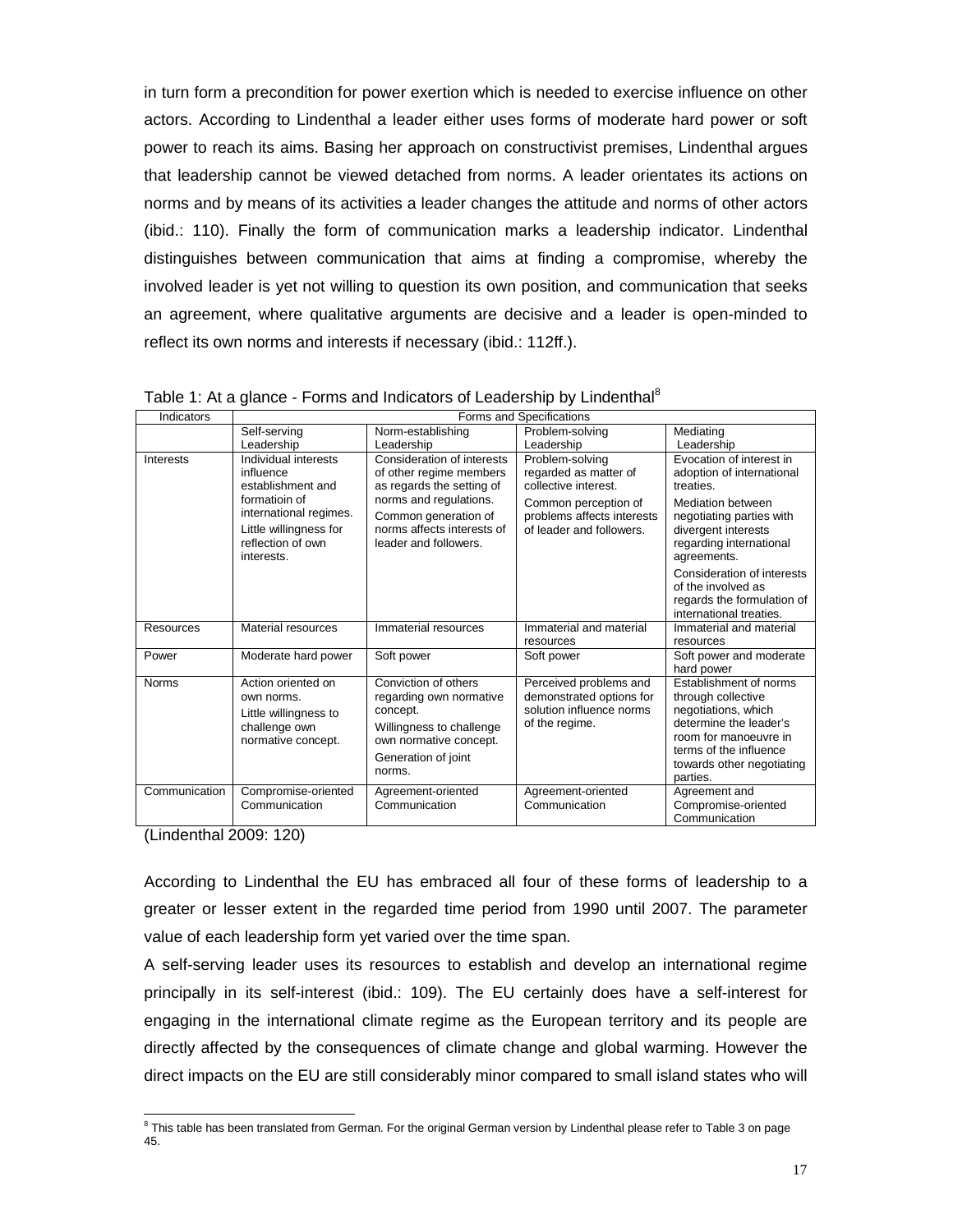literally cease to exist in the foreseeable future due to rising sea levels. Yet this being Lindenthal's main point, when applying the self-serving leadership form, the argumentation that the EU bases its aspiration for a leading position in the international climate regime primarily on its self-interest seems relatively weak. Therefore it is well being noted here that self-benefits might be a strand of the EU's motivation for environmental activism but will not be the foundation for the assessment of the EU's role in the international climate regime.

A norm-establishing leader over all aims to introduce norms to a regime, that are, in its view, essential for the target realisation of international efforts (ibid.). Looking at the EU's engagement in the past climate negotiations the Union has consistently stuck up for norms that would coin the effective protection of the global climate. The protection of the environment is inherently a value stipulated in the EU treaties. But whoever seeks to introduce norms does this for a greater purpose, as it may be to find an adequate and sustainable way to fight climate change. The establishment of norms is therefore here seen as a means to an end in the engagement of an actor rather than a self-contained form of leadership.

Mediating leadership, is like norm-establishing leadership, not seen as an independent form but rather as a strategy that can be applied by a leader to reach its overall goal. If participants in an international regime have divergent interests or disagree on how to achieve common goals, a mediating leader uses its negotiating skills to bring about effective international cooperation (ibid.: 117). In the course of the international climate negotiations the EU has certainly fulfilled a mediating function at certain points of the process. Yet this is not seen as an action establishing leadership but rather as a strategic move to reach a higher purpose.

The problem-solving form of leadership is the most convincing one of the four types elaborated by Lindenthal. The main interest of such leader is to call the attention of the international community to a global problem and to provide respective solution strategies (ibid.: 109). During the climate negotiations from 1990 to 2007, the EU has constantly expressed and demonstrated its will to find a solution to the climate change problem. The pattern of problem-solving is thus dominant and of overriding importance for the EU's strong engagement in the international climate regime. With its proactive behaviour the EU offered orientation for other actors as regards the solution of the common problem. In doing so it is quite marginal what evokes the EU's motivation for such aspiring involvement to solve a certain global problem, may it be self-interest or other influences.

In theory Lindenthal's forms of leadership can be regarded completely separate of each other, yet she also states that they might interrelate in reality and that combinations of the four are likely to emerge (ibid.). According to Lindenthal, a self-serving leader could thus use its material resources to push for the generation of norms or mediation might be a strategy applied by a problem-solving leader (ibid.: 122). This possibility of interferences is due to the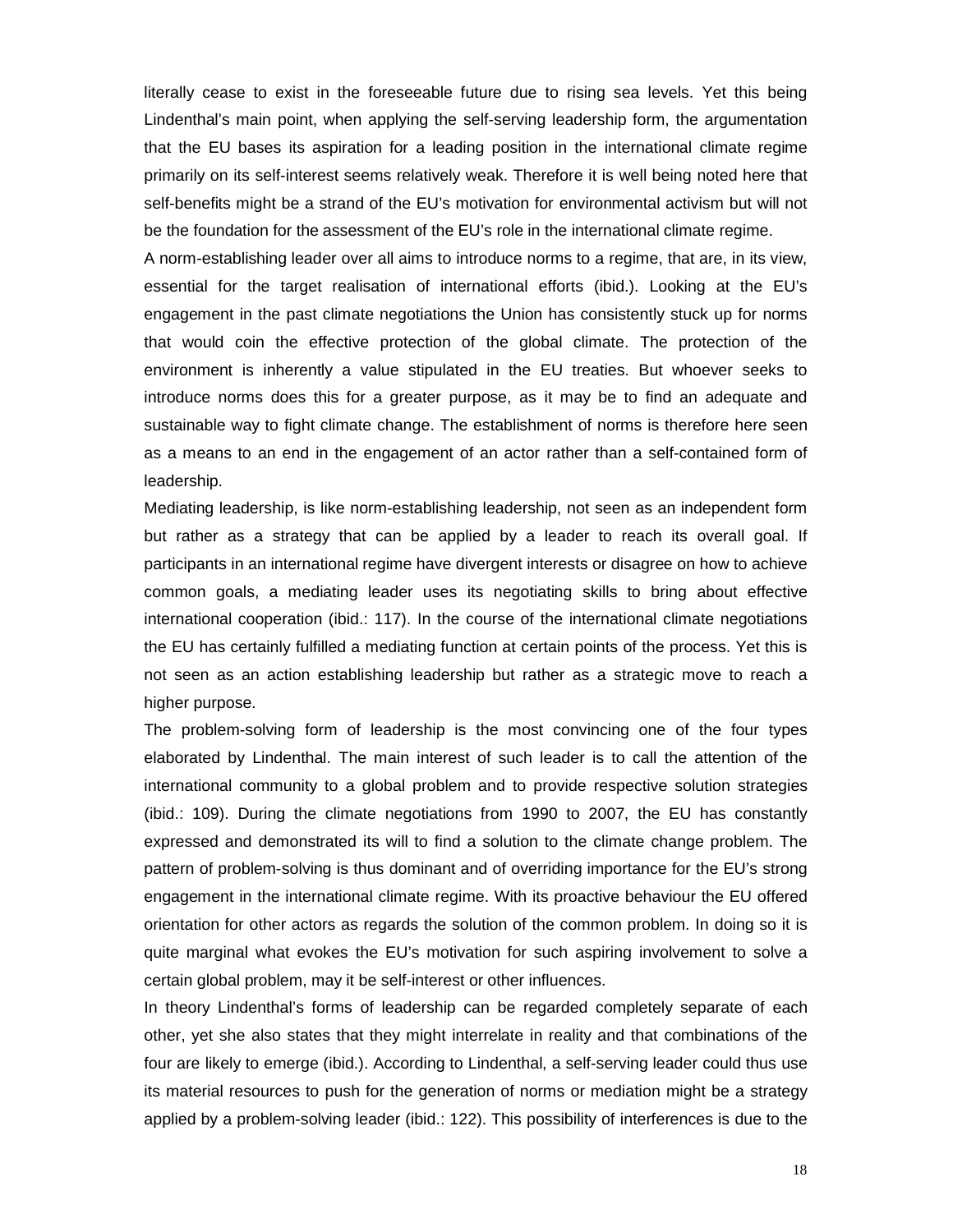fact that the four different forms all respond to the same understanding of leadership developed by Lindenthal, which has been presented before.

Recognising Lindenthal's statement that the EU has served all four forms of leadership during the last two decades of climate negotiations, yet only the problem-solving approach seems convincing enough to independently qualify as a self-contained approach to assess if the EU has exercised an overall leading role. Moreover Lindenthal's argumentation supporting the specifications of the other three leadership forms is sometimes undetermined. With respect to the EU's environmental activities the problem-solving type of leadership is hence being considered as the most relevant and most plausible of the four. Therefore this leadership approach will in the following serve as reference for the conceptualisation of indicators to ultimately assess the Union's role in the international climate regime.

#### *Conceptualisation of Leadership Indicators*

Due to the outlined considerations, the assessment of the EU's role in the climate regime will pick up on the ideas of problem-solving leadership. However, as it is believed that interconnections between the different leadership forms are relevant for the regarded policy field, and in order to have a clear fundament for conclusions about the European performance, the indicators to assess problem-solving leadership have been restructured, and broadened respectively, in order to be applied for the assessment of EU leadership.

The first indicator regarding the interests of an actor is basically still conform to Lindenthal's implementation of the term. It is seen as the basis for aspired leadership by constituting the engine for prominent engagement in an international regime. In the context of problemsolving leadership, a leader thus recognises a global problem and has a strong and open interest in solving this problem within the international regime. For the achievement of its interests the actor develops and applies different strategic approaches. Therefore strategies form a separate leadership indicator, which is not included in Lindenthal's original concept. The main idea of establishing this indicator is to determine the approaches used by a problem-solving leader for the realisation of its aims. Similar considerations are included in Lindenthal's interests indicator on which the strategies indicator is build upon. Yet the aim was to elaborate two separate indicators: one focusing on the interests of a leader and another one concerning the applied approaches. Respective strategies include the development and application of concrete measures for the problem solution. In the case that the measures prove to be effective, the leader promotes a broad implementation within the regime. Besides that exemplary behaviour and implementation practices of the leader are supposed to convince other international actors of the urgency to act for the solution of the common problem (ibid.: 109). A problem-solving leader also strives for the engagement of all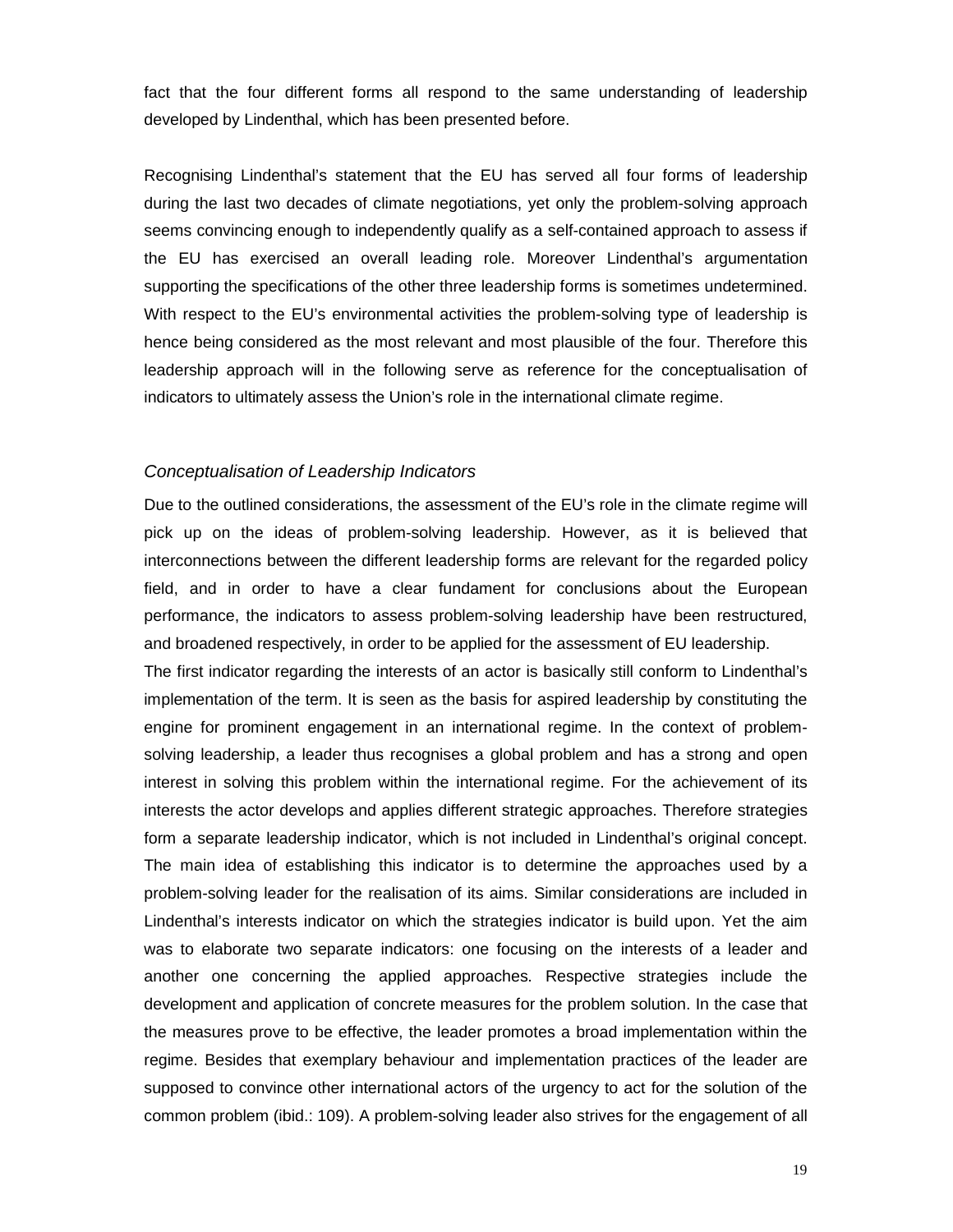stakeholders for a sustainable solution of the problem. Taking into account the interrelation between problem-solving and mediating leadership, mediation for an effective cooperation within the regime is also seen a possible strategy.

For the implementation of these strategies in international politics the use of resources and power is required. While Lindenthal considers the two indicators separately, they are here merged due to their close interlinkage. Following Lindenthal's argumentation a problemsolving leader makes use of both immaterial and material resources. On the one hand the development and distribution of new technologies requires material resources, whereas on the other hand the precursory behaviour and the transfer of knowledge prove for the use of immaterial resources. These resources are oftentimes used to exercise measures of soft power on other actors for the solution of the problem (ibid.: 116).

The indicators concerning norms and communication reflect Lindenthal's argumentation without particular modifications. A problem-solving leader thus orientates its actions on norms and seeks the acceptance for those norms among the other members of the regime. Norms are shaped by the content and scope of the respective global problem, as well as by the presented proposals for solution. Finally, a problem-solving leader makes use of agreement-oriented communication as the answer to a problem is regarded as the most important purpose of the regime. By using reasoned arguments the leader convinces other actors of the suitability of its proposed measures and is at the same time open-minded towards modifications of its proposals (ibid.).

|                  | Lindenthal                                                                                                                                                                                                                             |                   | <b>Modified Version</b>                                                                                                                                                                                      |
|------------------|----------------------------------------------------------------------------------------------------------------------------------------------------------------------------------------------------------------------------------------|-------------------|--------------------------------------------------------------------------------------------------------------------------------------------------------------------------------------------------------------|
| Indicators       | Specifications                                                                                                                                                                                                                         | Indicators        | Specifications                                                                                                                                                                                               |
| <b>Interests</b> | • Identification of global problem<br>Solution of problem within international<br>regime<br>Problem-solving regarded as matter of<br>collective interest<br>Common perception of problems<br>affects interests of leader and followers | Interests         | Identification of global problem<br>٠<br>Solution of problem within international<br>regime<br>Problem-solving regarded as matter of<br>collective interest                                                  |
|                  | Development and realisation of<br>$\bullet$<br>measures for the problem solution<br>Exemplary behaviour                                                                                                                                | <b>Strategies</b> | Development and realisation of<br>$\bullet$<br>measures for the problem solution<br>Exemplary behaviour<br>Engagement of all stakeholders for<br>sustainable solution<br>Mediation for effective cooperation |
| Resources        | Immaterial and material resources                                                                                                                                                                                                      | Resources and     | Immaterial and material resources                                                                                                                                                                            |
| Power            | Soft power                                                                                                                                                                                                                             | Power             | • Soft power                                                                                                                                                                                                 |
| <b>Norms</b>     | Perceived problems and demonstrated<br>options for solution influence norms of<br>the regime                                                                                                                                           | <b>Norms</b>      | Perceived problems and demonstrated<br>options for solution influence norms of the<br>regime                                                                                                                 |
| Communication    | Agreement-oriented                                                                                                                                                                                                                     | Communication     | Agreement-oriented                                                                                                                                                                                           |

(Lindenthal 2009: 115ff)

The greatest alteration in comparison to Lindenthal's originally established indicators and mechanisms of action is thus the secession of parts of the interests indicator into a new indicator regarding strategic procedures, and the inclusion of considerations deriving from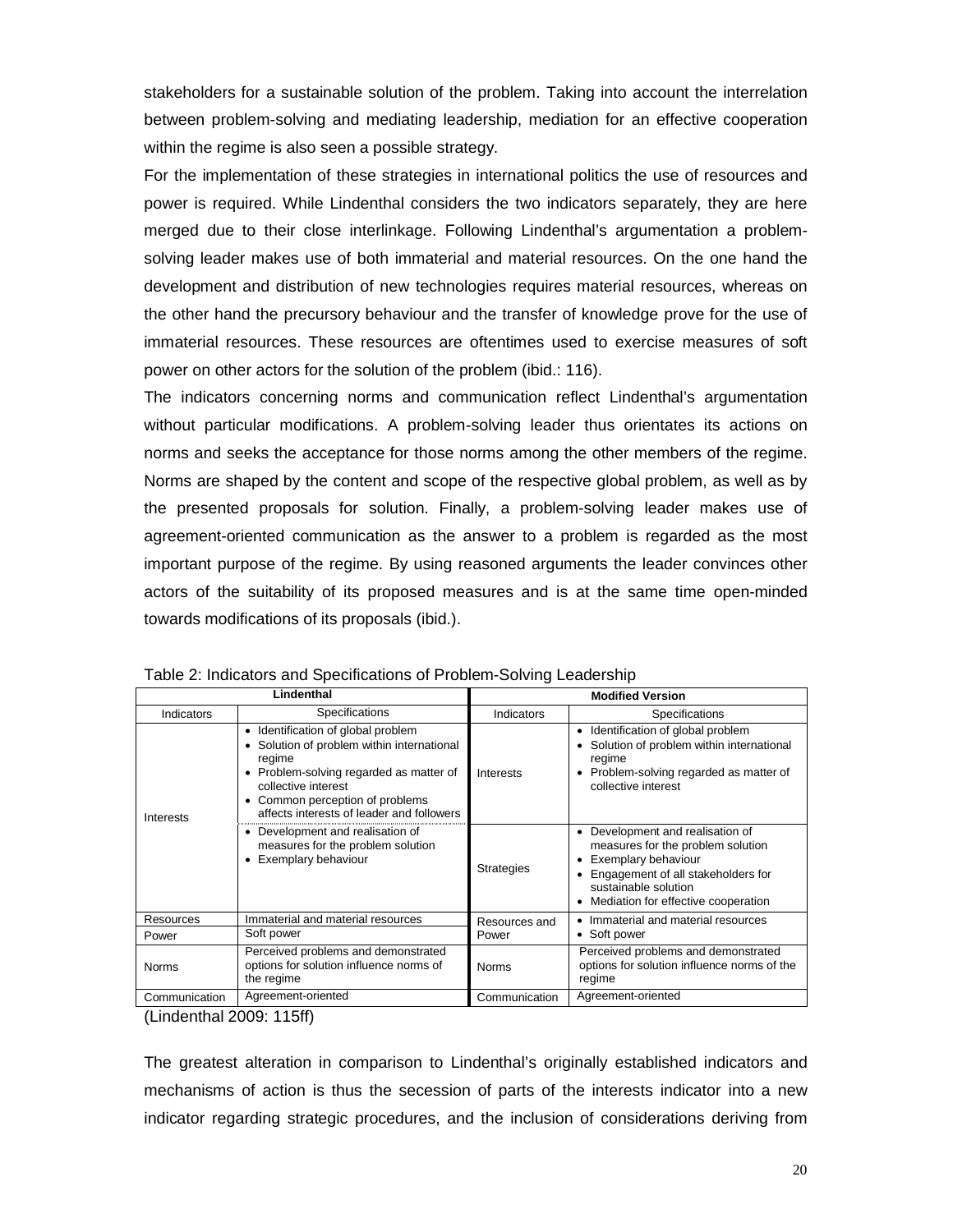the mediating leadership approach. Apart from that a minor change has been made by merging the indicators of resources and power for better understanding. Recalling the leadership characteristics outlined by Lindenthal these modified indicators are still in line with this definition. When assessing the role of the EU in the climate regime these indicators and specifications will hence serve as a guideline for measuring the outcome. The EU's performance will have to meet all indicators for it to be regarded as a full leader in the international climate regime. By following the problem-solving approach of leadership it is thus assumed that if the EU will prove to have a leading role in the climate regime it will be of a problem-solving kind, rather then self-serving, norm-establishing, or mediating.

### *EU Leadership in Past Climate Change Negotiations*

Refering to these indicators it will briefly be proved in the following if the EU exercised a leading role in past climate negotiations. For this purpose the international negotiation process has roughly been split into two phases. The first dates from 1990, the beginning of the negotiations for the UNFCCC, until 1994, marking the entry into force of the Convention. The second phases from 1994 until the entry into force of the Kyoto Protocol in 2005, also casually considering the events up to the Bali conference in 2007. However, no detailed description of the negotiation processes will be given as this would go beyond the scope of this thesis.<sup>9</sup>

Since the late 1970s the international community has been actively concerned with the causes and impacts of global climate change. In this spirit the EU recognised the global problem, by also establishing the protection of the environment as a basic principle in the Union treaties, and ever since pledged for its solution on international level. Parallel to the intergovernmental activities the EU began to establish a European foreign climate policy and the European Council announced as early as 1988 that the EU should take on a leading role in global climate politics (ibid.: 132). Previous to the Earth Summit in Rio in 1992, which marked the first peak of international climate efforts, the EU had elaborated a package of measures and called on other states to follow it in developing respective strategies. By developing its own problem-solving strategies the EU aimed to put hesitant regime members on the spot. Yet due to a rejection of the combined carbon and energy tax, which was regarded as the centrepiece of the EU's strategy, by a number of EU environment ministers just before the conference, the EU was only able to present a stabilisation target for emissions but no inclusive package (Gupta/Grubb 2000: 49). This rejection had consequences for the EU's performance at the conference, undermining its appearance as a single actor. The package nevertheless revealed the EU's good intention to reach a solution

l

<sup>&</sup>lt;sup>9</sup> For more information on the negotiations please refer to Lindenthal 2009: 125-266 and the ENB coverage of the negotiations on http://www.iisd.ca/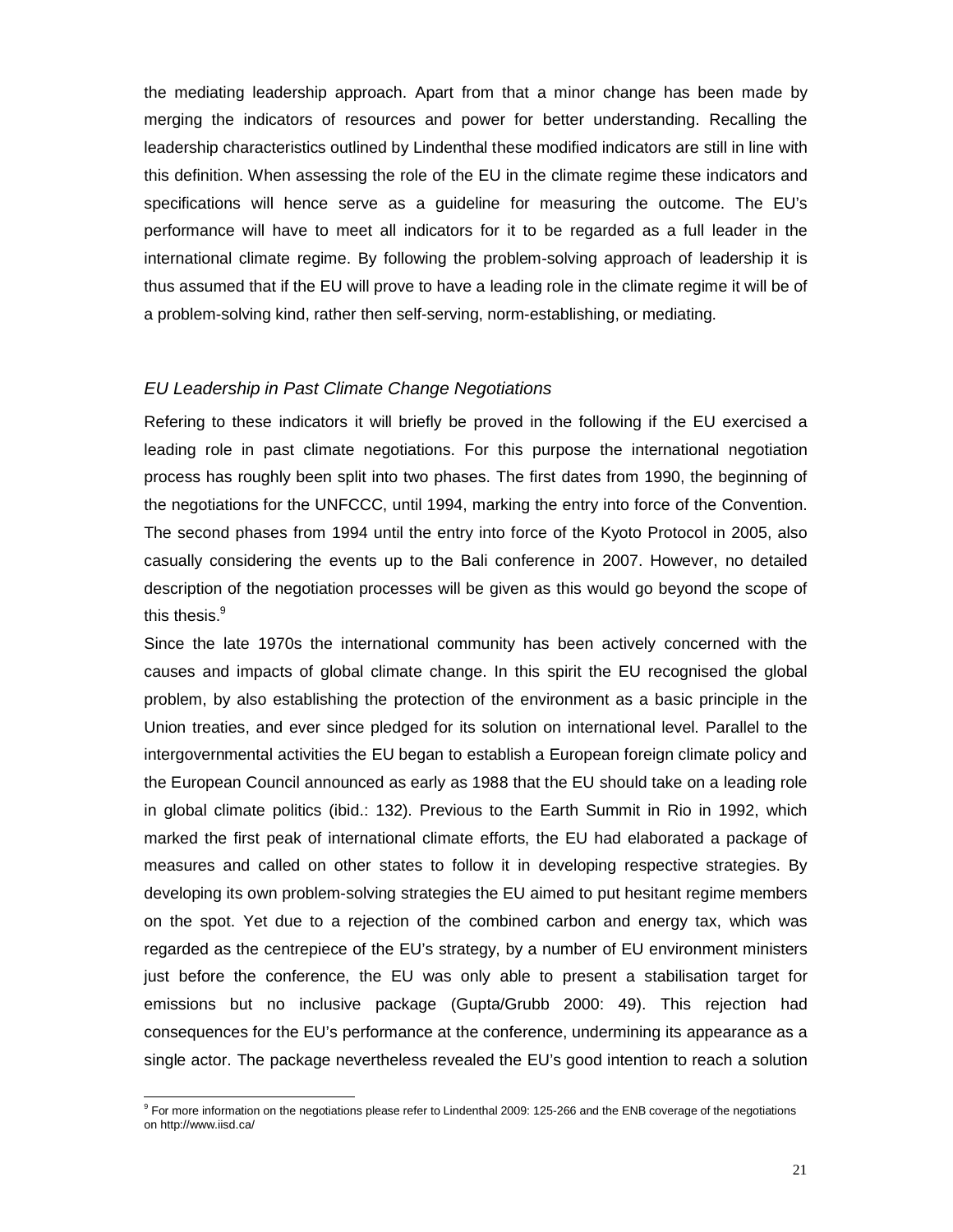for the climate change problem at the conference in Rio (Lindenthal 2009: 156). Before and during the conference the EU continuously reaffirmed its support for quantified and binding GHG emissions limits, and thus pressed for a binding commitment by developed countries to reduce emissions to 1990 levels by 2000 (Vogler/Bretherton 2006: 16).

According to the European Commission the EU's executive function within the regime was "to bring on board, through common efforts, both industrialised and developing countries" (Lindenthal 2009: 142). In the Rio negotiations the Union mediated between both groups of countries in order to achieve the common acceptance of an agreement. Arguing that the industrialised countries are principally responsible for the current high levels of GHG emissions in the atmosphere, the EU embraced the principle of common but differentiated responsibilities. "The principle recognises historical differences in the contributions of developed and developing [s]tates to global environmental problems, and differences in their respective economic and technical capacity to tackle these problems" (CISDL 2002). In this regard the Union fought for the mobilisation of resources for poorer countries, the commitment to which was ultimately stipulated in Art. 4 of the Convention. In doing so the EU excercised power in the Rio negotiation process as its dedication to such transfers was seen seen as an incentive for developing countries to let drop their aloofness towards international agreements in exchange (Lindenthal 2009: 159). The EU thus advocated for the interests of developing countries but did not succeed to integrate its policy package into the Convention (ibid.: 158). In the end the negotiating parties agreed in the UNFCCC on the ultimate objective to achieve the "stabilization of [GHG] concentrations in the atmosphere at a level that would prevent dangerous anthropogenic interference with the climate system" (UN 1992). Throughout the negotiation process for the UNFCCC the EU showed willingness to lead in the climate regime but for all that its strategy was not convincing enough. With respect to the listed indicators the EU thus showed deficits regarding a full leadership position in the first phase. Nevertheless the Union was better prepared for the Kyoto negotiations.

Conceptualised as a framework the UNFCCC was in need of completion through the adoption of a protocol, respectively resulting in the Kyoto Protocol. The EU entered the Kyoto negotiations with a common set of ambitious targets for quantified emissions reductions, intending a 15% reduction by developed countries (Vogler/Bretherton 2006: 16). The fact that its emissions appeared to be within sight of the stabilisation goal while the majority of countries were experiencing emissions increases bolstered its credibility and therefore the EU was seen as proactive in developing regulatory initiatives for tackling climate change (Gupta/Grubb 2000: 49). With other industrialised states wary of making such strong commitments, the EU was able to reach a compromise. This involved the EU's surrender of its original reduction aim and the acceptance of "differentiated GHG reductions within an overall target of 5,2% for Annex I countries, [primarily referring to industrialised countries,] to

22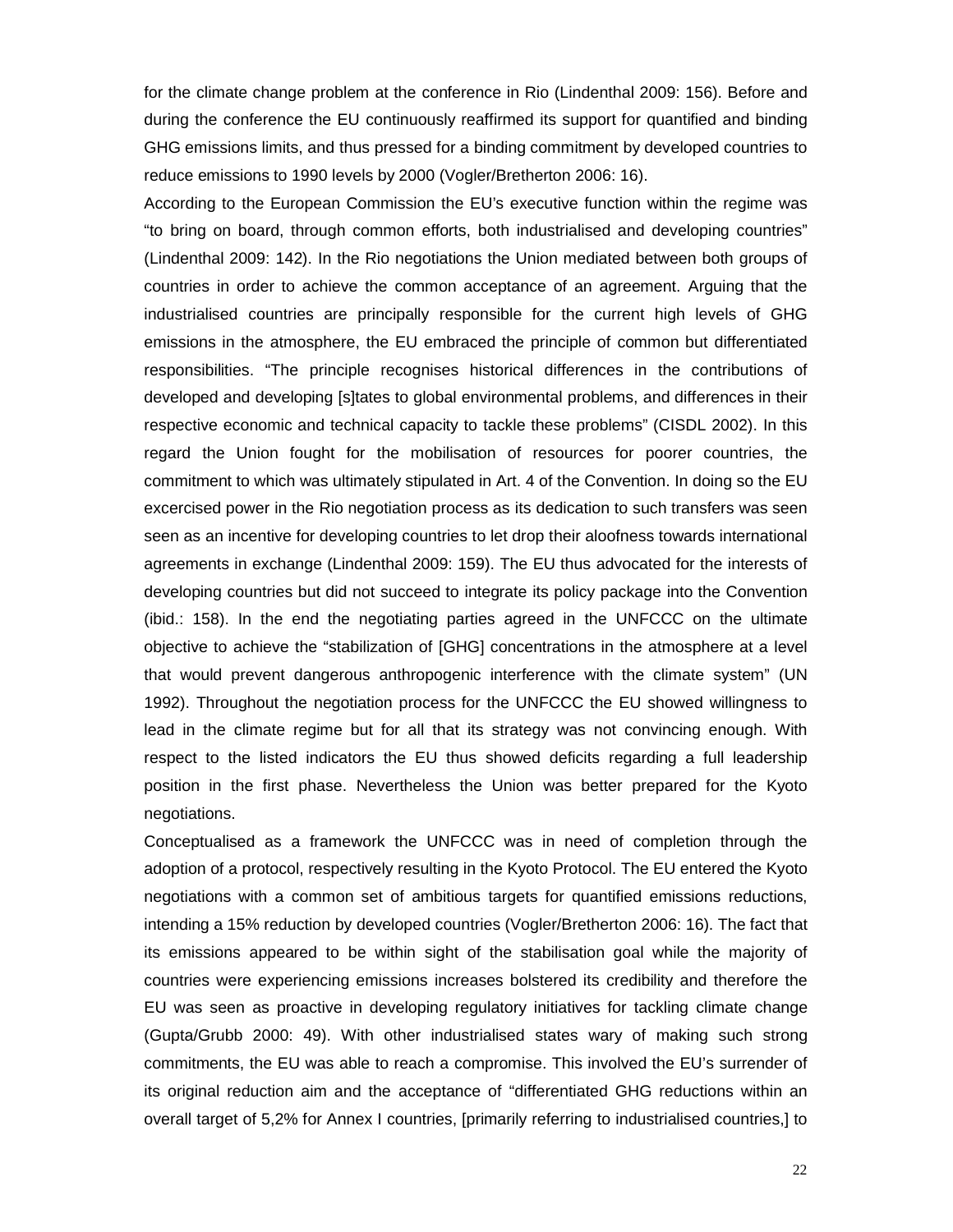be achieved by 2012" (Vogler/Bretherton 2006: 16). No doubt that without the EU the Kyoto outcome would have been less ambitious, the Union itself committing to the highest reduction target of 8% by 2012. Recognising their responsibility as regards global warming the protocol places a heavier burden on developed nations under the principle of common but differentiated responsibilities. In this regard the Kyoto Protocol also established an adaptation fund for the transfer of funds and technology to developing countries that are parties to the Protocol. Resource expenditures of the EU thus concern its mitigation and adaptation commitments made in the Protocol. For the purpose of complying with the Kyoto targets the EU agreed to the before mentioned internal burden-sharing, assuring that the sum of all emissions within the EU will meet the defined targets.

Although then US President Clinton had signed the Kyoto Protocol in 1998, the incoming Bush administration denounced the US signature in early 2001, emphasising the unacceptable costs of the Kyoto compliance (ibid.). After the US' resignation the EU "had become the only game in town" (ibid.: 9), holding on to the protocol even without the participation of the US. In the time that followed the Union demonstrated proactive action by adopting the ETS, regarded as an EU internal means for the fulfilment of the Kyoto commitments. Externally the EU was eager to secure the continuation of the Protocol process. By making up for 11% of global emissions, Russia's participation was essential for the ratification of the Protocol. Therefore European diplomatic endeavours concentrated on the Russian Federation. In the end the Union was able to ensure Russia's strategically important ratification by exchanging Kyoto ratification for supporting Russian entry into the WTO. The EU thus succeeded to save the Protocol's implementation, marking an important step towards a truly global emission reduction regime. Yet having established a leading position, much was expected of the Union in subsequent climate negotiations. Months before the conference in Bali the EU thus stated to reduce emissions by 2020 by at least 20%.

# *Preliminary Conclusion*

In the first phase of the international climate negotiations the EU consistently showed its willingness to lead the climate regime for the purpose of containing climate change on an international level. Despite its motivation the EU did not meet all the outlined leadership criteria, providing no coherent strategy for the negotiations. Therefore no solid leadership position can be attested as regards the first phase. Even so the external circumstances promoted the EU's position within the international climate regime. As other powerful actors were unable or unwilling to lead the climate process, the existing "leadership vacuum" (Lindenthal 2009: 158) offered the EU a great chance to rise as climate leader.

During the negotiation process preparing the Kyoto Protocol, the EU yet proved to be the leading actor in the international climate regime. Particularly its strong performance in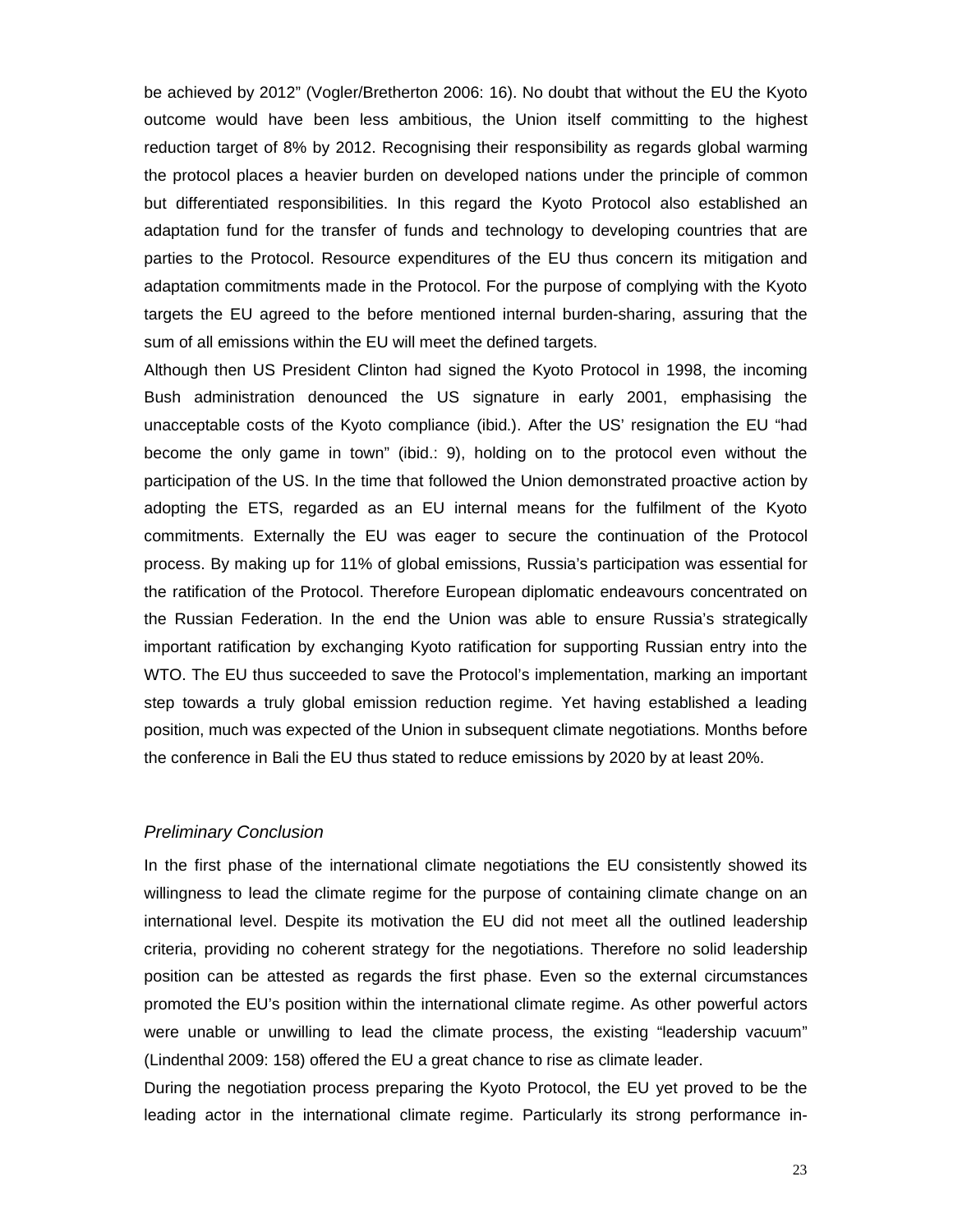between the actual summits to ensure the ratification of the Protocol, certifies its success. Therefore, with a relatively weak but zealous start and a convincing second phase, the hypothesis has been approved stating that the EU exercised a leading role in the past climate negotiations. Summing up it can be said that the EU aspired to leadership since the early days of the climate regime and is "consistently the largest political grouping pressing for stronger action" (Gupta/Grubb 2000: 11).

#### **4. COP 15 in Copenhagen**

In 2012 the commitment period of the Kyoto Protocol will expire. By then a successor needs to have been negotiated and ratified that can deliver the stringent measures for the preservation of the global climate. With the adoption of the Bali Road Map in 2007 international negotiations were launched to draw up such a follow-up agreement which was to be adopted at the COP15 in Copenhagen. The UN conference in the Danish capital marked an important event in the history of the international climate negotiations as it was largely billed as the last chance to save the planet from the critical global mean temperature rise of 2°C above pre-industrial levels. The exceeding of this temperature ceiling could trigger irreversible and catastrophic changes in the global environment. Scientific evidence shows that, to put global emissions on a trajectory that is compatible with respecting the 2°C objective, cuts by industrialised counties of 25%-40% relative to 1990 levels are needed, rising to 80%-95% by 2050, while developing countries need to limit their rapid emissions growth to around 15-30% below projected 'business as usual levels' in 2020 (EC 2009b). In doing so global emissions need to peak before 2020 and then be cut by at least 50% of 1990 levels by 2050 (CO2 Handel 2009). The hopes and expectations for the global community to reach an agreement in Copenhagen that would mark a turning point in international climate politics, were thus high in the run-up to the conference.

### *Issues and Negotiating Parties*

Crunch issues occupying the parties at the conference where mitigation and adaptation measures, as well as the shape of an eventual agreement. Of course also other issues were negotiated in Copenhagen, a detailed analysis would yet go beyond the scope of this thesis. In order to meet the 2°C target global GHG emissions would have to be cut drastically. A controversial topic at the conference was thus to clarify who should be making those cuts and how deep those cuts would have to be. Even though the UN climate regime embraces the principle of common but differentiated responsibilities also action by developing countries are needed to have a chance at limiting global warming effectively. Particularly surging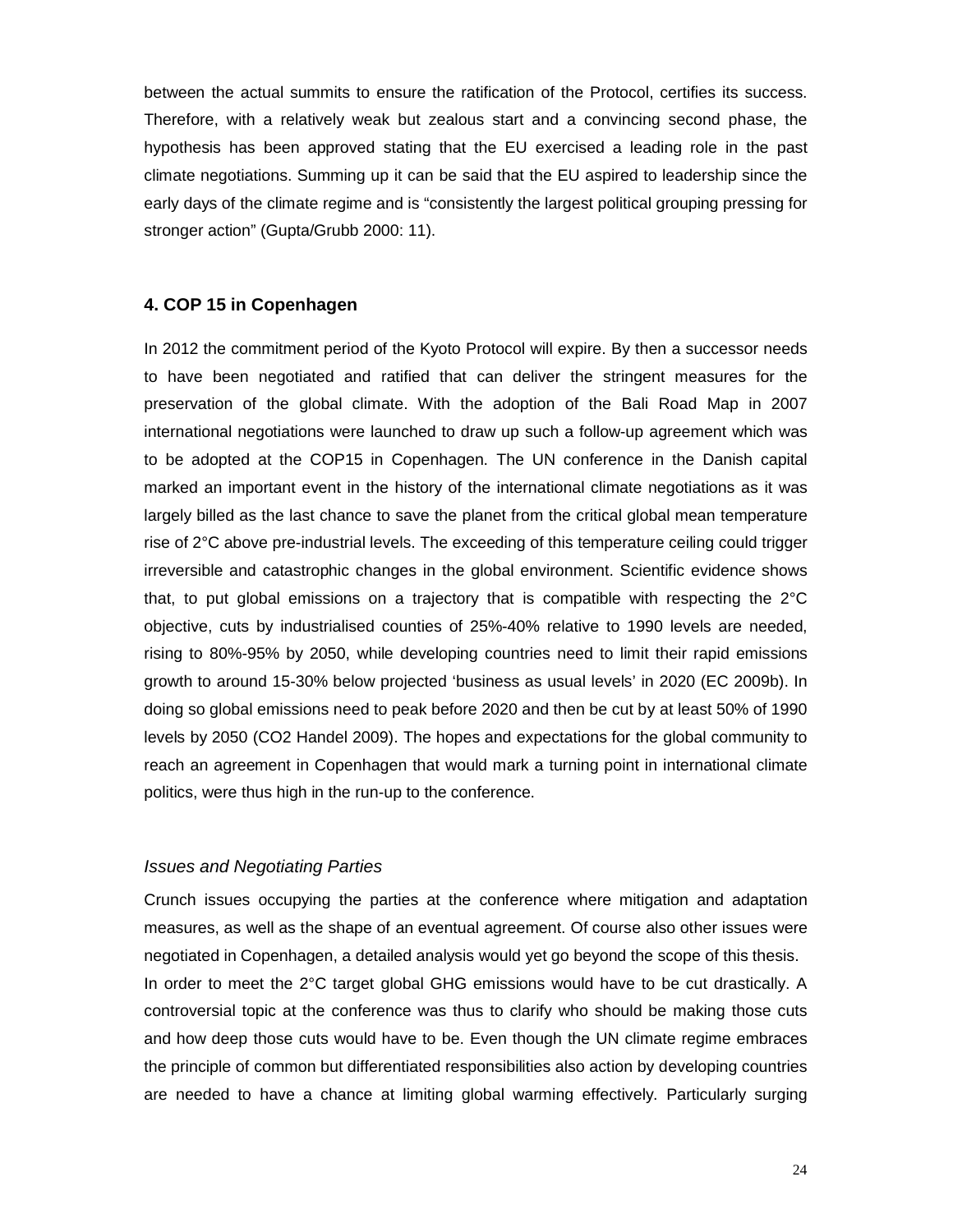emissions from emerging economies have to be reduced. Balancing the responsibilities for cuts was hence a key part of the Copenhagen negotiations.

Citizens in developing countries have done least for the disastrous climate development but are bearing the worst impacts of floods and droughts. Most negotiating parties therefore agreed that those countries are in need for technological and financial support for adaptation measures and to be able to build a clean energy infrastructure (Carrington 2009). The crucual issue at the conference was hence to have rich nations subscribing to binding short and long-term funds.

Finally attitudes towards the nature of a potentital agreement were discordant. Since the Kyoto Protocol, climate negotiations are being conducted on two parallel tracks*.* "On one track the 194 Parties to the [UNFCCC], which include the US, are discussing long-term cooperative action to combat climate change. On the other track the 184 Parties of the Kyoto Protocol, which do not include the US, are discussing post-2012 emissions reduction commitments for industrialised countries except the US" (EC 2009b). Parties were thus at issue whether to continue the two-track negotiations or to create a single institutional framework. Climate change is a sensitive issue for all countries around the globe not only due to its destructiveness but also for the fact that respective measures require economic adjustements, that affect the domestic competitiveness, and intensive financial capital. Therefore these listed issues bear great conflict potential.

192 parties participated in the Copenhagen conference, representing their differing national or regional interests. Generally two blocs of actors can be distinguished, namely industrialised and developing countries. However emerging economies such as China, India or Brazil, blur the otherwise clear boundaries.

The US, formerly the largest emitter in GHG, until China surpassed it a couple of years ago (PBL 2008), was certainly one of the most powerful actors at the conference. Having returned to the negotiating table, the new US government demonstrated willingness to move negotiations towards a successful conclusion. However with the national climate legislation stuck in the US Senate, the hands of the American negotiators were tied. This implied that the US delegation was unable to increase its unilateral reduction targets to more than 17% below 2005 levels, which equals 4% below 1990 levels (Germanwatch 2009). Members of Congress had also made it "abundantly clear to the Obama administration that they would not approve any treaty that did not include a firm promise from major developing countries, particularly China and India, to at least slow the growth of emissions" (Wong/Bradsher 2009). The EU, among the largest emitters of GHG, was another big player at the international conference in Copenhagen. In a nutshell the EU wanted to reach a substantial deal at Copenhagen including strong commitments by developed countries but with major developing countries also taking on some of the pain. The Union further made clear its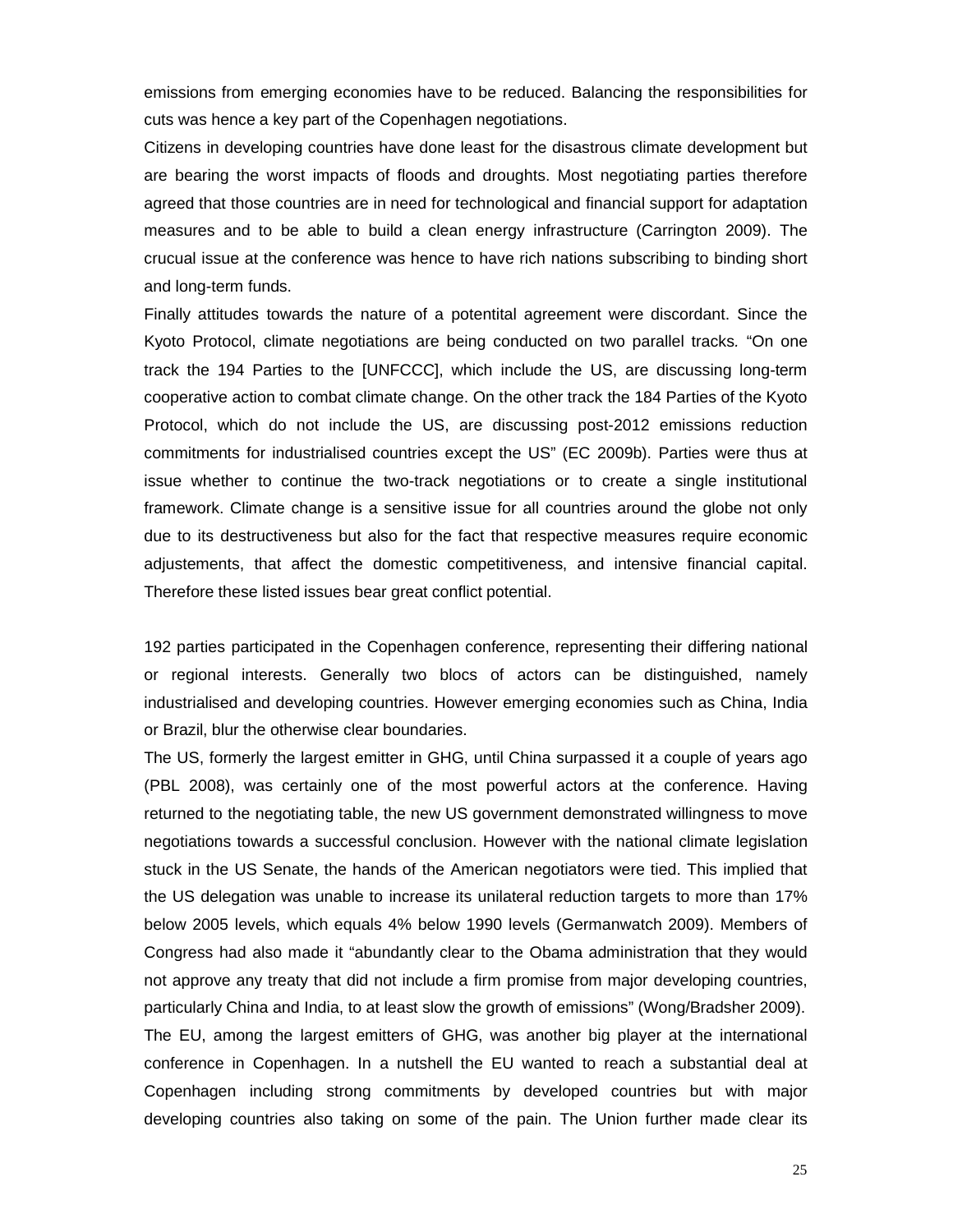preference that it wants the the two-track approach to lead to a single, legally binding international treaty, creating a single institutional framework for all parties.

China is currently the biggest polluter of the global atmosphere. Yet so far China has resisted demands from American and European negotiators to adopt binding limits on its emissions, "arguing that environmental concerns must be balanced with economic growth and that developed countries must first demonstrate a significant commitment to reducing their own emissions" (ibid.). For the Copenhagen conference the Chinese government proposed to reduce by 2020 so-called carbon intensity – or the amount of carbon dioxide emitted per unit of economic growth – by 40-45% compared with 2005 levels (ibid.). This falls short of what many other parties had hoped for, as Chinese emissions would thus still increase, though only the rate would slow. In the face of much pressure from developed countries China has made common cause with other developing countries in the  $G-77^{10}$ . With China being a member of the G-77, the party grouping is generally referred to as G-77/China. In Copenhagen the group aimed for a strong agreement that entailed big financial support from industrialised nations, arguing that they needed to reach standards of living comparable to the developed world before paring back on their industrial capacity (Adam/Randerson 2009). Therefore, with regard to the shape of a potential agreement, the group pledged for the perpetuation of the two-track system. This is due to the fact that for developing countries the Kyoto Protocol constitutes the legal distinction between industrialised nations that must cut carbon emissions and developing countries for whom action is not compulsory (Watts et al. 2010).

# *EU Negotiating Mandate*

 $\overline{a}$ 

At the EU Environment Ministers Council meeting in October 2009, the EU agreed to a common negotiating mandate for the Copenhagen climate conference. The purpose of doing so was for the EU to appear united towards the other negotiating parties and to have a common ground for acting uniformly at the conference. Thereby the EU agreed on several issues with the overall aim of reaching a global, ambitious, comprehensive, and legally binding international treaty in Copenhagen, succeeding the expiring Kyoto Protocol (EC 2009b). As above, only the EU position regarding the crunch issues of mitigation, adaptation and shape of the agreement will be presented.

Following scientific evidence the Union recognises the importance of containing global warming to 2°C and this limit sets its level of ambition for mitigation action. In its Conclusion the Council stated that developed countries should take the lead in reduction efforts and urged all developed countries to announce ambitious proposals ahead of the Copenhagen

<sup>&</sup>lt;sup>10</sup> Countries in the developing world generally work through the Group of 77 to establish common negotiating positions. The G-77 was founded in 1964 by seventy-seven developing countries in the context of the UN Conference on Trade and Development (UNCTAD). Today the group has over 130 members and functions throughout the UN system (UNFCCC n.d.).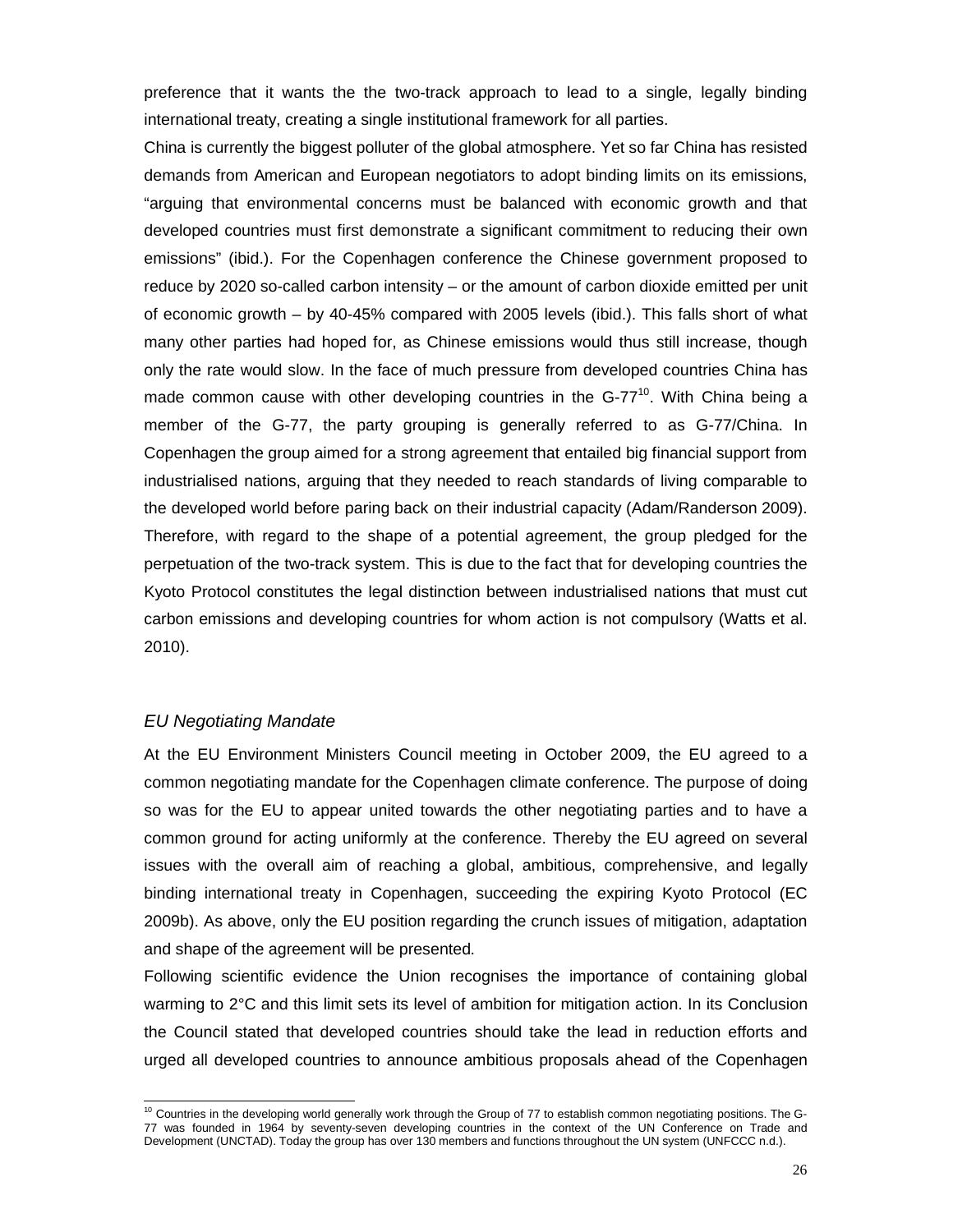conference. The EU unconditionally committed itself to cut its emissions to at least 20% below 1990 levels by 2020 (Council of the European Union 2009). To achieve this aim the EU is currently implementing a climate and energy package, which is legally enforced since 2009, as well as a programme of energy efficiency measures.<sup>11</sup> Provided that other developed countries agree to make comparable reductions and that developing countries contribute adequately to a global deal, the EU further committed itself to scale up its emission cut to 30% (EC 2009b).

Concerning adaptation measures the EU recognised the right to sustainable development in developing countries and stressed that financial support is needed in these countries until and beyond 2012 (Council of the European Union 2009). The Union underlined in its position that it would provide "its fair share of 'fast-start' financing to help developing countries build up their capacities to combat climate change over the period 2010-2012" (EC 2009b). Yet no indications of how big the EU's share would be were named in the mandate. Total net incremental costs of mitigation and adaption in developing countries are expected to amount to around EUR 100 billion by 2020, estimated EUR 22-50 billion of which would have to be financed publicly. The European Council thus committed the EU and its member states to contribute a fair share to the global public financing but again without adding clear numbers (ibid.).

Regarding the nature of a potential agreement, it has been pointed out before that the EU plead for a single, legally binding international treaty. The Council highlighted the opportunity to bring all developed countries under one international climate regime by joining the two negotiation tracks.

Given slow progress in the negotiating sessions to prepare a Copenhagen agreement, the EU admitted publicly in early December 2009 that it was unlikely for a Kyoto-successor to be finalised at the climate conference in Copenhagen (EC 2009c). As only days before the conference the completion of a fully fledged treaty seemed almost impossible, the EU therefore geared its goal towards making as much progress in Copenhagen as possible. In this sense a strong framework agreement would have to be reached covering the essential building blocks of the new treaty and a deadline for completing it. At a Council meeting from 10-11 December 2009, thus half way through the Copenhagen conference, the EU members recalled the negotiating position adopted before. In doing so the EU ministers particularly emphasised that a Copenhagen Agreement should lead to finalising a legally binding instrument, "preferably within six months after the Copenhagen Conference" (European Council 2009), and reiterated its conditional offer to move to a 30% emissions reduction by 2020.

 $\overline{a}$ 

 $11$  For more information on the climate and energy package please refer to EC 2009e.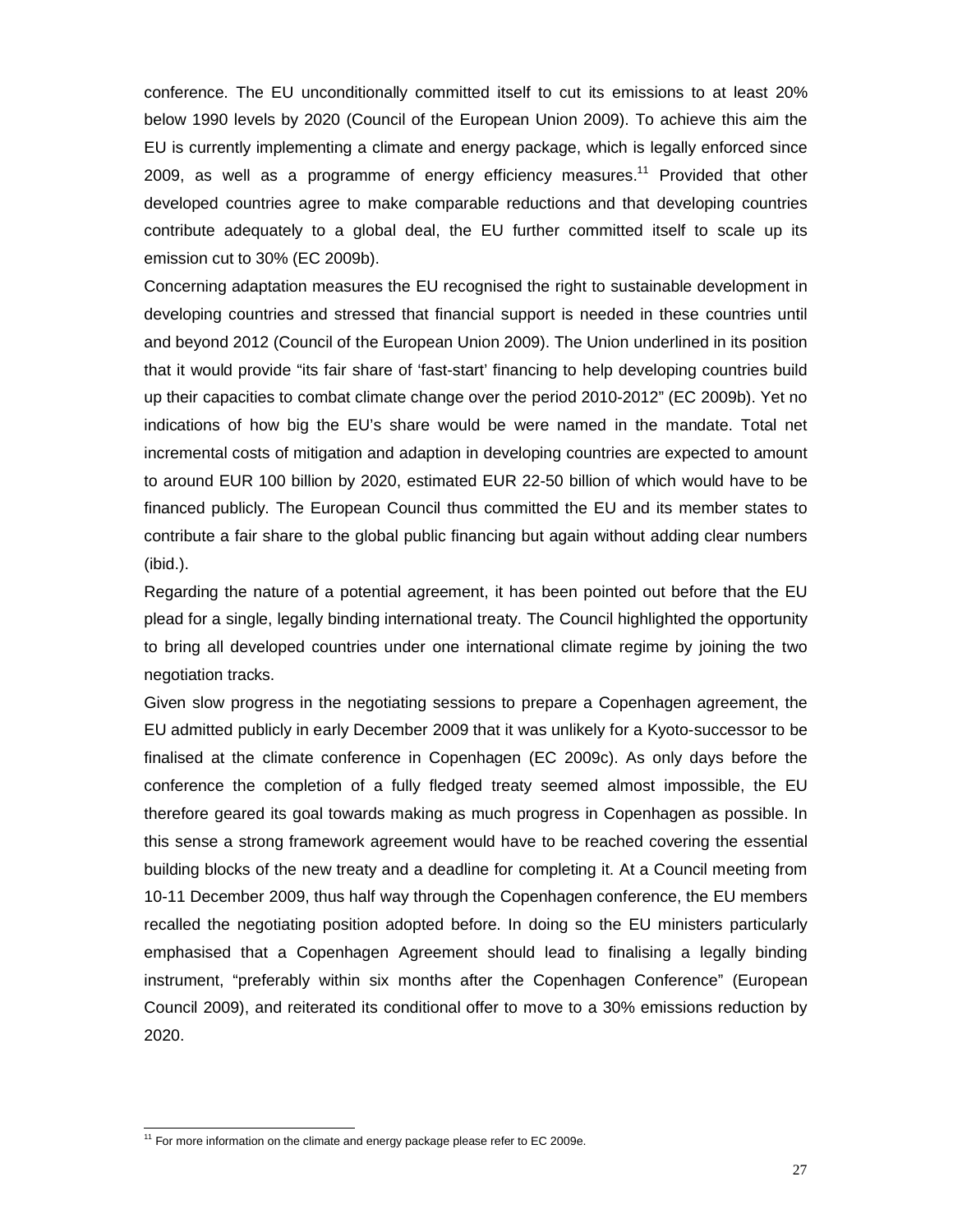### *Outcome*

 $\overline{a}$ 

The final outcome of the Copenhagen conference however, falls well short of the EU's goal of achieving maximum progress towards the finalisation of an ambitious and legally binding global climate treaty to succeed the Kyoto Protocol. After two years of negotiations that had begun in Bali and culminated in two weeks of intensive talks in Copenhagen, the COP yet only 'took note' of the so called Copenhagen Accord. The three-page document emphasises the strong political will of the parties to combat climate change but fails to provide respective binding measures.

A key element of the Accord is however that it endorses, for the first time at global level, the objective of keeping global warming to less than 2°C above pre-industrial temperature levels (COP 2009). In this sense the Accord sets out that the peaking of global and national emissions needs to take place as soon as possible. Scientific evidence yet provides that in order to restrain temperatures to a 2°C level it is essential that global emissions peak latest in 2020. Studies also show that there is a tradeoff between the timing of the peak and the rate of decrease in emissions afterwards – "the more the peak is delayed and the higher it is, the faster emissions must decline afterwards in order to stay within the temperature limit" (UNEP 2010). The vague intention of reaching the peak 'as soon as possible' will hence not be sufficient.

Although pointing out the importance of emissions reductions and an early peak of the same, the Accord yet does not include binding mitigation targets. The document rather urges Annex I Parties to commit themselves "to implement individually or jointly […] quantified economywide emissions targets for 2020" (COP 2009) and Non-Annex I Parties, mainly including developing countries, to implement mitigation actions. By virtue of the Accord, parties are expected to do so by 31 January 2010. Least developed countries (LDCs) and small island developing states are excluded from this stipulation but may undertake actions voluntarily and on the basis of support. Meanwhile the deadline for submitting climate action strategies has passed. As shortly before the focused date only a small number of the parties had signed up, the UN turned the deadline into a 'soft' one which countries can sign up to when they chose. Executive Secretary of the UNFCCC, Yvo de Boer, thus sees the Accord as a living document (Vidal 2010). In the early days of February 2010 the UNFCCC had received submissions of national pledges from 55 countries. These countries, including the EU, the USA, the BASIC Group<sup>12</sup> and Russia, together account for  $78\%$  of global emissions from energy use (UNFCCC 2010).

Another key element of the Accord is the commitment of developed countries to provide "financial resources, technology and capacity-building to support the implementation of adaptation action in developing countries" (COP 2009). In terms of a fast-start deal the parties thus agreed to provide funding of USD 30 billion for the period 2010-2012. In the long

 $12$  The BASIC Group is a coalition of emerging economies including Brazil, South Africa, India, and China.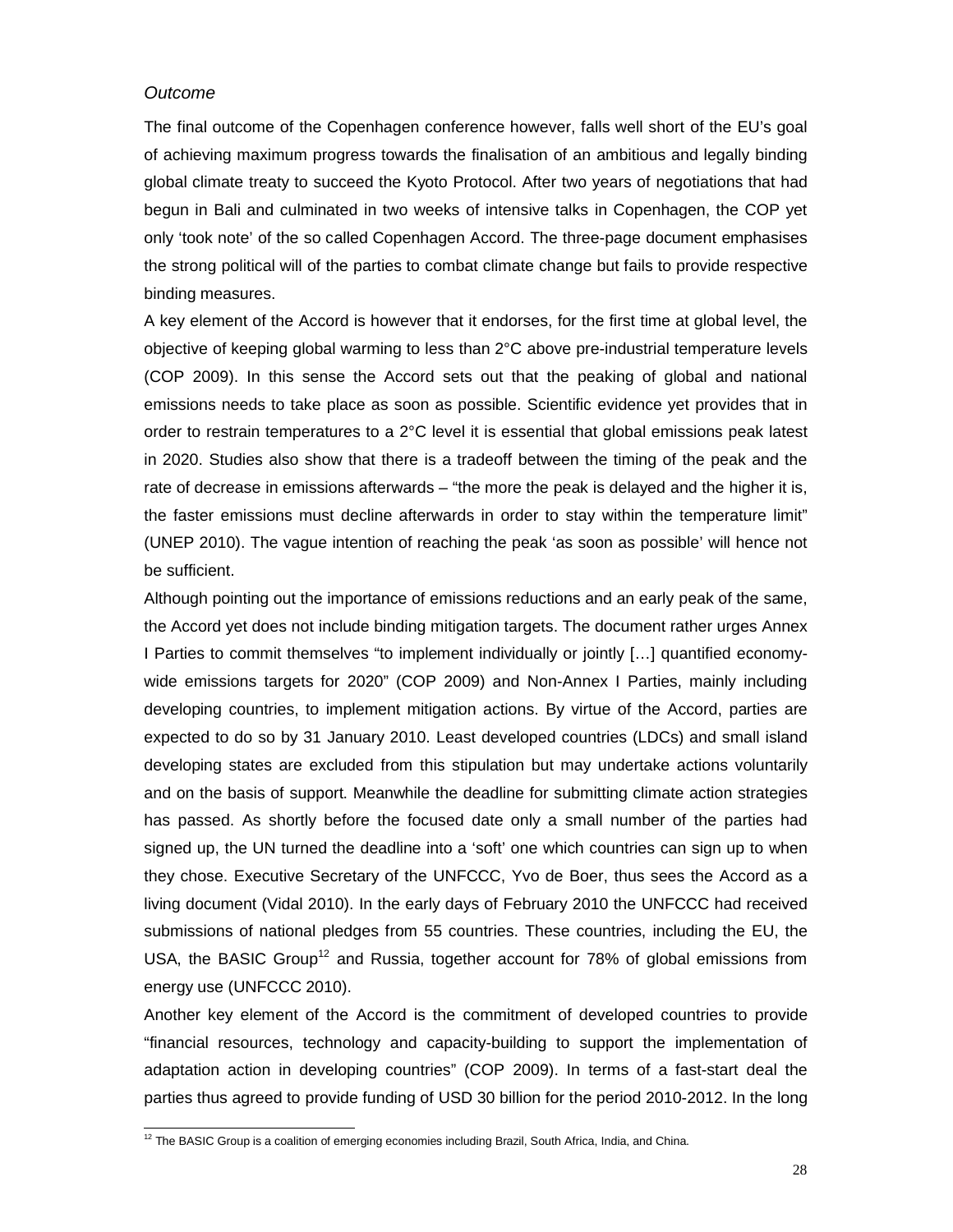run, developed countries commited themselves in the Accord to a goal of mobilizing jointly USD 100 billion a year by 2020 to address the needs of developing countries (ibid.). Thereby funding for adaptation will be prioritised for the most vulnerable developing countries, such as LDCs, small island developing states and Africa.

The Copenhagen Accord received support from the vast majority of the parties, including the BASIC Group, as well as the US and the EU, but due to opposition from a handful of countries, such as Sudan, Venezuela and Bolivia, the closing plenary session of the conference merely 'took note' of the Accord without formally endorsing it (EC 2010b). Therefore the document is no binding treaty but, according to Yvo de Boer, rather a "political letter of intent" (UNFCCC 2009). Though disappointing, the Copenhagen outcome is by many government officials announced as a step in the right direction, pointing out the unprecedented commitment for immediate and long-term financing for developing countries. Like the EU, most parties had yet aimed for a new international climate treaty, and for this reason the Copenhagen Accord is conceived as a rather disillusioning outcome which is not elaborate enough to prevent worst impacts of climate change.

When looking for the reasons for such low outcome of the Copenhagen conference and asking who is to blame for it, the answer generally depends on who is being asked. Developing countries blame the industrialised nations of the west for not taking on their overwhelming responsibility while developed nations in return, by the majority, point their finger at China for blocking the negotiations in order not to jeopardise its economic growth. Altogether it is certainly different reasons that lead to such despondent outcome.

First of all the inability to act of the American delegation definitely influenced the negotiation process in a detaining way. After having returned to the negotiating table a strong sign from the US in form of emissions reductions would most likely have motivated other developed countries to increase their mitigation proposals and somewhat settled the claims of developing countries, ultimately leveraging the negotiations. Yet the options for the Obama administrations were narrowed by reservation of the US congress. Second, an opinion that is more and more prevalent in western media is that "China wrecked the talks" (Lynas 2009). Also government officials, including US President Obama, hinted that China was to blame for the lack of a substantial climate deal. China's legitimate position, stating that it would not agree to confining commitments to contain climate change, as it was mainly caused by industrialised countries, was yet being enforced in an immature negotiating manner. The Chinese Premier, Wen Jinbao, did not attend the final meetings personally, when heads of state from two dozen countries met behind closed doors to rescue a Copenhagen deal. Jinbao rather sent a second-tier official in the country's foreign ministry to sit opposite Barack Obama, Gordon Brown, Angela Merkel, and UN General-Secretary Ban Ki-moon, inter alia. "The diplomatic snub was obvious and brutal, as was the practical implication: several times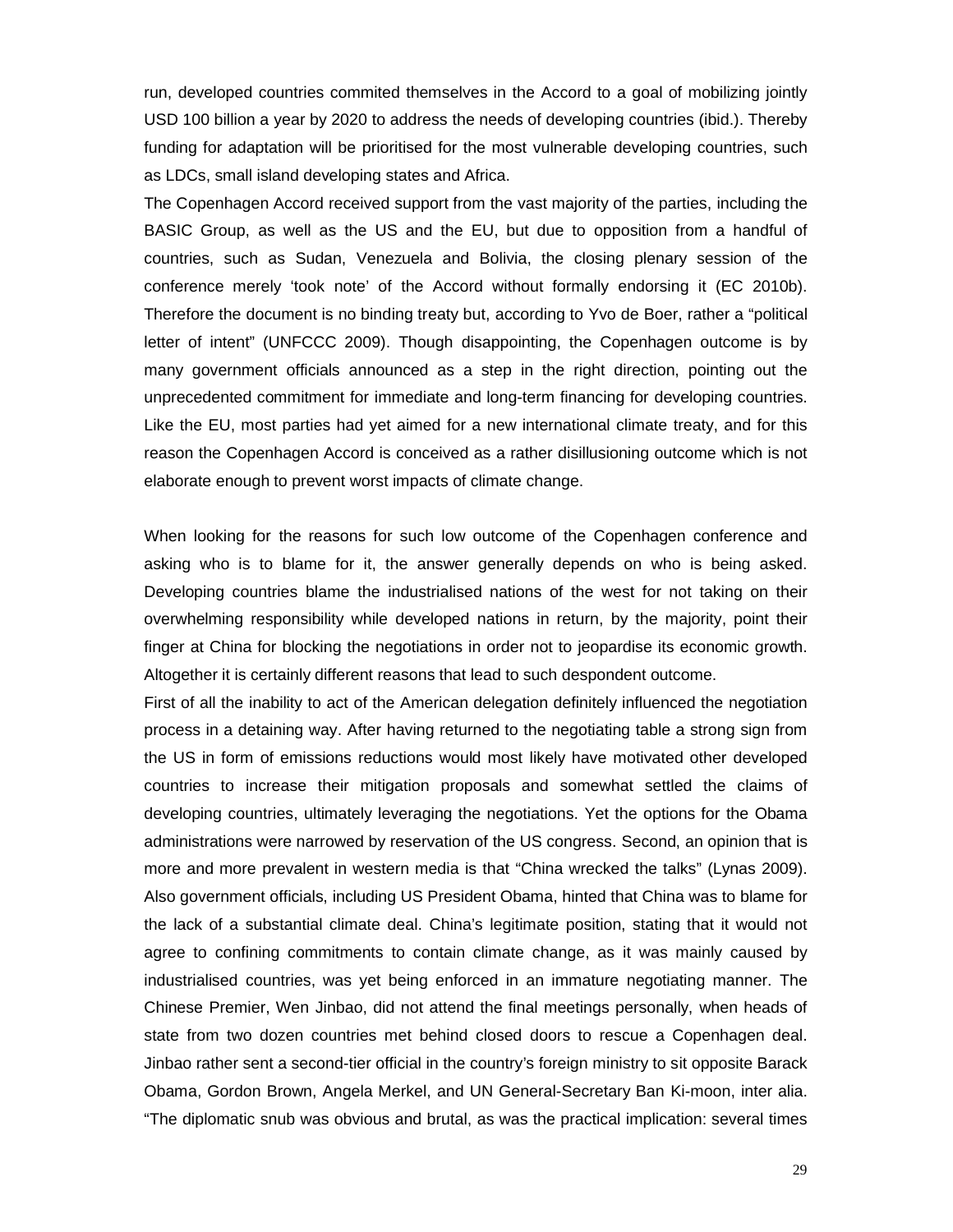during the session, the world's most powerful heads of state were forced to wait around as the Chinese delegate went off to make telephone calls to his 'superiors'" (ibid.). According to The Guardian newspaper it was then China who took out all the numbers that mattered, from the emissions reduction targets of industrialised countries, and the 2020 peaking year in global emissions, to the 50% cuts by 2050 (ibid.). Most certainly China was in an extremely strong negotiating position: The People's Republic did not need nor want a deal but the other parties, with China being the largest polluter, were dependent upon the Chinese participation for an effective agreement.

On top of this inability, or unwillingness respectively, of two of the most important players, the host government Denmark, being in charge of leading the conference, did not rise to the occasion. After having chaired the first part of the conference Danish Climate Minister Connie Hedegaard resigned as COP President in favour of Danish Prime Minister, Lars Løkke Rasmussen (ENB 2009a). Rasmussen yet proved to be out of his depth at this level of politics, he showed repeatedly that he was not familiar with the conduct of the proceedings. Therefore he, too, was forced to step down in the final hours of the summit (Goldenberg et al. 2009). Overall the Danish COP Presidency was affected by mistakes and provocations. One of the major dramatic events was the tabling of texts by the COP Presidency that were supposed to serve as a draft version for a Copenhagen agreement. The documents have come to be known as the 'Danish text'. The proposal angered many delegates, especially from developing countries, highlighting the lack of transparency and inclusiveness in the process. Sudan, for the G-77/China, emphasised that parties were not ready to "rubber stamp [a] text coming out of the blue" (ENB 2009b). The action by the Danish thus broadened the gap between developed and developing countries at the conference, rather than making for an effective negotiation process.

Throughout the conference coverage by the media, as well as by climate and environment organisation, the outcome of the Copenhagen conference is widely received as disappointing and it is stated that the Copenhagen Accord will not solve the threat of climate change. However, the Accord is also seen as a first step to reach a more comprehensive climate treaty.

### **5. The EU at the Climate Change Conference in Copenhagen**

The Copenhagen Accord does by far not meet the EU's expectations of a new climate agreement. Yet in the run-up to the conference the EU had repeatedly announced its motivation to show leadership at the Copenhagen conference to ensure a meaningful result. In the following a deeper look will hence be taken into the EU's role at the Copenhagen summit. The criteria for actorness and leadership, that have been outlined in previous paragraphs, will be applied in order to reassure if the EU qualifies as an actor for the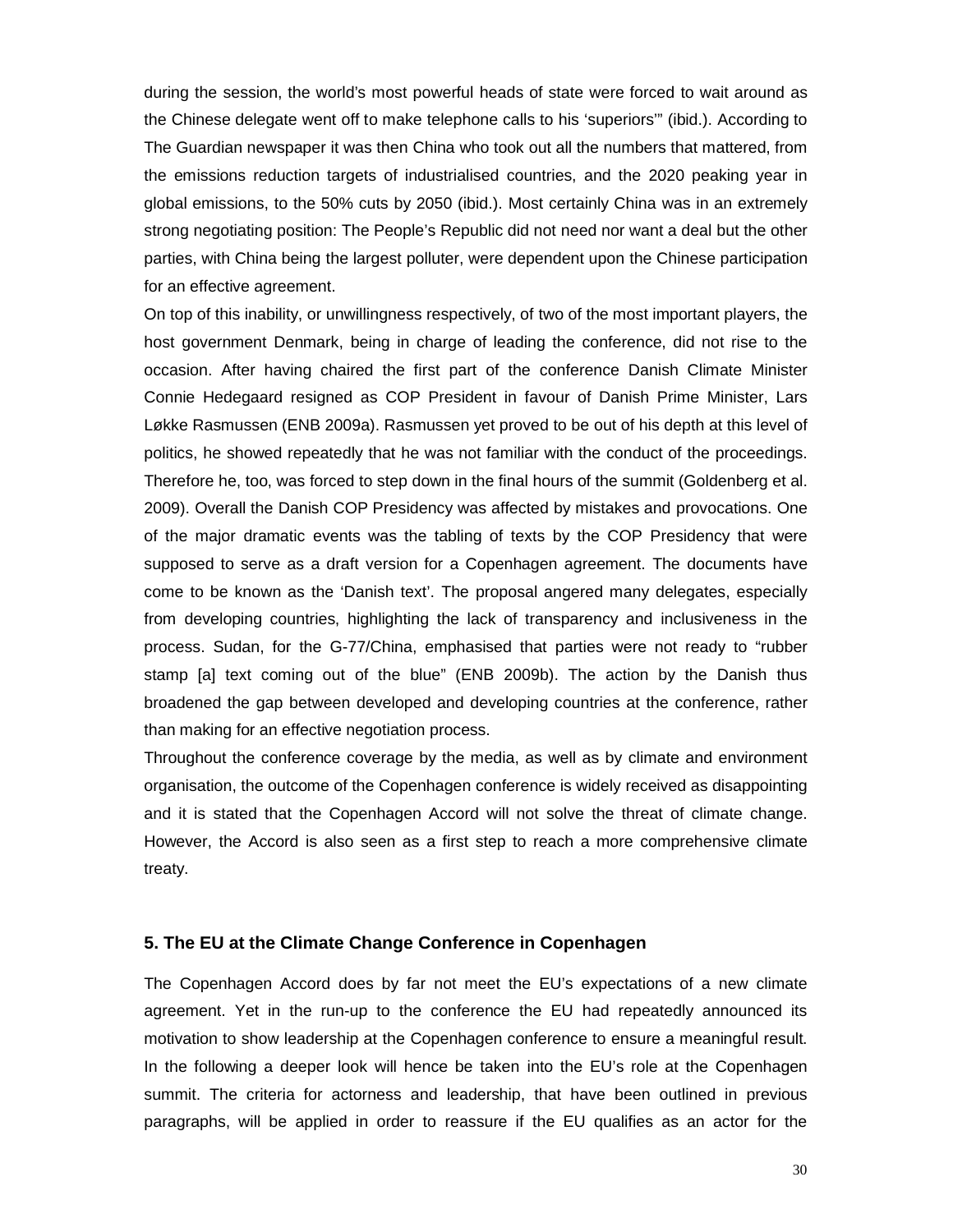Copenhagen summit and to assess whether the Union was able to take on a leading role in the negotiation process.

### *Actorness of the EU*

Recalling the actorness criteria developed by Jupille/Caporaso – namely recognition, authority, autonomy and cohesion – and the criteria elaborated by Vogler/Bretherton – being presence, opportunity, capability – the hypothesis is to be tested if the EU qualifies as an actor participating at the COP15 in Copenhagen.

Regarding the criteria of Jupille/Caporaso above cited argumentation generally applies for the assessment of EU actorness in Copenhagen. With respect to the EU's recognition, its participation at the summit and third parties' expectations towards its performance more specifically approve this criterion. This is further strengthened by the fact that the Intergovernmental Panel on Climate Change (IPCC) decided in October 2009 to let the EU fully participate in IPCC meetings, a prerogative normally reserved to governments (EC 2009d). Although this does not directly affect the participation of the EU in Copenhagen it still gives evidence that the EU is globally recognised as an actor in the international climate regime.

The common negotiating position agreed to by the EU member states in the run-up to the conference presents the basis for the EU's authority as it strengthens the Union's position despite shared competences in the field of climate policy. The EU's authority will be even stronger in future climate negotiations following the implementation of the Lisbon Treaty which stipulates the EU's commitment to the sustainable development of the Earth. The treaty moreover provides an explicit clause for the EU to conclude agreements with third countries in order to achieve objectives laid out in the treaty (EU 2007). The EU's common negotiating mandate, involving the climate and energy package, also provides for autonomy of the Union. Moreover the EU tried to countervail its little flexibility to react to changes and propositions coming up during the negotiations by holding a Council meeting half way through the Copenhagen conference. As regards the cohesion criterion, value cohesion is given due to the respective EU treaty provisions. With the implementation of the Lisbon Treaty this dimension of cohesion will be further strengthened. Through the adoption of a climate and energy package the EU made to fit differing positions by means of tactical cohesion, long before the actual climate conference. As above, also with regard to the meeting in Copenhagen, procedural cohesion is here less decisive as unanimity rule applies. Finally output cohesion exists as the EU unconditionally committed itself to cut GHG emissions by 20% by 2020 before defining how much each member state would have to reduce individually to achieve the target.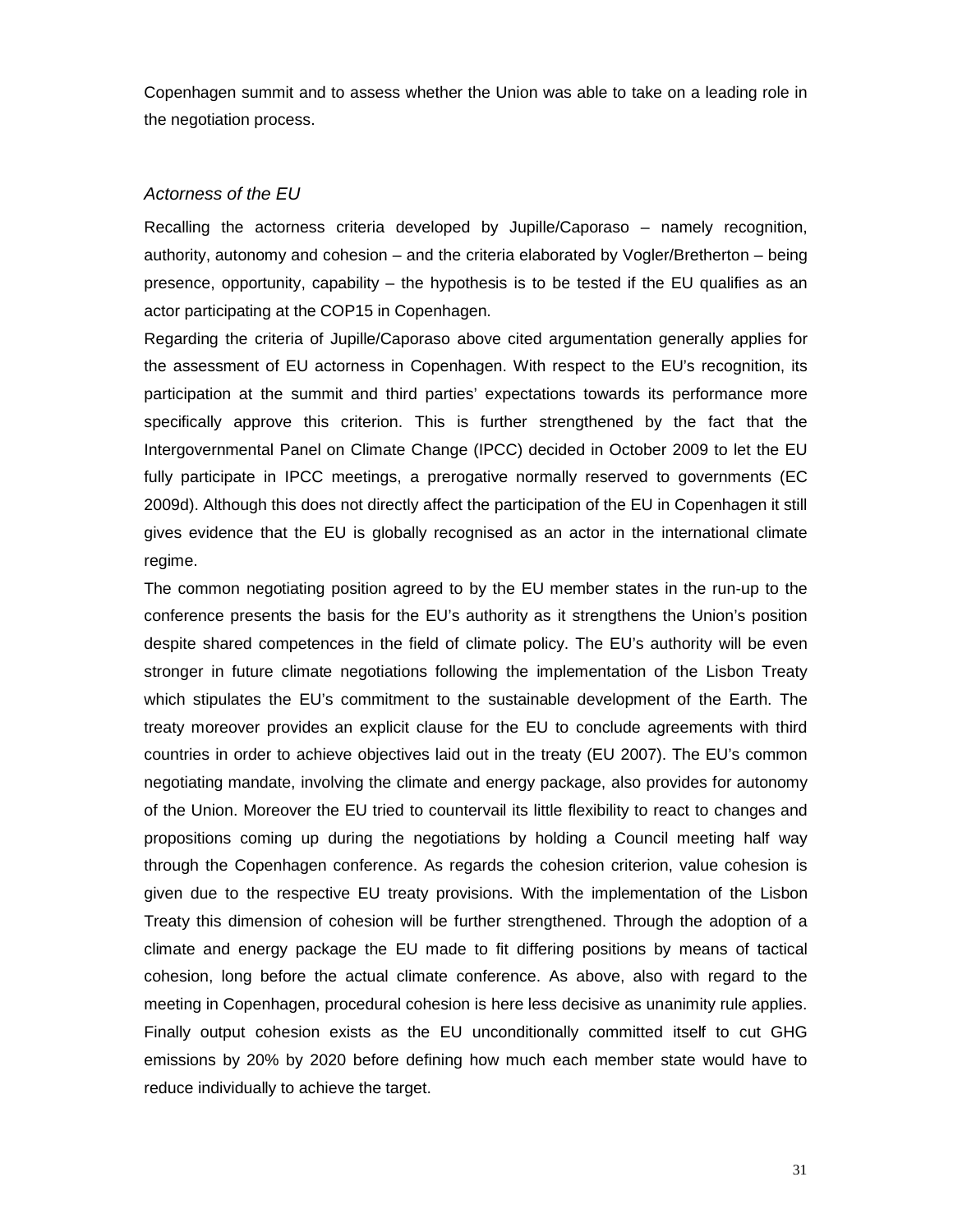Considering Vogler/Bretherton's criteria, presence is enhanced by the success of European policies, or diminished by failure of the same, including public disunity. The EU's own ETS thus has been and still is an originator of EU presence. The criterion is even recently being strengthened by the fact that the EU is on track to meet, or even to over-achieve, its Kyoto commitments of 8% by 2012 (UNFCCC Compliance Committee 2009). Nonetheless the fulfilment of the criterion cannot be entirely assessed at this point as the public appearance of the actor forms an essential part of the conceptualisation. The role played by the EU at the Copenhagen summit itself is thus decisive for its presence. Regarding the external environment of ideas and events, that define the opportunity criterion, also the course of the conference needs to be factored in. It was well-known before the conference though that the new US administration was willing but, due to domestic constraints, unable to engage in purposive climate action. It was also known that China would be reluctant to input into climate change efforts. The drop out of such powerful parties like the US or China hinder the progress towards an ambitious climate agreement but open up opportunity for other actors such as the EU to enforce its economic and environmental presence at the same time. Also with respect to the EU's capability, its performance at the conference is crucial. The EU internal agreement for a common negotiating mandate before the conference yet strengthened its position.

The EU hence met the criteria by Jupille/Caporaso regarding its participation at the conference in Copenhagen. With the implementation of the Lisbon Treaty the EU's actorness will even be further strengthened in this regard. With respect to the criteria by Vogler/Bretherton however no concluding evaluation can be given at this point as much depends upon the EU's performance in the actual negotiation process. Conceivable circumstances yet militate in favour of EU actorness. All in all the hypothesis, stating that the EU qualified as an actor for participation at the conference in Copenhagen, has thus tentatively been proved.

#### *Role Played by the EU*

Based on these considerations regarding EU actorness it can now be asked what role the EU played at the conference in Copenhagen. Given that the EU has performed leadership in earlier climate negotiations, this equals the question if the EU did do justice to its leading role in the international climate regime. To assess this the EU's performance in Copenhagen will be rated by applying the leadership criteria outlined in Table 2.

Regarding the interests indicator, the EU recognised the alarming impacts of climate change decades ago and has been advocating for a solution of the problem on international level ever since. In doing so the EU manifested its interest in solving the problem of climate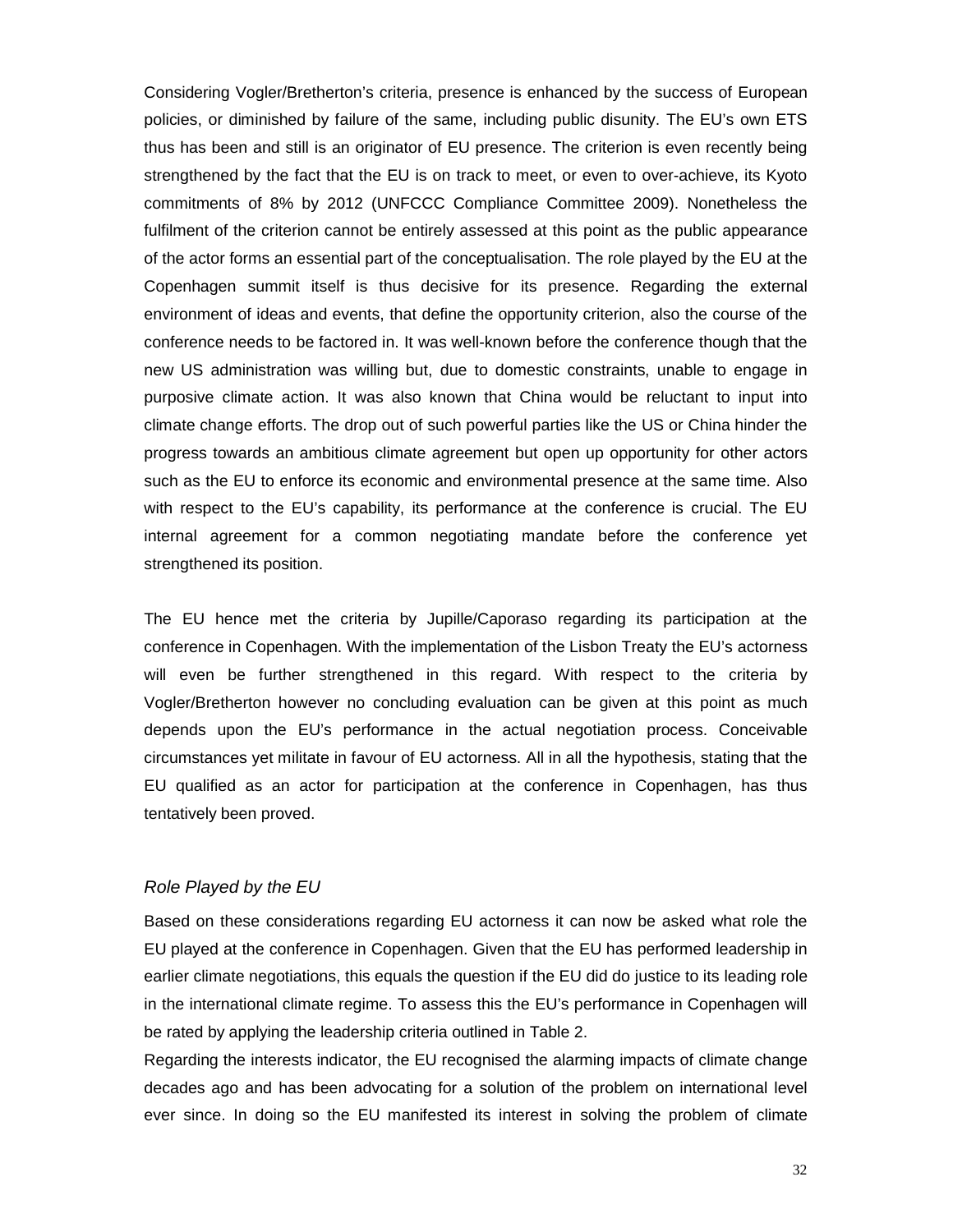change, embracing the protection of the global environment as an inherent part of Union policies. The EU negotiating mandate for Copenhagen identifies the need to limit global warming to 2°C and urges all parties to subscribe to this target. Recognising that climate change is having an impact in Europe and around the globe, the EU takes up the position that international action to fight climate change must be a long-run interest of all countries (EC 2009a). Respecting climate change as a global problem, the Swedish Minister for Environment, Andreas Calgren, representing the EU Presidency, announced prior to the UN conference in Copenhagen that "[t]he Earth's climate has waited long enough. The time has come to show genuine political leadership. The EU is determined to provide that leadership" (Swedish Presidency 2009). With the proclamation of aspiring a leadership position at the climate talks the EU manifested its strong interest in finding a problem solution within the international regime. In this sense the EU was eager to push the conference "into becoming the milestone the climate needs" (ibid.). Following this argumentation the Union thus serves all specifications of the first leadership indicator regarding interests, by, above all, seeking a solution to contain climate change.

The fulfilment of the following indicator on strategies is yet less conclusive. To qualify as a leader at the Copenhagen conference the EU would need to apply the listed strategies for the purpose of solving the global climate change problem. With the development and the implementation of the European ETS since 2005, the EU provided a strong exemplary contribution towards emissions cuts and hence global climate protection. The ETS grew to be a showcase in international climate efforts and a possible international application remains to be seen (EC 2010c). The scheme is part and parcel of the European effort to reduce GHG emissions and hence forms the Union's engagement in the international climate regime. Yet since its adoption no major measures have been introduced to the climate regime by the EU. In the run-up to the climate summit in the Danish capital the European member states agreed on a climate and energy package which became law in June 2009. This binding EU internal agreement entails a set of targets regarding EU action on climate change, including the revision and strengthening of the ETS system (EC 2010d). With the adoption of this package before the conference in Copenhagen the EU proved its willingness to take on a proactive role but it was not able to introduce the package to the international negotiation process in Copenhagen. Rather than constituting a concrete measure for problem solution, the climate and energy package can thus be regarded as a form of exemplary behaviour of the EU, by, for instance, determining unilateral reduction targets well in advance of the conference. Unlike most other parties the EU committed itself to unconditional emissions cuts before the negotiations in Copenhagen and so claimed to be "at the forefront of efforts to fight climate change" (Council of the European Union 2009). However the European Environmental Bureau (EEB) for instance, criticised that the EU used the lack of commitment from other industrialised countries as an excuse to keep their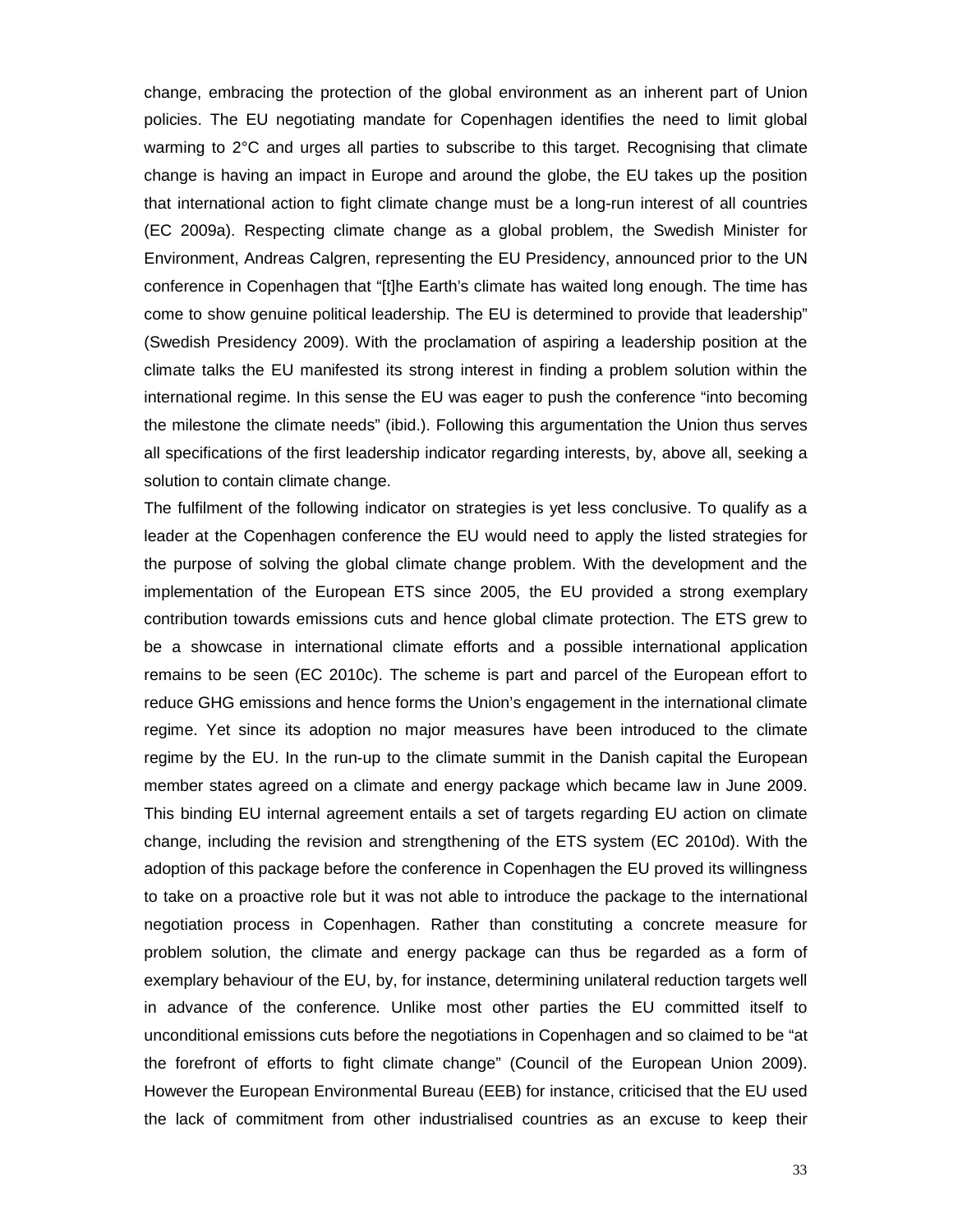reduction targets at 20% for 2020 (EEB 2009a). At the EU Council meeting in December, held during the Copenhagen conference, the EU ministers deliberated on unconditionally increasing the Union's reduction commitment to 30% by 2020. Poland and Czech Republic yet vetoed against this motion and made an EU-wide increase impossible. An unconditional upgrading of the EU's targets could however have had the effect of persuading other parties to up their commitments as well, and hence of boosting the negotiation process towards an international agreement.

With regard to international financial support for developing countries the EU stated in its mandate that it would contribute a 'fair share' to the global public financing but did not deliver concrete numbers until very late in the conference. In the final plenary session of the conference it yet became apparent that many developing countries had waited for clear signals in this regard for constructive input on their part (Germanwatch 2009). Connie Hedegaard admitted after the conference concerning the position of poorer countries: "Perhaps we could have come forward with finance offers at an earlier stage. It was very late that finance came to the table, if before they had left their capitals knowing that money would come their way" (Phillips 2010). Instead the EU decided to present the offers at a later stage of the conference in order to create a final impetus that would lead to an increase in offers by industrialised countries. Yet as the conference outcome shows the EU did not succeed with this plan.

As outlined above the EU recognises climate change as a global problem that affects all countries around world. Therefore European officials stressed that a sustainable solution of the climate change problem is only possible if an agreement with all countries is being reached (Swedish Presidency 2009). Especially the biggest emitters and rich nations would have to be included in a respective agreement but also the developing countries needed to be directed to move towards a low-carbon model of development (Phillips 2010). Therefore it was important for the credibility of the international climate regime to have the US back at the negotiating table and to include China in the international efforts. Although representatives from all UN member states were present at the conference, the Copenhagen Accord was in the end elaborated by only a few countries which lead to harsh criticisms from other parties, lessening the acceptance of the outcome. As an actor claiming leadership in the climate regime, it would have been a chance for the EU to mediate between the parties that negotiated the Copenhagen Accord and the rest of the countries in order to find a common solution. However the EU itself was not included in the small circle of countries and was rather confronted by the final paper. It was the US and the emerging economies of the BASIC group who in the dying hours of the conference met to put together the final climate deal, ultimately agreed to by about 25 heads of state (Phillips 2009a). Particularly developing countries expressed their frustration that they had put a lot of effort into negotiating an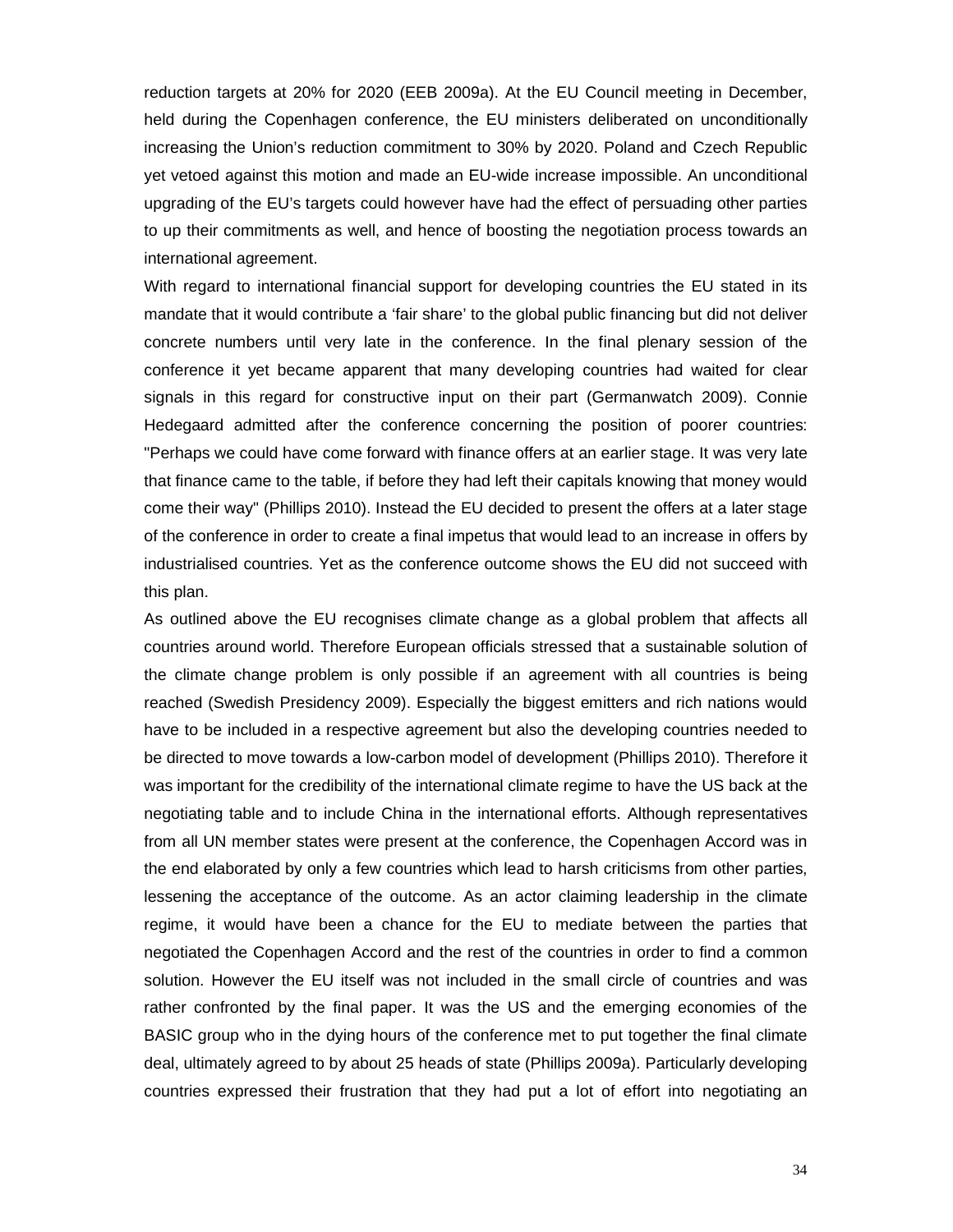agreement during the conference then to be passed over by a handful of nations who hammered out the three-page Copenhagen Accord.

At other disputed points during the conference a strong mediator would have been needed but the EU failed to provide this service. The 'Danish text' for instance, which had been prepared in secret by the Danish hosts, "was interpreted by developing nations as favouring the rich nations" (Goldenberg 2009). It thus raised trust issues between industrialised and developing countries but no significant mediating efforts on part of the EU have been reported. In fact the conference coverage leads to assume that the EU itself, unlike some individual member states including the UK and Denmark, was not informed about the introduction of the 'Danish text' (Vidal 2009). Furthermore, for the solution of the global climate problem, a stronger engagement by the Chinese delegation would have been needed. Yet the Copenhagen Accord shows that neither the EU nor any other actor succeeded to persuade China of the long-term benefits.

For a unique international actor, as is the EU, a united appearance on international level is of high relevance. In case of doubt joint demeanour even constitutes a condition for the implementation of strategies such as exemplary performance or attempts to mediate. Connie Hedegaard states in this regard: "There are very important lessons from Copenhagen. In the last hours, China, India, Russia, Japan each spoke with one voice, while Europe spoke with many different voices" (Phillips 2010). In fact all European actors, including José Manuel Barroso for the European Commission, most national heads of state or government, and the Swedish Council Presidency, were present at the Copenhagen conference, publicly speaking on behalf of the EU. Although the EU arrived in Copenhagen with a relatively elaborate negotiating mandate, no consistent strategy could be identified during the conference. Also the Council meeting held during the conference did not improve the joint appearance of the Union as with Poland and Czech Republic two member states vetoed to commonly increase the unilateral reduction commitment. Beyond that there was no functioning coordination between the EU and the Danish host government. By aspiring a problem-solving leadership position the EU had a great interest in a successful conference outcome. For this purpose the EU should have been able to join efforts with the Danish COP Presidency. Having the conference taking place in Europe it is incomprehensible why the EU did not arrange for a strong and proactive conference management. The Danish presidency rather proved to be out of its depth and did not apply any political manoeuvring in order to reach a comprehensive agreement.

To sum up the EU did not meet the specifications regarding the strategies indicator for leadership. With regard to the first specification concerning the development and application of concrete measures, the EU was not able to introduce any new innovations to the international negotiation process. Second, the EU certainly showed its willingness for exemplary behaviour by adopting unilateral commitments yet concrete and higher targets

35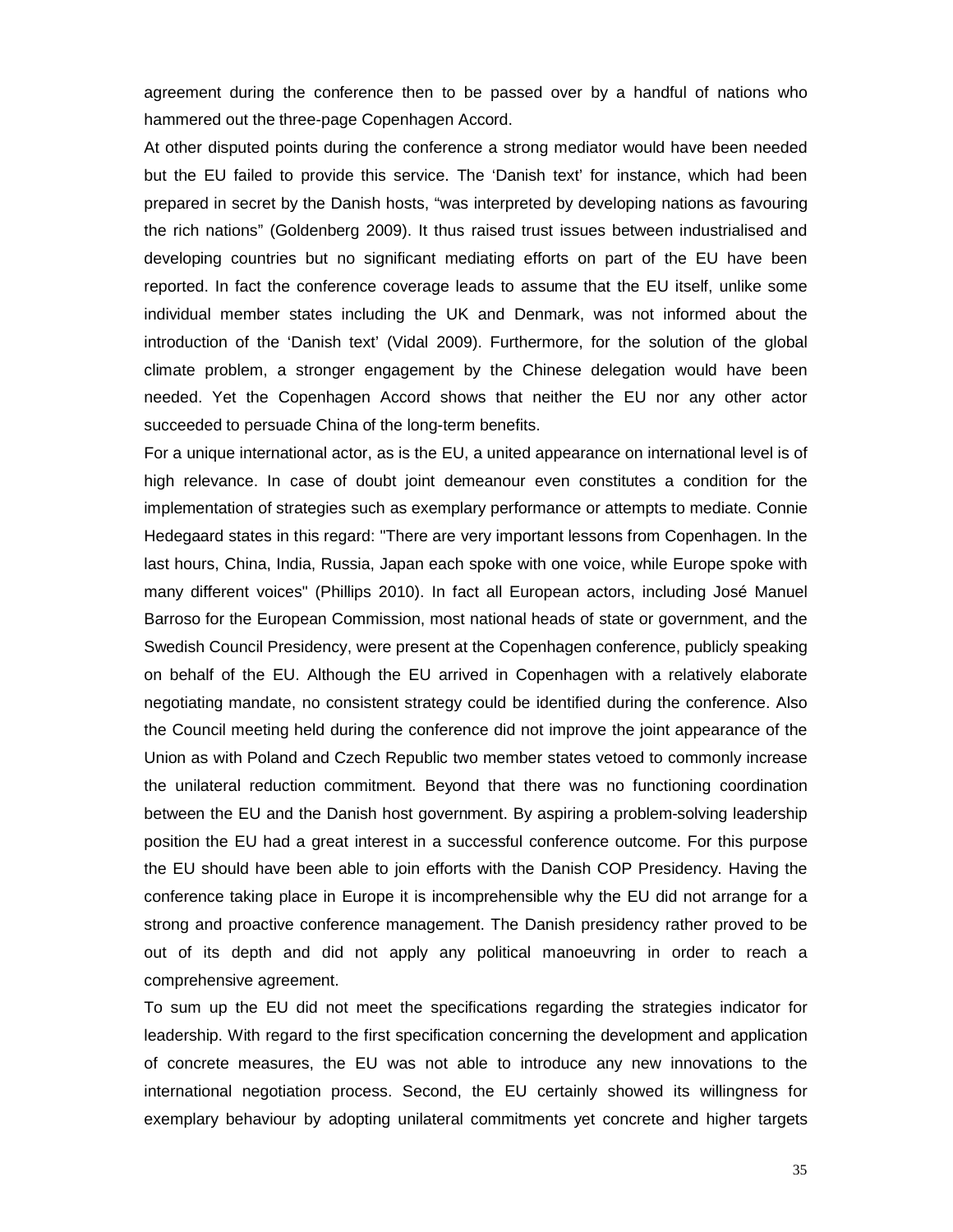would have been needed at an earlier stage of the conference. The EU so failed to convince other actors of the urgency to act. Third, the engagement of all stakeholders for a sustainable solution was not achieved as the final Accord was elaborated by only a small number of countries, not including the EU itself. Lastly, no EU efforts in terms of mediation between conference parties is being reported. Additionally to the listed specifications the EU, and perhaps also a reason why the EU did not reach the leadership strategies, is that it did not always appear as a single actor at the conference but rather spoke with many different voices. Furthermore no joint efforts were entered with the Danish COP Presidency for the purpose of achieving a successful outcome.

As regards the use of resources and power that is generally required for the implementation of leadership strategies the EU's performance in Copenhagen is relatively constricted. It can be presumed that the EU tried to use its reputation as a climate leader, by adopting unilateral commitments before the conference, to stimulate the negotiation process. Yet more convincingly as immaterial resources, the Union offered material resources by announcing its contribution to international adaptation efforts for developing countries. Besides the EU's commitment to unilateral emissions reductions also requires financial resources. With its conditional promise to increase its unilateral emissions targets to 30% by 2020 the EU tried to affect the other parties to obtain its preferred outcome of an ambitious agreement. In doing so the conditional offer can be regarded as a way of exercising soft power on other actors. Yet as the outcome shows the EU's negotiating tactic did not prove to be successful although the EU made use of material resources and applied soft power in order to bring forward the international negotiations. Therefore the criterion of resources and power has just been satisfied sufficiently.

The norms of a regime are shaped by the content and scope of the respective global problem. The international climate regime is based on the principle of common but differentiated responsibilities which is stipulated in the UNFCCC. In its negotiating mandate for the Copenhagen conference the EU recognises the principle's crucial importance and emphasised that "in accordance with the principle of common but differentiated responsibilities and respective capabilities, all countries, except LDCs, should commit themselves to preparing ambitious, credible and country-owned low-carbon development strategies/growth plans" (Council of the European Union 2009). The climate negotiations in Copenhagen were based on this principle and it was reinforced by its inclusion in the final Copenhagen Accord.

Finally a problem-solving leader uses agreement-oriented communication in order to reach a commonly accepted solution of the respective problem. The leader uses reasoned arguments and is at the same time open-minded towards other solution proposals. In any way it is evident that the argumentation applied by the EU in Copenhagen was not sufficiently convincing to ensure China's commitment to the overall goal of climate protection.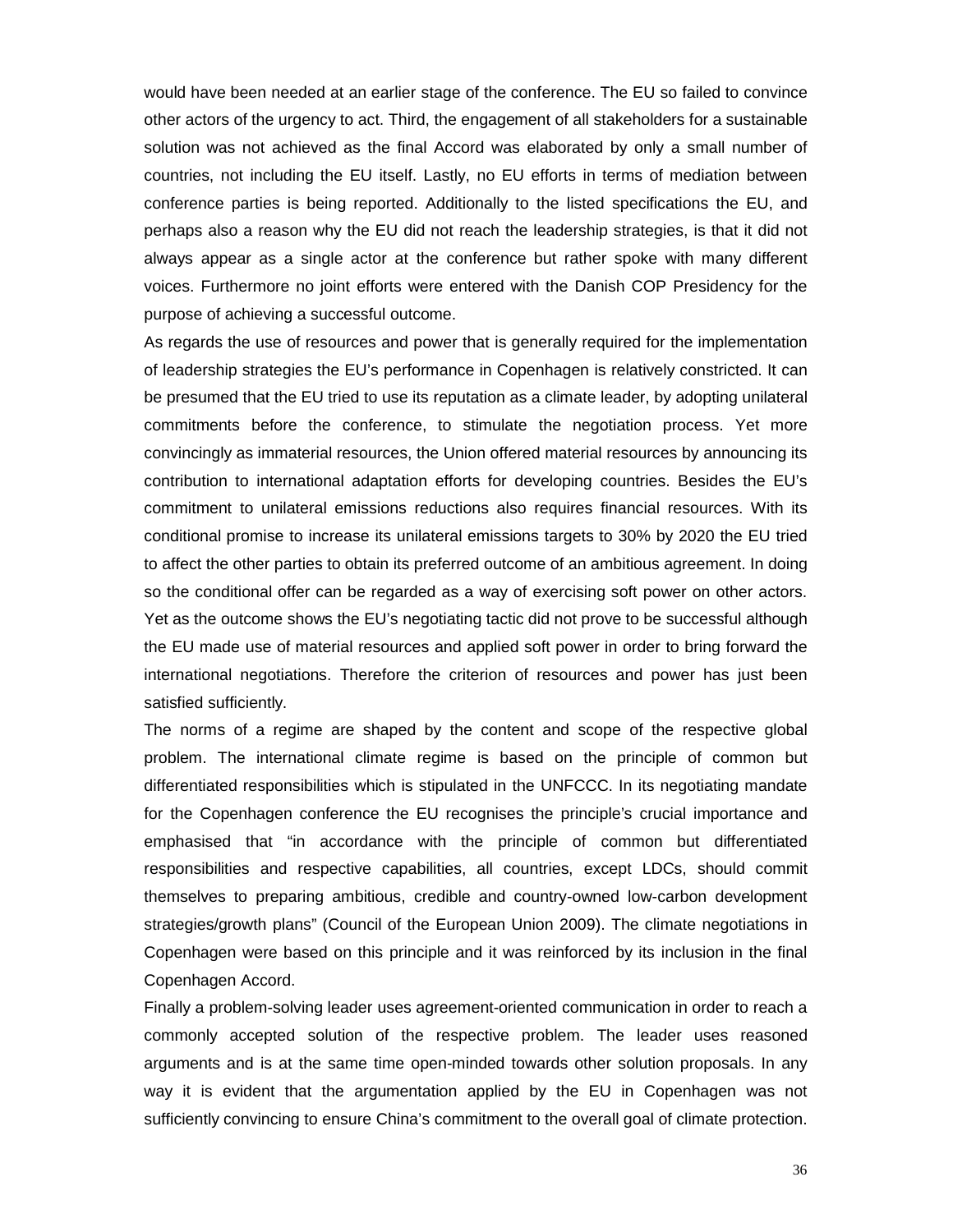Moreover, during the final meeting, when the US and the BASIC group put together the Copenhagen Accord, the EU was not even present to apply further argumentation. This was aggravated by the fact that the EU hardly appeared as a single actor in the negotiation process to represent a unified opinion. In general it is not possible to identify a clear way of communication used by the EU during the climate conference so that the fulfilment of the communication criterion cannot be confirmed.

Following the application of the leadership indicators, the EU's performance at the climate conference in Copenhagen cannot be rated as fulfilling a leading role. The assessment of its role in Copenhagen showed that the EU only truly met the criterion of interests which manifests its attitude towards solving global climate change. The Union certainly presents an actor in the international climate regime that is not to be ignored but yet disappointed the leadership expectations in Copenhagen.

#### *Conclusion*

In accordance with the criteria by Jupille/Caporaso the EU qualified as an actor for participation at the climate conference in Copenhagen. Regarding the approach by Vogler/Bretherton the events of the conference however beclouded the original supposition. The presence criterion was confined by the fact that the EU spoke with many different voices at the conference. Also no common strategy could be agreed at the Council summit held during the conference. The inability of the US and the unwillingness of China to proactively engage in the process opened up opportunity for the EU to manifest its position as climate leader, yet the Union did not rise to this chance. Furthermore no consistent EU strategy to ensure a global deal could be identified which would have proved the EU's capability. However, with respect to the criteria by Jupille/Caporaso, the Union still provides the institutional settings for international actorness. Yet it did not convince as a prominent actor aimed for by the criteria of Vogler/Bretherton.

Based on its leading role in the Kyoto process the EU had aspired to defend this position in the international negotiations in Copenhagen but failed to realise this goal. The Union fell short of satisfying crucial ones of the outlined leadership criteria such as applying respective strategies or agreement-oriented communication. According to the EEB Secretary General John Hontelez "[c]learly the biggest disappointment was how the EU got itself sidelined in Copenhagen, lacking the needed leadership" (EEB 2009b). The EU was not included in the small group of countries that composed the Copenhagen Accord and did thus not have the chance to exert a dominating influence on the paper. In the end the EU did not achieve its aims that it had set out in the common position.

The question remains what the EU could have done differently in order to stand a chance of taking a lead at the Copenhagen conference. Two things come to mind. First of all the EU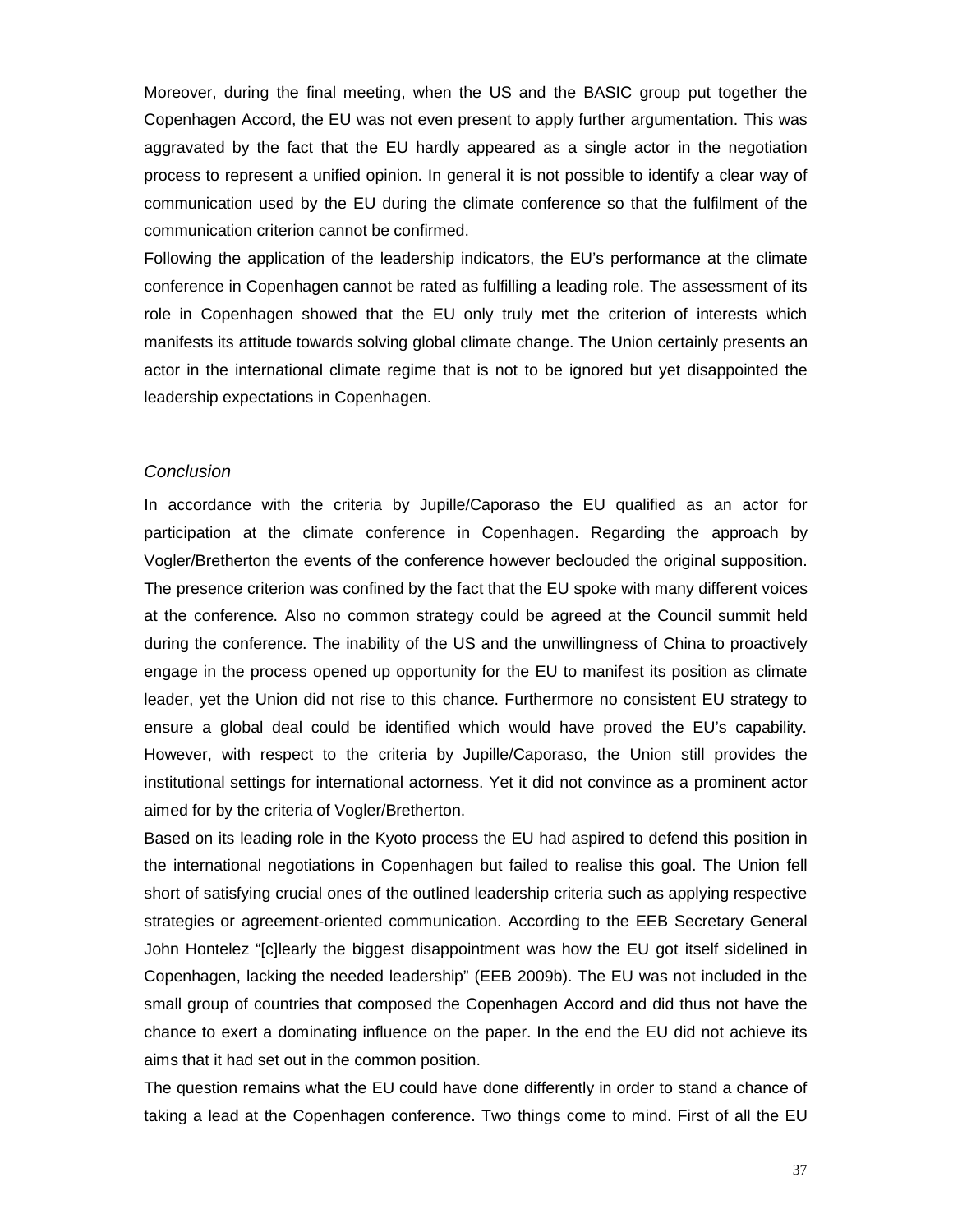could have unconditionally increased its emissions reductions to 30% by 2020. By taking this step the EU could have proved its exemplary behaviour and could have won the trust of developing countries. The Union would thus today have to take on less criticism for the failure of the conference. Yet as not all member states agreed to such increase it was impossible for the EU to make this move. Second, the EU could have entered the negotiations with more ambitious promises for financial support instead of proposing mean funds at a very late stage of the conference. This way the EU could possibly have isolated China, or convinced it of more engagement respectively, as climate cash is only offered to countries that sign onto the final paper (Phillips 2009a). "But the EU [was] extremely reluctant to put any money on the table, believing it to be, like a poker game, a bad negotiating tactic to show its hand too soon" (Phillips 2009b). However, when looking back at past negotiations the EU's performance was always stronger in-between the actual climate summits. This can inter alia be explained by the EU's heterogeneous nature which does not allow for spontaneous changes in the negotiation strategy. Therefore the EU might not have performed a leading role in Copenhagen but this does not mean that it is abandoning its leadership position in climate discussions.

### **6. Final Conclusion**

Reflecting the above said, the first two of the initially outlined hypotheses have been approved, attesting the EU general actorness in the international climate regime, and a leadership role in past climate negotiations. Also the criteria by Jupille/Caporaso, as regards the EU's actorness for participation at the conference in Copenhagen, have been fulfilled. The actorness criteria by Vogler/Bretherton yet hinge on the EU's performance in Copenhagen and have not been met accordingly so as to define the EU as a leading actor in the negotiations. In fact, as shown by means of the elaborated leadership indicators, the EU did, despite its ambitions, not take on a leading role at the COP15 in Copenhagen. The ultimate research question thus has to be negated.

For the Union still to do justice to its earlier climate leadership it needs to be proactive in the upcoming international negotiations in order to ensure the adoption of a comprehensive climate agreement. A good way to prove its aspiration for leadership would be for the EU to push ahead with the climate negotiations also offside the official meetings by initiating bilateral talks and by unilaterally implementing ambitious reduction targets. However, also after the conference in Copenhagen, the EU missed the chance to unconditionally increase its emissions reduction commitment to 30% by 2020. The EU's notification submitted for inclusion in the Copenhagen Accord retains its current reduction pledge (EC 2010a). Regardless of the EU's performance in Copenhagen it is yet to be questioned if leadership is still effectual in the ongoing climate negotiations as the US is unable to prominently engage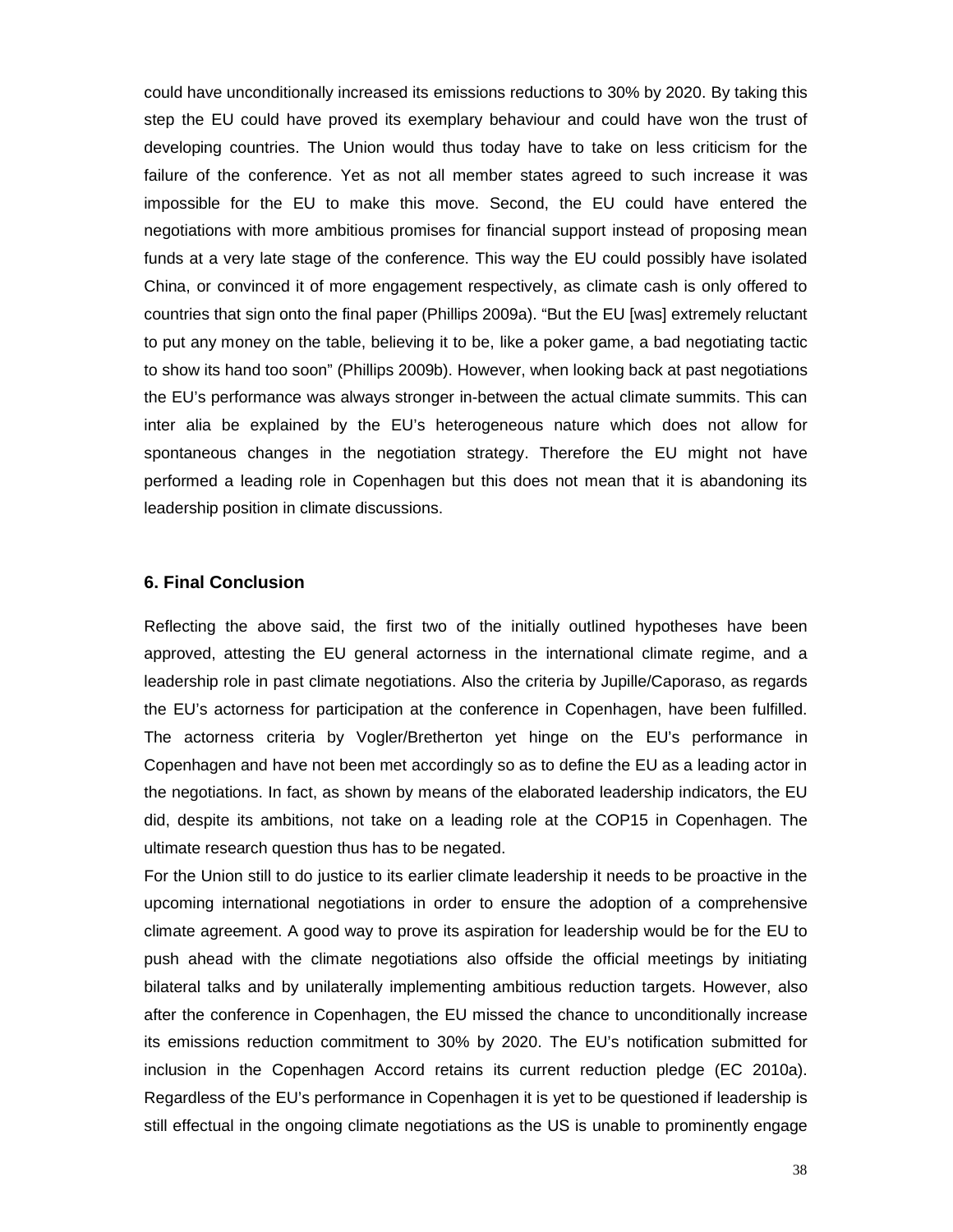in the process, and as China is relentlessly blocking the international efforts. However it might be that Copenhagen marked the breaking up of the closed negotiating bloc of the G-77. The differences between emerging economies, and the poor and most vulnerable countries, became more and more apparent (Germanwatch 2009). If this induces a constructive impetus for the negotiations yet remains to be seen. In the end the benchmark for successful performance and cooperation within the international climate regime will be set by the containment of global climate change. According to Ban Ki-moon: "The challenge of climate change, and what we do about it, will define us, our era, and ultimately, our global legacy" (EEA 2009).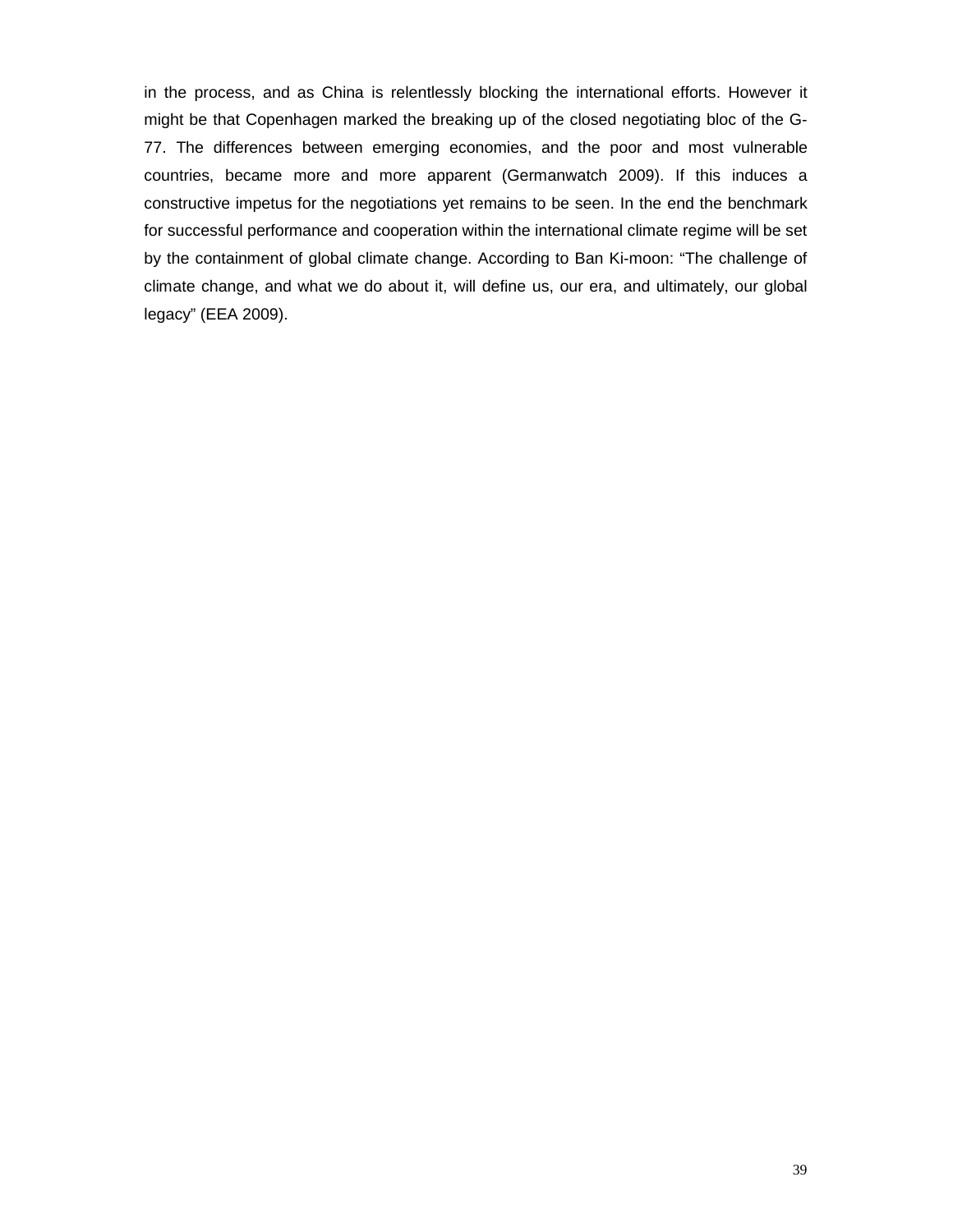### **References**

- 1) Adam, D. and Randerson, J. (2009): Copenhagen conference: The countries to watch. http://www.guardian.co.uk/environment/2009/nov/30/countries-to-watch (accessed 7 March 2010)
- 2) Allen, D. and Smith, M. (1990): Western Europe's Presence in the Contemporary International Arena. *Review of International Studies* 16 (1): 19-37.
- 3) Germanwatch (2009): Kopenhagener Klimagipfel verfehlt die zentralen Ziele. http://www.germanwatch.org/kliko/ks44.pdf (accessed 7 March 2010)
- 4) Cannizzaro, E. (ed.), (2002): *The European Union as an Actor in International Relations.* Dordrecht: Kluwer Law International.
- 5) Carrington, D. (2009): Copenhagen climate change summit: The issues. http://www.guardian.co.uk/environment/2009/nov/10/copenhagen-climate-change-summit (accessed 7 March 2010)
- 6) Centre for International Sustainable Development Law, CISDL (2002): The Principle of Common But Differentiated Responsibilities: Origins and Scope. http://www.cisdl.org/pdf/brief\_common.pdf (accessed 7 March 2010)
- 7) CO2 Handel (2009): The Copenhagen climate agreement: EU positions and state of play. http://www.co2-handel.de/article185\_12683.html (accessed 7 March 2010)
- 8) Council of the European Union (2009): Council Conclusions on EU position for the Copenhagen Climate Conference, Luxembourg, 21 October 2009.
- 9) Craig, P. and De Búrca, G. (2008): *EU Law. Text, Cases, and Materials*. Oxford: Oxford Univ. Press.
- 10) Earth Negotiations Bulletin, ENB (2009a): *Earth Negotiations Bulletin* 12 (457): 1-4.
- 11) Earth Negotiations Bulletin, ENB (2009b): *Earth Negotiations Bulletin* 12 (459): 1-30.
- 12) European Commission, EC (2009a): *Climate Change what is it all about?.* Luxembourg: Publications Office.
- 13) European Commission, EC (2009b): Memo. The Copenhagen climate change negotiations: EU position and state of play, MEMO/09/493, Brussels, 9 November 2009.
- 14) European Commission, EC (2009c): Memo. The Copenhagen climate conference: key EU objectives, MEMO/09/534, Brussels, 2 December 2009.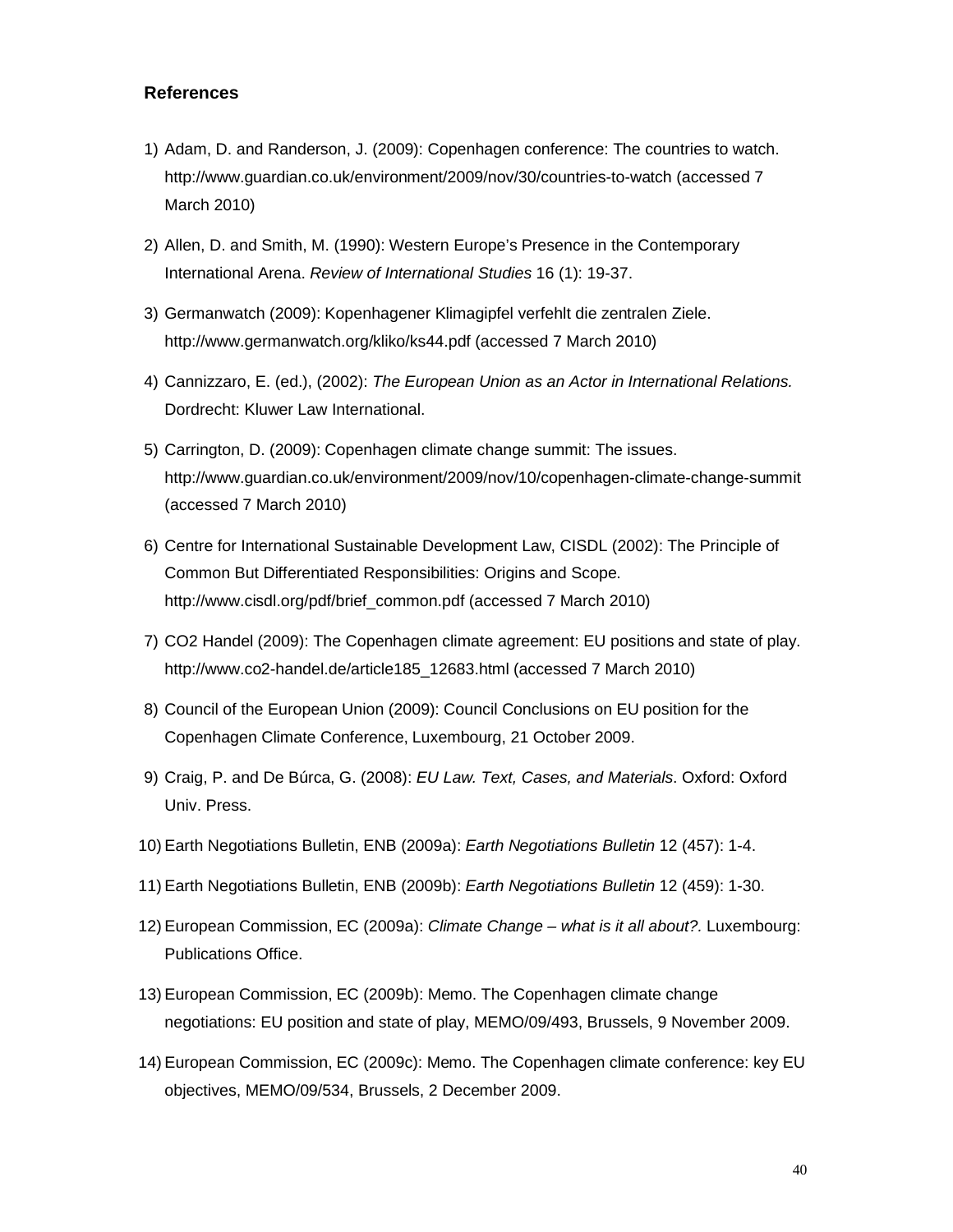- 15) European Commission, EC (2009d): Press Release. Climate change: Commission welcomes IPCC decision to grant EC full participation, IP/09/1609, Brussels, 28 October 2009.
- 16) European Commission, EC (2009e): Press Release. Commission welcomes adoption of climate and energy package, IP/09/628, Brussels, 23 April 2009.
- 17) European Commission, EC (2010a): Press Release. Climate change: European Union notifies EU emission reduction targets following Copenhagen Accord, IP/10/97, Brussels, 28 January 2010.
- 18) European Commission, EC (2010b): Copenhagen Accord marks first step towards legally binding global climate agreement. http://ec.europa.eu/environment/climat/copenhagen\_09.htm (accessed 7 March 2010)
- 19) European Commission, EC (2010c): Emission Trading System. http://ec.europa.eu/environment/climat/emission/index\_en.htm (accessed 7 March 2010)
- 20) European Commission, EC (2010d): The EU climate and energy package. http://ec.europa.eu/environment/climat/climate\_action.htm (accessed 7 March 2010)
- 21) European Council (2009): European Council Conclusions, EUCO 6/09, Brussels, 11 December 2009.
- 22) European Environment Agency, EEA (2009): Climate change policies. http://www.eea.europa.eu/themes/climate/policy-context (accessed 7 March 2010)
- 23) European Environmental Bureau, EEB (2009a): Copenhagen Accord falls far short on climate treaty. http://www.eeb.org/index.cfm/news-events/news/copenhagen-accord-fallsfar-short-on-climate-treaty/ (accessed 7 March 2010)
- 24) European Environmental Bureau, EEB (2009b) : EEB disappointed about overall performance of Swedish Presidency. http://www.eeb.org/index.cfm/newsevents/news/eeb-disappointed-about-overall-performance-of-swedish-presidency/ (accessed 7 March 2010)
- 25) European Union, EU (2006): Consolidated Versions of the Treaty on European Union and of the Treaty Establishing the European Community.
- 26) European Union, EU (2007): Treaty of Lisbon.
- 27) Goldenberg, S. (2009): Ban Ki-moon reasserts leadership in Copenhagen climate talks. http://www.guardian.co.uk/environment/2009/dec/09/ban-ki-moon-copenhagen (accessed 7 March 2010)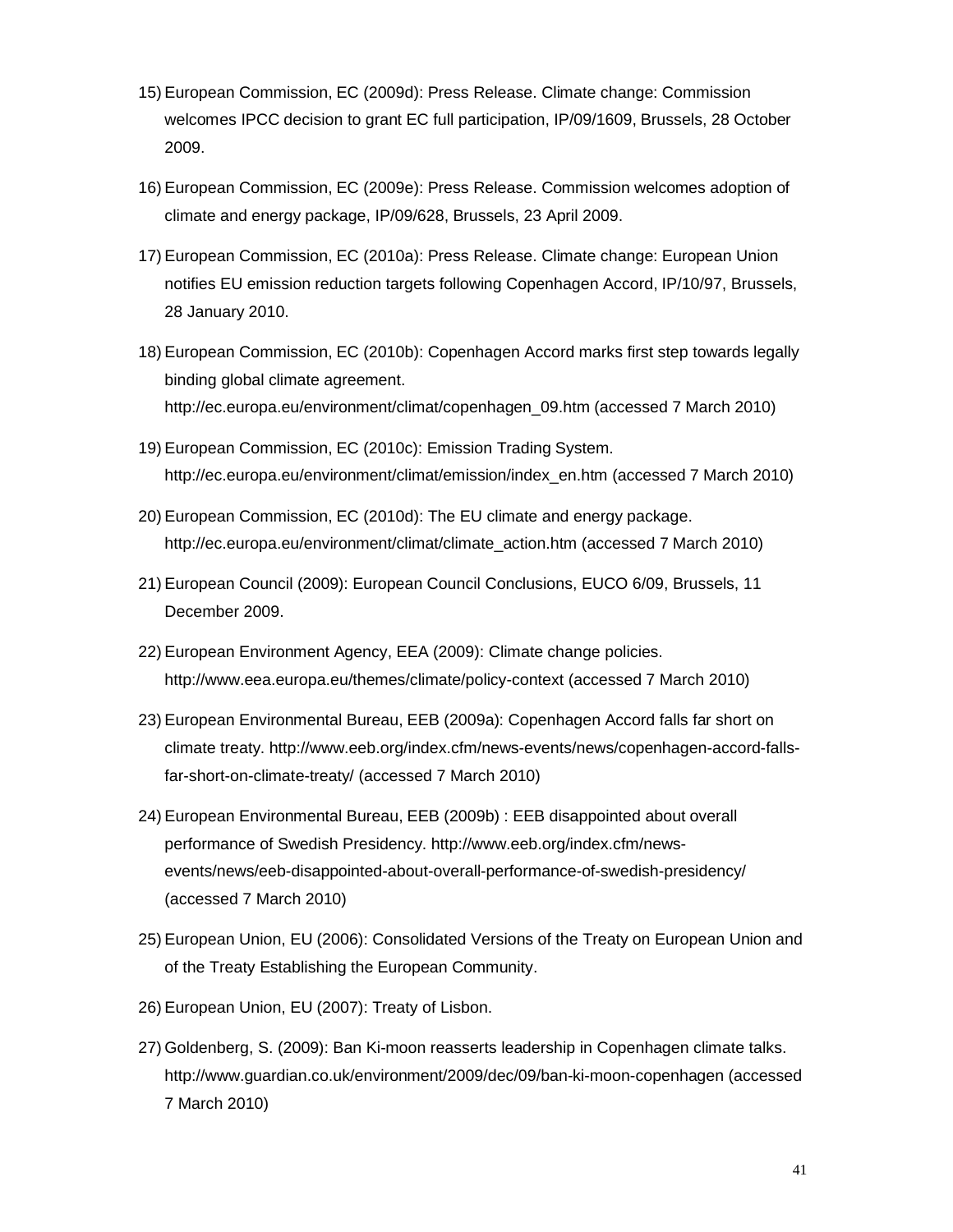- 28) Goldenberg, S. et al. (2009): Copenhagen: The key players and how they rated. http://www.guardian.co.uk/environment/2009/dec/20/copenhagen-obama-brown-climate (accessed 7 March 2010)
- 29) Greenpeace (2009): Climate Change has to be tackled immediately. http://www.greenpeace.org/india/supportus/donate-climate (accessed 18 January 2010)
- 30) Gupta, J., and Grubb, M. (2000): *Climate Change and European Leadership. A Sustainable Role for Europe.* Dordrecht: Kluwer.
- 31) Hoel, M. (1992): International Environmental Conventions: The Case of Uniform Reductions of Emissions. *Environmental and Resource Economics* 2 (2): 144-159.
- 32) Jupille, J. and Caporaso, J. A.: States, Agency, and Rules: The European Union in Global Environmental Politics, in: Rhodes, C. (ed.) (1998): *The European Union in the World Community.* Boulder, CO: Lynne Rienner.
- 33) Krasner, St. D. (1982): Structural Causes and Regime Consequences: Regimes as Intervening Variables*. International Organization* 36 (2): 185-205.
- 34) Lindenthal, A. (2009): *Leadership im Klimaschutz. Die Rolle der Europäischen Union in der Internationalen Umweltpolitik.* Frankfurt: Campus-Verl.
- 35) Lynas, M. (2009): How do I know China wrecked the Copenhagen deal? I was in the room. http://www.guardian.co.uk/environment/2009/dec/22/copenhagen-climate-changemark-lynas (accessed 7 March 2010)
- 36) Müller-Graff, P.-C. et al. (ed.), (2006): *Die Europäische Gemeinschaft in der internationalen Umweltpolitik.* Baden-Baden: Nomos.
- 37) Phillips, L. (2009a): Copenhagen failure 'disappointing', 'shameful'. http://euobserver.com/885/29181 (accessed 7 March 2010)
- 38) Phillips, L. (2009b): EU holds back on climate funds for poor countries. http://euobserver.com/885/28334 (accessed 7 March 2010)
- 39) Phillips, L. (2010): Hedegaard: EU must speak with one voice on climate. http://euobserver.com/885/29278 (accessed 7 March 2010)
- 40) Planbureau voor de Leefomgeving , PBL (2008): Global CO2 emissions: increase continued in 2007. http://www.planbureauvoordeleefomgeving.nl/en/publications/2008/GlobalCO2emissionst hrough2007.html (accessed 7 March 2010)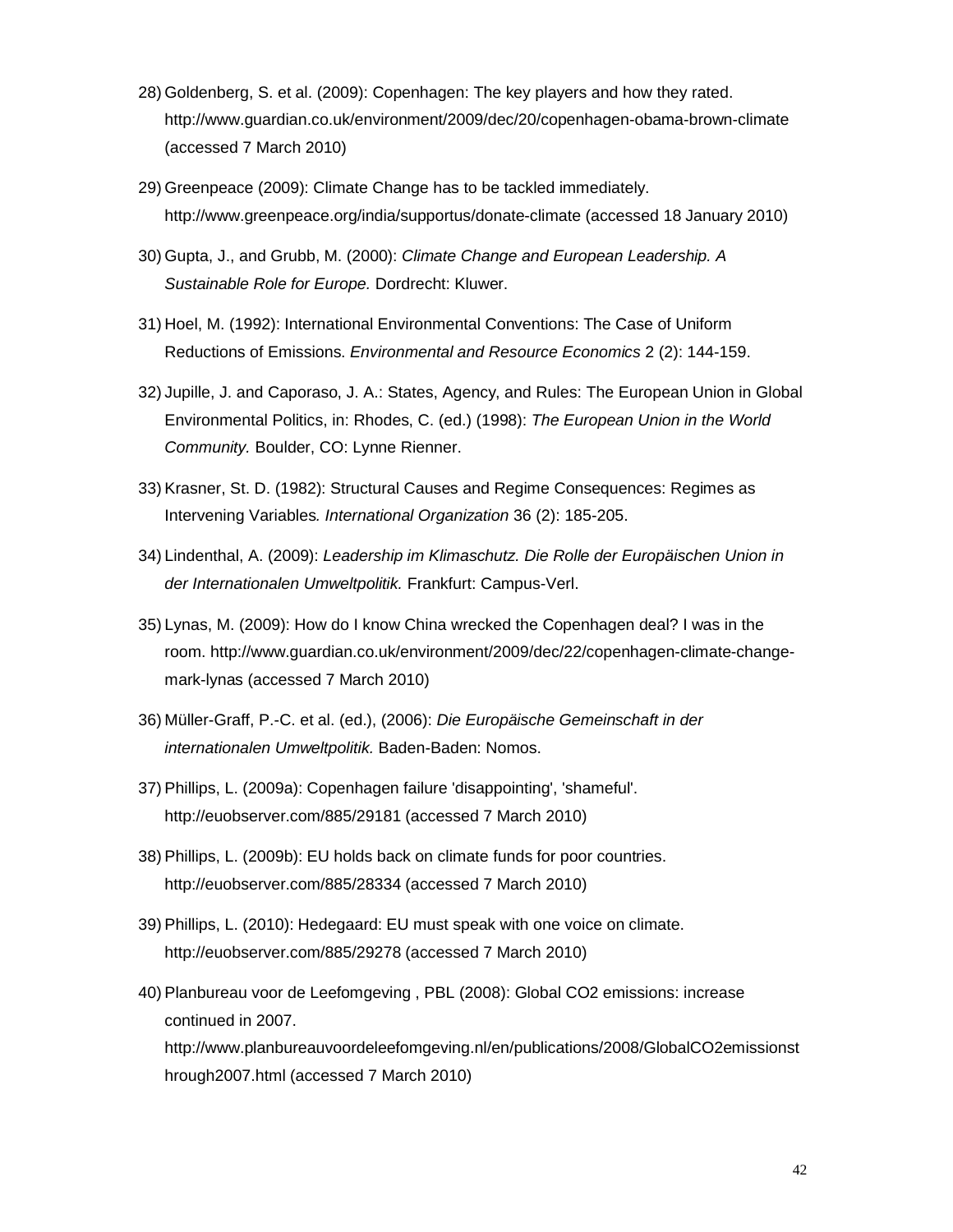- 41) Porter, M. E. and Van der Linde, C. (1995): Toward a New Conception of the Environment-Competitiveness Relationship. *Journal of Economic Perspectives* 9 (4): 97- 118.
- 42) Sinn, H.-W. (2008): Das grüne Paradoxon: Warum man das Angebot bei der Klimapolitik nicht vergessen darf. *Perspektiven der Wirtschaftspolitik* 9 (Special Issue): 109-142.
- 43) Swedish Presidency (2009): EU will push for Copenhagen to be the milestone the climate needs.

http://www.se2009.eu/en/meetings\_news/2009/12/7/eu\_will\_push\_for\_copenhagen\_to\_be \_the\_milestone\_the\_climate\_needs (accessed 7 March 2010)

- 44) The Conference of the Parties, COP (2009): Decision -/CP.15. Copenhagen Accord.
- 45) Thieme, D. (2006): *Außenbeziehungen der Europäischen Gemeinschaft im Umweltbereich*. Baden-Baden: Nomos.
- 46) United Nations (1992): United Nations Framework Convention on Climate Change.FCCC/INFORMAL/84.
- 47) United Nations Environment Program, UNEP (2010): Information Note. How Close Are We to the Two Degree Limit?, Bali, 24-26 February 2010.
- 48) UNFCCC (n.d.): Party Groupings. http://unfccc.int/parties\_and\_observers/parties/negotiating\_groups/items/2714.php (accessed 7 March 2010)
- 49) UNFCCC Compliance Committee (2009): Annual status report of the annual inventory of the European Community. http://unfccc.int/files/kyoto\_protocol/compliance/plenary/application/pdf/cc-ert-asr-2009- 10\_annual\_status\_report\_of\_annual\_inventory\_of\_ec.pdf (accessed 7 March 2010)
- 50) UNFCCC Secretariat (2009): Press Release. Copenhagen United Nations Climate Change Conference ends with political agreement to cap temperature rise, reduce emissions and raise finance, Copenhagen, 19 December 2009.
- 51) UNFCCC Secretariat (2010): Press Release. UNFCCC receives list of government climate pledges, Bonn, 01 February 2010.
- 52) Vidal, J. (2009): Copenhagen climate summit in disarray after 'Danish text' leak. http://www.guardian.co.uk/environment/2009/dec/08/copenhagen-climate-summitdisarray-danish-text (accessed 7 March 2010)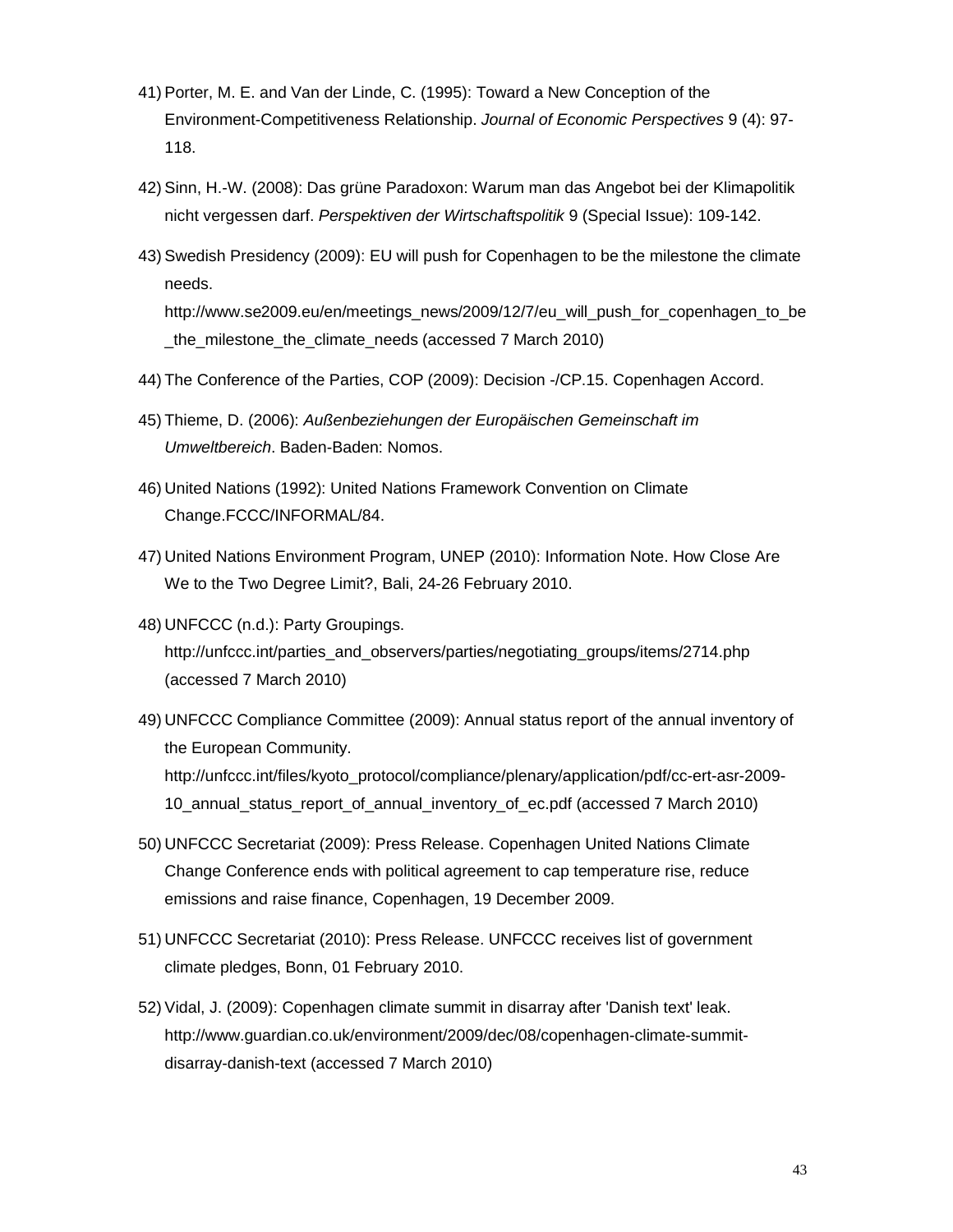- 53) Vidal, J. (2010): UN drops deadline for countries to state climate change targets. http://www.guardian.co.uk/environment/2010/jan/20/copenhagen-accord-deadline-climatechange (accessed 7 March 2010)
- 54) Vogler, J. and Bretherton, C. (2006): The European Union as a Protagonist to the United States on Climate Change. *International Studies Perspective* 7 (1): 1-22.
- 55) Wettestad, J. (2005): The Making of the 2003 EU Emissions Trading Directive: An Ultra-Quick Process due to Entrepreneurial Proficiency?. *Global Environmental Politics* 5(1): 1- 23.
- 56) Waldmann, J.: Nie mehr low politicis oder: die EU auf dem Weg zum führenden Akteur der internationalen Umweltpolitik?, in: Ehrhardt, H.-G. et al. (ed.), (2007): *Die Europäische Union im 21. Jahrhundert.* Wiesbaden: VS.
- 57) Watts, J. et al. (2010): China's fears of rich nation 'climate conspiracy' at Copenhagen revealed. http://www.guardian.co.uk/environment/2010/feb/11/chinese-thinktankcopenhagen-document (accessed 7 March 2010)
- 58) Wong, E. and Bradsher, K. (2009): China Joins U.S. in Pledge of Hard Targets on Emissions. http://www.nytimes.com/2009/11/27/science/earth/27climate.html?\_r=1 (accessed 7 March 2010)